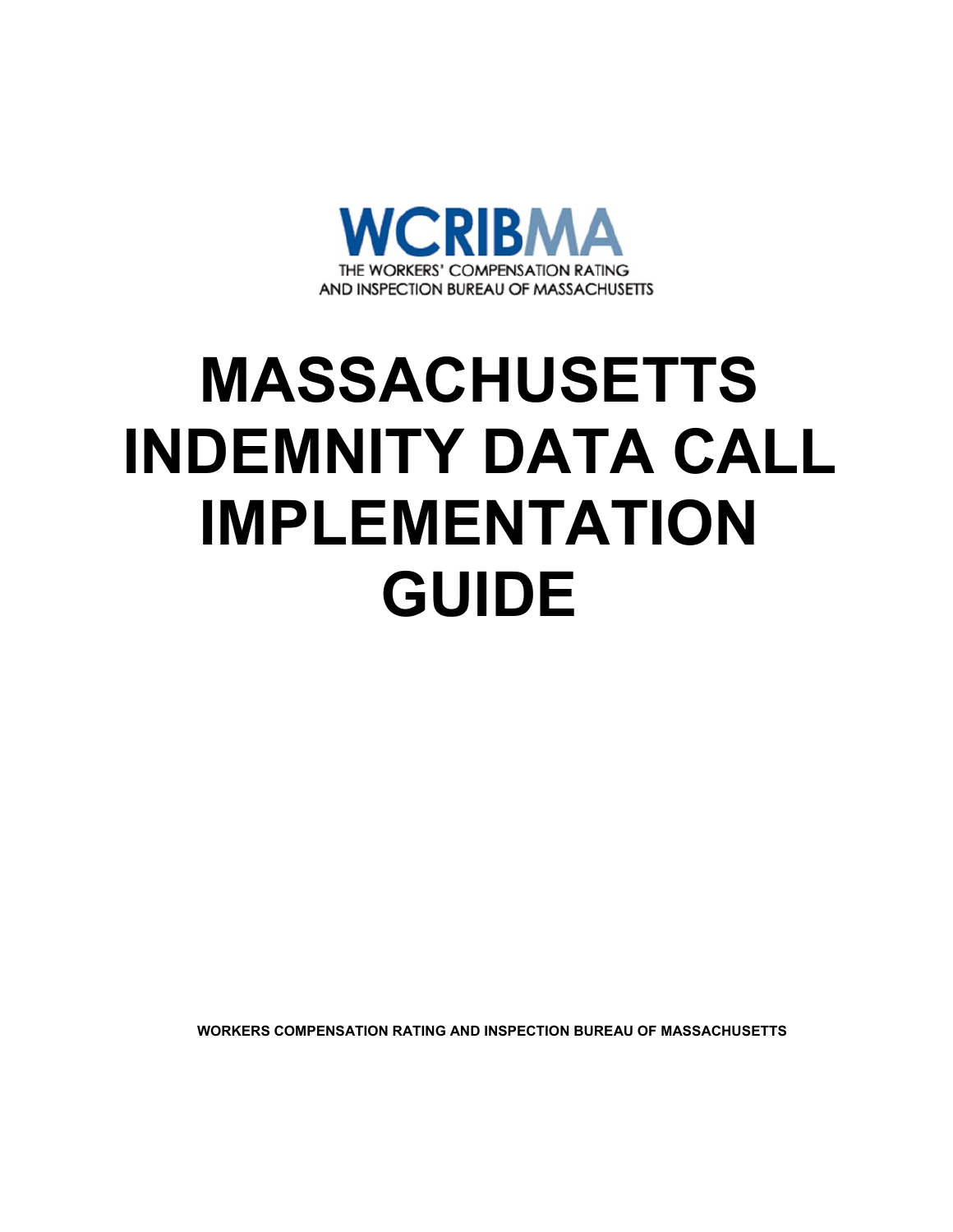## **TABLE OF CONTENTS**

#### **INTRODUCTION**

- A. Overview
- B. Purpose of Indemnity Data Call
- C. Indemnity Data Call Contact Information

#### **SECTION I. INDEMNITY DATA CALL GENERAL RULES**

- A. Scope and Effective Date
- B. General
- C. Participation / Eligibility
- D. Reporting Frequency
- E. Data Submission Procedures
- F. Insurer User Management Group (UMG) Primary Administrator Application
- G. Business Exclusion Options

#### **SECTION II. INDEMNITY DATA CALL STRUCTURE**

- A. Record Descriptions
- B. Key Fields and Processing Data Elements (Transactional and Quarterly)

### **SECTION III. RECORD LAYOUTS**

- A. Overview
- B. File Control Record Layout
- C. Transactional Record Layout
- D. Quarterly Record Layout
- E. Key Field Change Record Layout
- F. Electronic Transmittal Record Layout

#### **SECTION IV. DATA DICTIONARY**

- A. Overview
- B. Data Dictionary

#### **SECTION V. REPORTING RULES**

- A. File Control Records
- B. Transactional Records
- C. Quarterly Records

#### **SECTION VI. EDITING PROCEDURES**

- A. Editing Process
- B. Validating a Submission
- C. Aggregate Record Level Editing Per File
- D. Quarter-End Validation

#### **SECTION VII. APPENDIX**

- A. Overview
- B. Business Exclusion Request Form Example
- C. Premium Verification Worksheets and Instructions
- D. Compensation Data Exchange (CDX) Information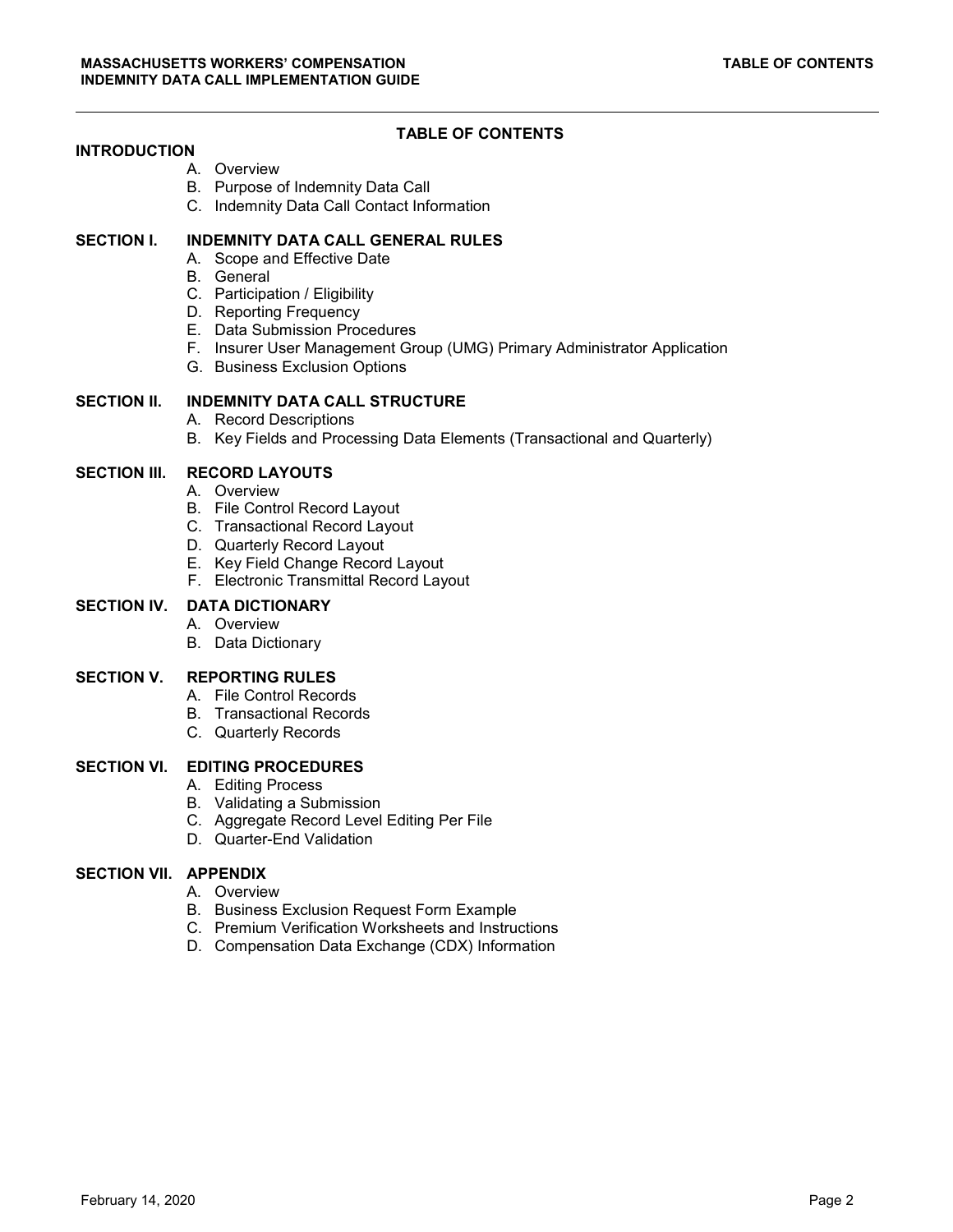## **INTRODUCTION**

#### **A. Overview**

The information contained in this Indemnity Data Call Implementation Guide contains the reporting guidelines for the Call.

The Indemnity Data Call Implementation Guide applies to data submitted to the WCRIBMA. Data providers are required to comply with the instructions and guidelines contained in this guide in conjunction with the WCRIBMA's *Statistical Plan.* Each data provider should develop its own internal methods for how to apply the information contained in these guides. However, the end result must meet the WCRIBMA's criteria.

This guide is your source for the WCRIBMA's Indemnity Data Call reporting rules and requirements, as well as additional information and examples to assist you in meeting your reporting requirements.

#### **B. Purpose of Indemnity Data Call**

The Governing Committee authorized the WCRIBMA to begin collecting indemnity data on a transactional and quarterly basis. Factors addressed in the Governing Committee's discussion included the followingpoints:

- **Indemnity Data Call would assist and augment the WCRIBMA's ability to respond to legislative pricing.** WCRIBMA would be able to opine with greater authority on a variety of possible proposals to change the payment system for workers compensation in Massachusetts.
- Indemnity Data Call could enhance WCRIBMA's ability to explain filings and better understand cost drivers.
- The ability to compare data with other jurisdictions will emerge with the common collection of this data elsewhere.

The National Council on Compensation Insurance, Inc. (NCCI) has, through an extended and rigorous process, established a construct for the reporting and collection of indemnity detail information. That process has been accepted by carriers for use in NCCI states and is being implemented in those states. The NCCI refers to the collection of this indemnity detail as the Indemnity Data Call. The NCCI has shared the formats, timelines and related collateral for the Indemnity Data Call with all independent bureaus and has advised those organizations that they are at liberty to adopt and use any portion(s) of that intellectual property as seen fit.

The WCRIBMA, with Governing Committee support, believes that using and conforming as much as possible to the NCCI standards for the collection of indemnity detail information will be the most beneficial and effective means of expanding our database to include indemnity transactional and quarterly information.

#### **C. Indemnity Data Call Contact Information**

If you have any questions about the Indemnity Data Call, please contact the WCRIBMA via one of the following:

Mail: Data Operations The Workers/ Compensation Rating and Inspection Bureau of MA 101 Arch St. 5<sup>th</sup> floor Boston, MA 02110

Phone: (617) 439-9030 Website: [www.wcribma.org](file://fpserver/Actuar/TONY/Indemnity%20Data%20Call/www.wcribma.org) E-mail: [dataoperations@wcribma.org](mailto:dataoperations@wcribma.org)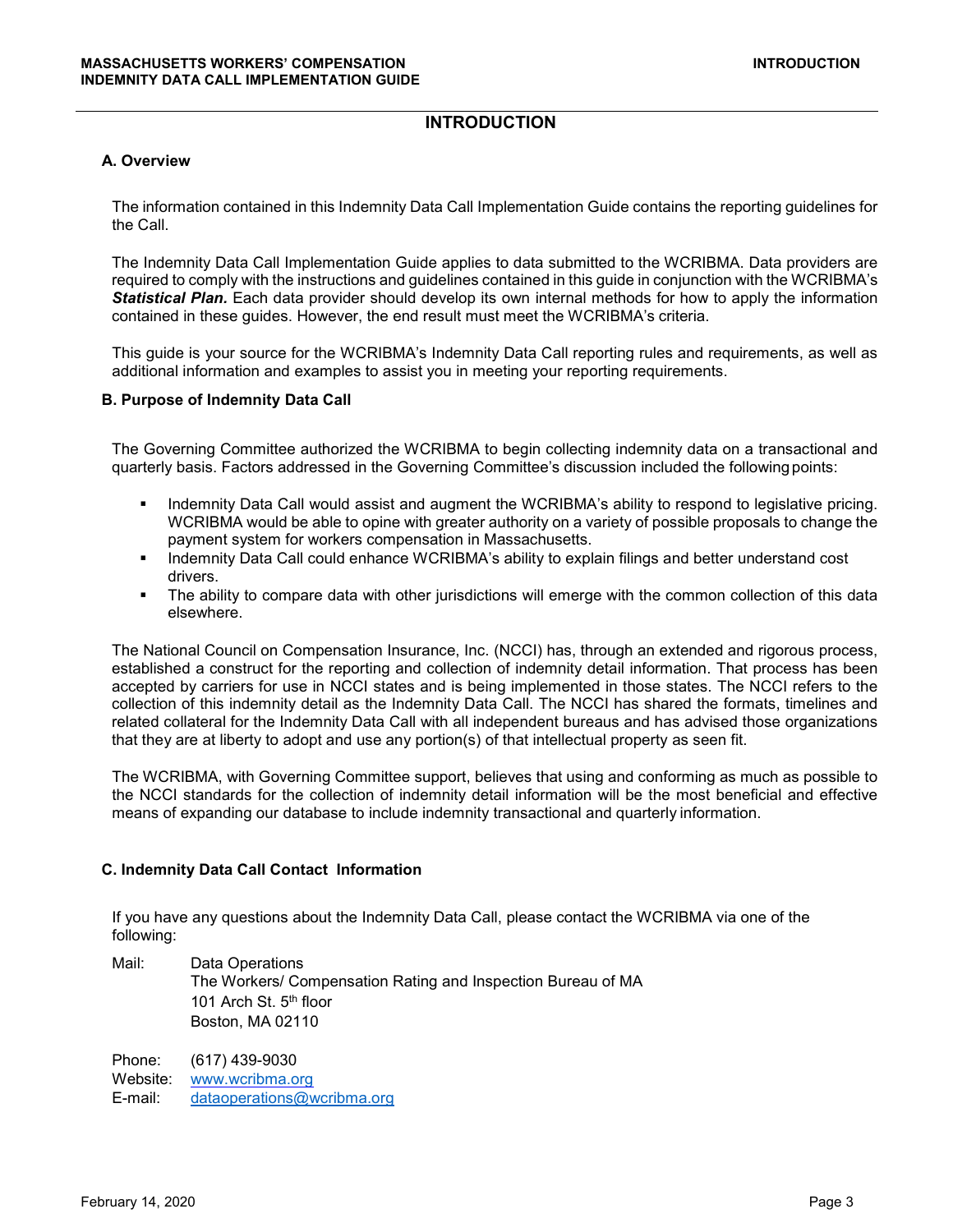## **SECTION I – GENERAL RULES**

#### **A. Scope and Effective Date**

All indemnity claim activities with jurisdiction state of Massachusetts or federal claims associated with a Massachusetts policy as well as employers' liability claims are reportable. This includes all workers compensation claims for which an indemnity payment has been made or indemnity reserve established. This does not include medical-only claims (i.e., workers compensation claims in which there are no incurred indemnity losses reported and no anticipation of an indemnity payment in the future). The Jurisdiction State corresponds to the state or federal workers compensation act under which the claimant's benefits are being paid.

All transactions must be submitted electronically to the Workers' Compensation Rating and Inspection Bureau of Massachusetts, 101 Arch St. 5<sup>th</sup> floor, Boston, MA 02110.

The Call begins with indemnity claim activities occurring in Second Quarter 2020, to be reported to the Workers' Compensation Rating and Inspection Bureau of Massachusetts by September 30, 2020, regardless of the Accident Date or Policy Effective Date.

The Call includes the detailed indemnity benefit payments made to claimants at a transactional level, reported to the WCRIBMA as individual Transactional records, and summarized Paid-To-Date totals reported as Quarterly records. Indemnity payments (refer to the WCRIBMA's *Statistical Plan Manual* for rules regarding what is included in the indemnity loss) are defined as payments made for items such as:

- Wage loss
- **•** Disfigurement
- **v** Vocation rehabilitation
- Death and burial
- **EXEC** Claimant attorney
- Employer's Liability

#### **1. Claims Included in the Indemnity Data Call**

The Indemnity Data Call applies to direct workers compensation, voluntary compensation, and employers liability indemnity claims where the claim's jurisdiction state is Massachusetts or federal act (Jurisdiction State Code 59). Therefore, medical-only claims and claims where the jurisdiction state is not Massachusetts or federal act (Jurisdiction State Code 59) are not included in the Indemnity Data Call for Massachusetts.

Regarding reinsurance, do not submit claim data for assumed policies (e.g., exclude losses paid to other carriers on account of reinsurance assumed by the data provider). No deductions should be made by the data provider for losses recovered from other data providers due to ceded reinsurance.

Claims with indemnity incurred greater than zero that are determined to be noncompensable or fraudulent, as defined by WCRIBMA's *Statistical Plan Manual*, are to be reported in the Indemnity Data Call.

#### **B. General**

This implementation guide contains copyrighted material of National Council on Compensation Insurance, Inc. (NCCI) and Pennsylvania Compensation Rating Bureau (PCRB), used with permission.

#### **C. Participation / Eligibility**

Participation is limited to carrier groups with at least 1% market share in the state of Massachusetts over the most recent three years (overall average equals 1% or more). Once a carrier group meets the eligibility criteria, the group will be required to report even if the carrier group's market share drops below the threshold.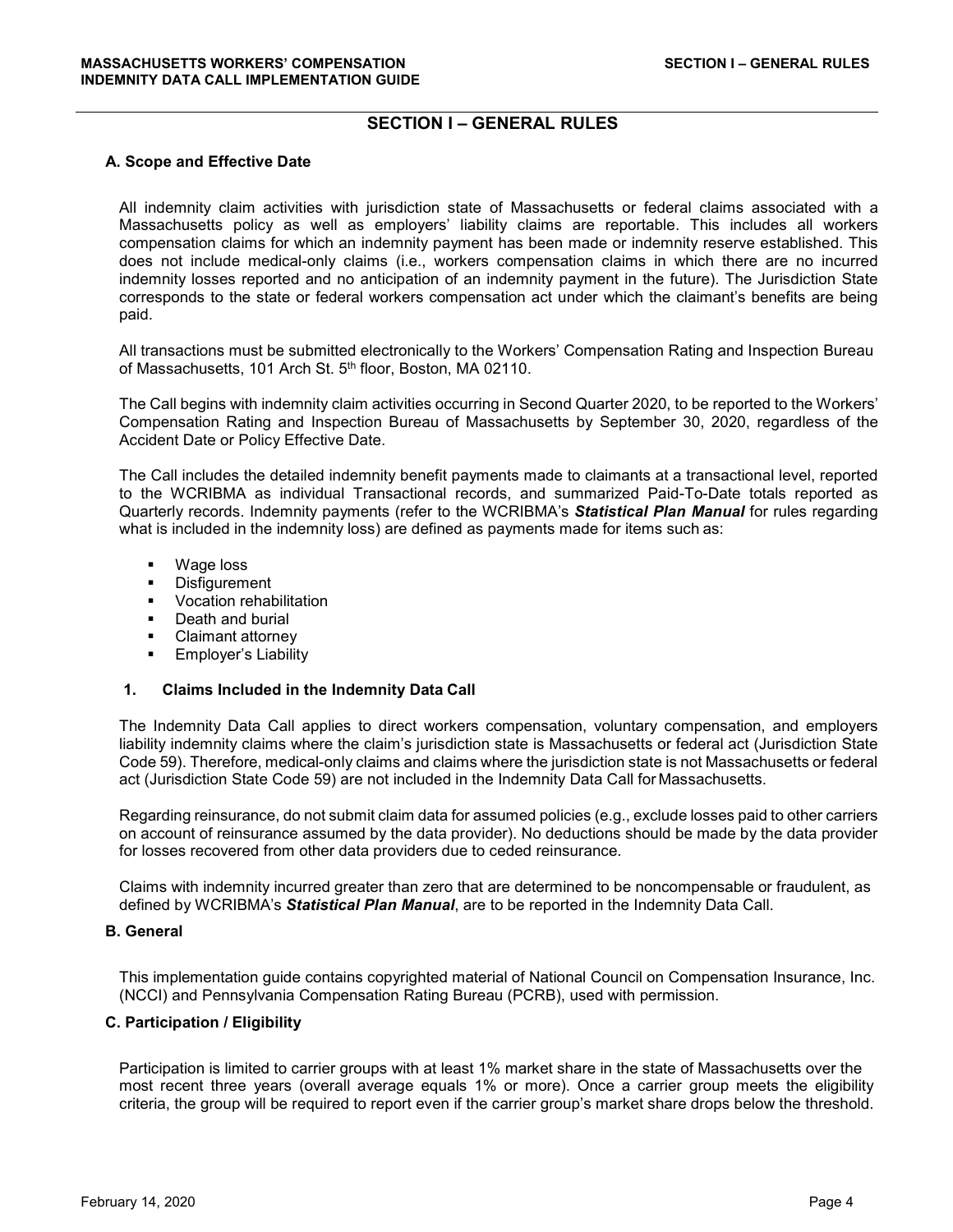Participation is re-evaluated every three years. Questions regarding participation/eligibility of a carrier should be addressed to the WCRIBMA.

#### **1. Carrier Group Participation**

When a carrier group is included in the Call, all companies that are aligned within that group are required to report under the Call. The carrier group is identified based on NAIC group code.

#### **2. Reporting Responsibility**

Participants in the Call will have the flexibility of meeting their reporting obligation in several ways, including:

- (a) Submitting all of their Call data directly to the WCRIBMA
- (b) Authorizing their vendor business partners (TPAs, etc.) to report the data directly to the WCRIBMA

Regardless of who submits the Call to the WCRIBMA, the data provider must report the standard record layout in its entirety with all data elements populated. Refer to **Section III—Record Layouts** section of this guide.

**Note:** Although data may be provided by an authorized vendor on behalf of a carrier or carrier group, quality and timeliness of the data is the responsibility of the carrier.

#### **3. Mergers and Acquisitions**

If a carrier/group is required to report the Call prior to a merger or acquisition, the obligation to continue to report the Call remains. If a carrier/group that was not previously required to report the Call merges with or becomes acquired by a reporting carrier/group, the acquired carrier/group is required to report the Call as part of that carrier/group. The WCRIBMA will provide lead time for the acquired carrier/group to begin reporting the Call.

#### **Example:**

## **If. . . And. . . Then. . .** Carrier A currently reports the  $\parallel$  Merges with Carrier B, that does  $\parallel$  Carrier A will continue to report the Call **Call** not report the Call **Call** Call; Carrier B will be provided lead time to report the Call Carrier A does not currently  $\parallel$  Merges with Carrier B, that  $\parallel$  Carrier B will continue to report the report the Call currently reports the Call | Call; Carrier A will be provided lead time to report the Call Carrier A currently reports the Merges with Carrier B, that Farm Both Carrier A and Carrier B will Call Call currently reports the Call continue to report the Call Carrier A currently reports the Leaves Group B Both Carrier A and Group B will<br>Call as part of reporting Group Call as part of reporting Group B Carrier A does not currently  $\parallel$  Merges with Carrier B, that does  $\parallel$  Neither Carrier A nor B reports the report the Call not currently report the Call Call unless a future participation evaluation deems AB eligible

#### **Mergers and Acquisition Scenarios**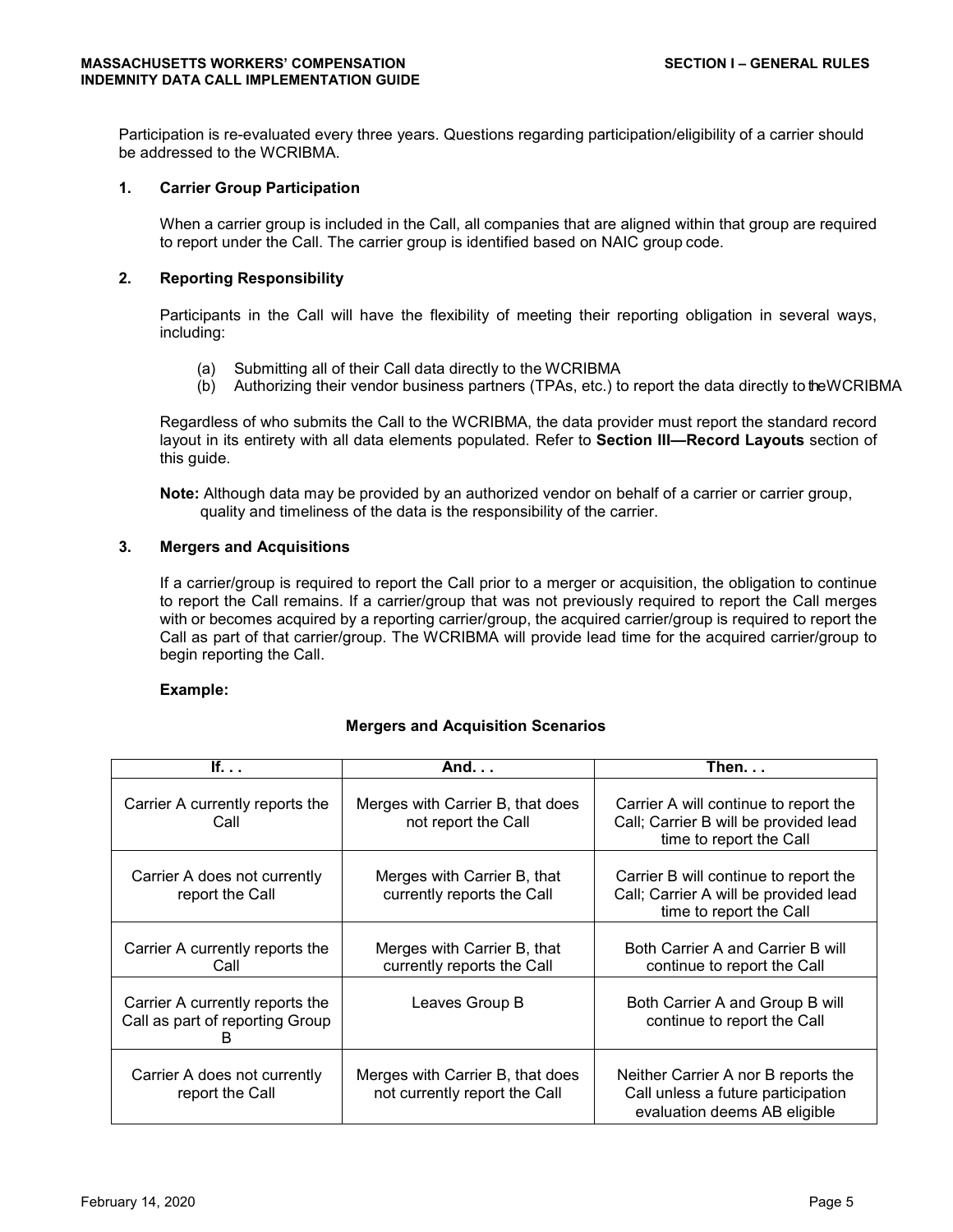#### **D. Reporting Frequency**

The Indemnity Data Call will begin with indemnity claim activities occurring in Second Quarter 2020. Data will be due by the close of the following quarter.

#### **Transactional Record Reporting Table**

For each quarter, the following table displays the Quarter, the corresponding Transaction Date Range, and the Due By Date:

| Quarter | Transaction Date Range | Due By Date            |
|---------|------------------------|------------------------|
| ৰ চা    | 01/01-03/31            | 06/30                  |
| ona     | 04/01-06/30            | 09/30                  |
| ora     | 07/01-09/30            | 12/31                  |
| ⊿แ      | 10/01-12/31            | 03/31 (following year) |

**Example**: Transactional date range of 01/01-03/31 is due by June 30.

#### **Quarterly Record Reporting Table**

For each quarter, the following table displays the Quarter, Claim Valuation Date, and Due By Date:

| Quarter      | <b>Claim Valuation Date</b> | Due By Date            |
|--------------|-----------------------------|------------------------|
| ৰ সং         | 03/31                       | 06/30                  |
| ∩∩∩          | 06/30                       | 09/30                  |
| ord          | 09/30                       | 12/31                  |
| $4^{\rm{w}}$ | 12/31                       | 03/31 (following year) |

**Example:** Second quarter claim data is valued as of June 30 and is due by September 30.

#### **E. Data Submission Procedures**

Indemnity Data Call transactions are to be submitted electronically to the WCRIBMA through Compensation Data Exchange (CDX).

CDX is a self-administered service offered to carriers who are members of one or more of the CDX members. (Please refer to the appendix for a list of CDX members.) The use of CDX for the submission or retrieval of data and to provide access to other services or products is subject to availability and the terms and conditions of use established by Compensation Data Exchange, LLC., or individual DCOs. These guidelines may be accessed through the website at www.cdxworkcomp.org. CDX, LLC disclaims all liability, direct or implied, and all damages, whether direct, incidental, or punitive, arising from the use or misuse of the CDX site or services by any person or entity.

Before data providers can send Indemnity Data Call production files using **CDX***,* a completed Insurer User Management Group (UMG) Primary Administrator Application for each carrier/group must be on file, and each submitter's electronic data submissions must pass Certification Testing. Refer to the **Insurer User Management Group (UMG) Primary Administrator Application** section of this manual for details and the **Appendix** of this manual for a copy of the digital (online) form.

If a carrier group has already established an UMG primary administrator and currently submits policy data or unit statistical data to the WCRIBMA via CDX, a carrier does not need to submit an additional application to submit Indemnity Data Call transactions.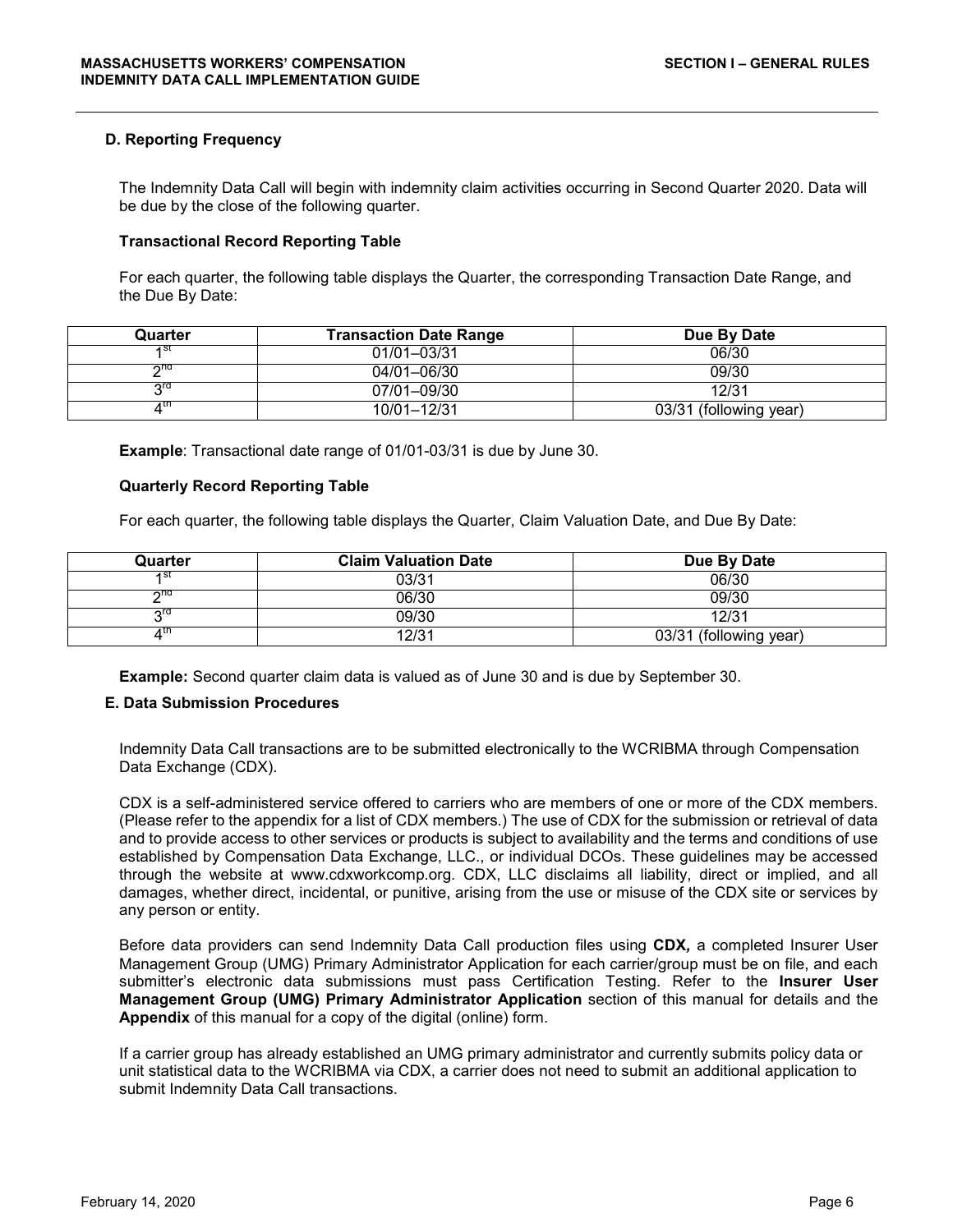#### **F. Insurer User Management Group (UMG) Primary Administrator Application**

Each applicant is required to designate an **Insurer User Management Group (UMG) Primary Administrator**  for the entire Group. The UMG primary administrator shall be solely responsible for the following activities: (a) establishing, controlling, and maintaining Applicant's access to CDX and its products and services; (b) creating and maintaining accounts for the Applicant; (c) establishing and maintaining all Carrier User account levels; and (d) assessing and responding to all security issues and breaches.

#### **1. Application Instructions**

The digital (online) application form must be filled out in its entirety and submitted online.

#### **2. Submission of Application**

Once you have successfully submitted the application, click the hyperlink labeled 'Click here to print this application for submission' to launch a printable version. You will receive an e-mail titled "Insurer UMG Primary Administrator Application Received", which also includes a link to print the application. The printable copy will include instructions on how to complete the application process.

This printed application must be signed by the Primary Administrator and an Authorizing Officer of the Applicant who shall be fully authorized to bind the Applicant to the Terms and Conditions of Use at [www.cdxworkcomp.org.](http://www.accct.org/) The completed application with the signatures, along with a copy of the authorizing officer's business card or letter head, must be mailed, faxed, or e-mailed to:

CDX Central Support c/o Farragut Systems 2775 Meridian Pkwy Durham, NC 27713

E-mail: [CDXCentralSupport@farragut.com](mailto:CDXCentralSupport@farragut.com) Fax: 919-572-0783

If a method other than mailing is used, a signed original must also be mailed to CDX Central Support.

Once your account has been created, the Applicant's Primary Administrator will receive an e-mail notifying an account has been established and informing them of the temporary password. A copy of this e-mail, without the password, will be sent to the Applicant's Authorizing Officer.

#### **3. Third Party Administrator Requirement**

For carriers or carriers groups that use a Third Party Administrator (TPA), bill review vendor, or pharmacy vendor, the WCRIBMA requires the CDX permission(s) to be handled through the TPA Request function within CDX. It will take 2 to 3 business days for CDX to review and approve the request. Once you are notified that the request has been approved, then the Primary Administrators for the carrier/group and the TPA will complete the set-up and data transfer permissions in CDX.

#### **4. User Request Changes**

In the event there is a need to modify TPA access to CDX, it is the responsibility of the data submitter to notify the carriers' UMG Primary Administrator immediately in order to restrict a user from having access to CDX.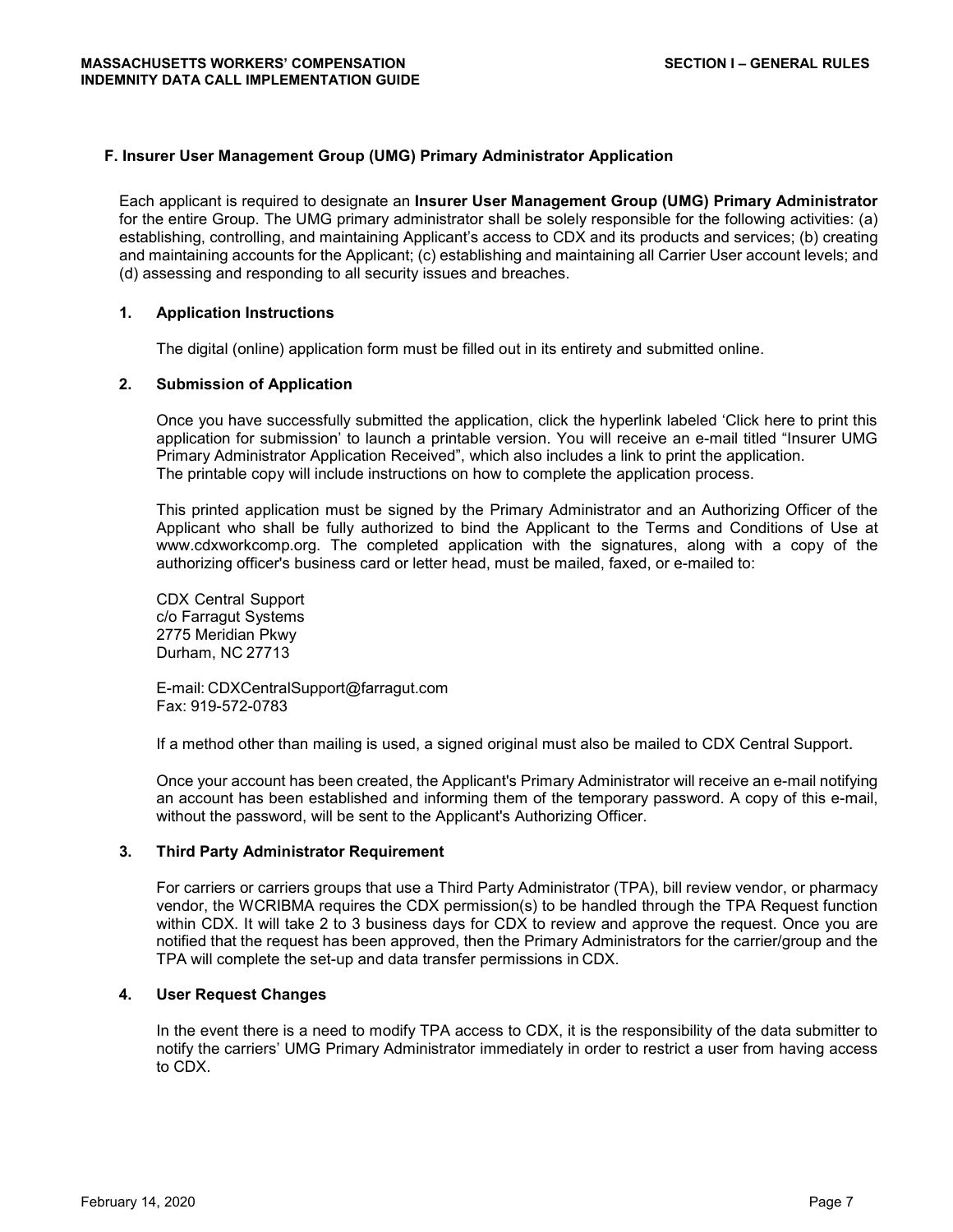#### **G. Business Exclusion Options**

It is expected that 100% of indemnity transactions from workers compensation claims in the state of Massachusetts will be reported in the Indemnity Data Call. The WCRIBMA does recognize that in certain limited circumstances this can be very difficult, if not impossible, for participants (carrier groups) to comply with reporting 100% of the expected claims data.

Accordingly, a carrier group participating in the Call may exclude data for claims that represent up to 15% of gross premium (direct premium gross of deductibles) for the state of Massachusetts from its reporting requirement. This option may be utilized for small subsidiaries and/or business segments (e.g., coverage providers, branches, TPAs) where it may be more difficult for these entities to establish the required reporting infrastructure. The exclusion option must be based on a business segment, not claim type or characteristics. All requests for such exclusions must be presented to the WCRIBMA for acceptance. Refer to **Requests for Business Exclusion** in this section.

The 15% exclusion does **not** apply to selection by:

- Policy types (e.g., large deductible policies)
- Claim characteristics such as claim status (e.g., open, closed)
- Claim types such as specific injury types (death, permanent total disability, etc.)

WCRIBMA will annually review previously filed exclusion requests to determine if a reexamination is warranted based upon changes in market share. Additionally, business exclusions will be reviewed when participation/eligibility is re-evaluated.

Once a claim has been reported under the Call, all data pertaining to the Indemnity Data Call must be reported according to the reporting requirements of the Call.

#### **Example: The need to exercise the Business Exclusion Option**

A carrier group has a TPA that does not process indemnity payments electronically. The premium associated with this TPA represents less than 15% of the participant's gross premium. The carrier group may request to exclude the TPA's transactions from Call reporting.

**Note:** If a participant has unique circumstances that cannot be accounted for within the exclusion option, contact the WCRIBMA's Data Operations Department to submit documentation describing these circumstances. The WCRIBMA will address these situations on a case-by-case basis.

#### **1. Requests for Business Exclusion**

Participants in the Call are required to submit their basis for exclusion to the WCRIBMA for review. The requests can be submitted to the WCRIBMA starting in Fourth Quarter 2019.

All exclusion requests must include the following documentation:

- The nature of what data is to be excluded (e.g., any vendors or entities).
- An explanation as to why you are requesting the exclusion.
- Output used to demonstrate that the excluded segment(s) will be less than 15% of premium. Refer to **Method of Determining Gross Premium for Business Exclusion** in this section of the guide for an example of premium determination.
- Contact information for the individual responsible for the review documentation.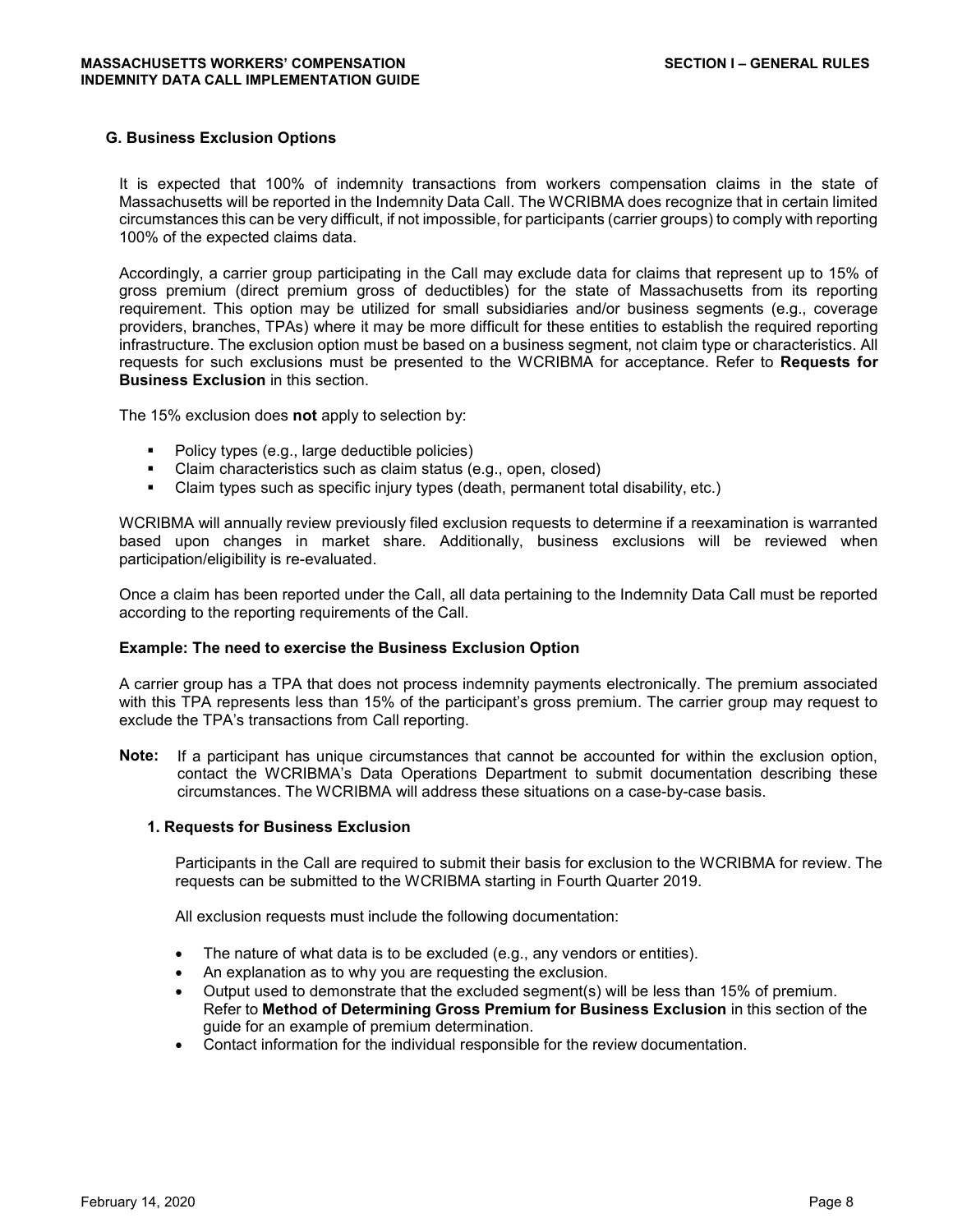#### **2. Methods of Determining Gross Premium for Business Exclusion**

The measurement of the 15% business exclusion is based on direct workers compensation premiums, gross of deductibles. Below are four methods for estimating the proportion of business excluded; any of these four are acceptable to the WCRIBMA.

Some methods use the NAIC Direct Premium, which is reported in the Exhibit of Premium and Losses (Statutory Page 14) in the NAIC Annual Statement. This premium can either be written or earned premium, whichever is more convenient, and is net of deductibles.

**Method 1**—Carriers with Large Deductible Direct Premium less than 0.3% of their total premium (NAIC Direct Premiums) may determine their estimated exclusion using Direct Premium, without adjustment.

#### **Example: Premium determination - Method 1**

A participant with Large Deductible Direct Premium less than 0.3% of its total needs to exclude business for two small subsidiaries. The participant determines the exclusion on July 1, 2019, utilizing Direct Written Premium to determine the percentage of excluded premium.

| Column A                                  | Column B                                          | Column <sub>C</sub>                            | Column D                                                                     |
|-------------------------------------------|---------------------------------------------------|------------------------------------------------|------------------------------------------------------------------------------|
| <b>Entities for Proposed</b><br>Exclusion | Entities' Calendar Year<br><b>Written Premium</b> | Carrier Group Calendar<br>Year Written Premium | <b>Entities' Written Premium</b><br>as % of Carrier Group<br>(Col. B/Col. C) |
| Subsidiary #1                             | \$1,500,000                                       |                                                |                                                                              |
| Subsidiary #2                             | \$2,000,000                                       |                                                |                                                                              |
| TOTAL                                     | \$3,500,000                                       | \$357,500,000                                  | 1.0%                                                                         |

The following steps are performed to determine whether the proposed exclusions are less than 15% of the total gross written premium.

- 1. Based on premium data that it maintains, the carrier group determines the Calendar Year Direct Premiums Written in Massachusetts or Federal Act for each subsidiary to be excluded. It enters the information in Column B.
- 2. Add up the data in Column B to get the Massachusetts premium proposed to be excluded.
- 3. Determine the most recently completed Calendar Year Direct Premiums Written in Massachusetts—the participant finds this information on Schedule T of its current NAIC Annual Statement (due on April 1 of each year). This information is entered on the Total line in Column C.
- 4. Calculate percentages for Column D (equals Column B divided by Column C).
- 5. Compare the Total line percentage to the 15% requirement. In this case the proposed exclusion is less than 15% so it is allowable.

Refer to Appendix of this manual for Premium Verification Worksheet and Instructions – Method 1 and submission instructions.

**Method 2**—Carrier Groups with Large Deductible Direct Premium greater than 0.3% of their total premium (NAIC Direct Premiums) may use the table **Large Deductible Net to Gross Ratio**, included in this section, to determine their estimated exclusion using Direct Premium.

Determine the Large Deductible Net Ratio by calculating the ratio of excluded Large Deductible Direct Premium to total Direct Premium for Massachusetts. Use this net ratio to look up the gross ratio using the **Large Deductible Net to Gross Ratio** table below. Calculate the ratio of excluded non-Large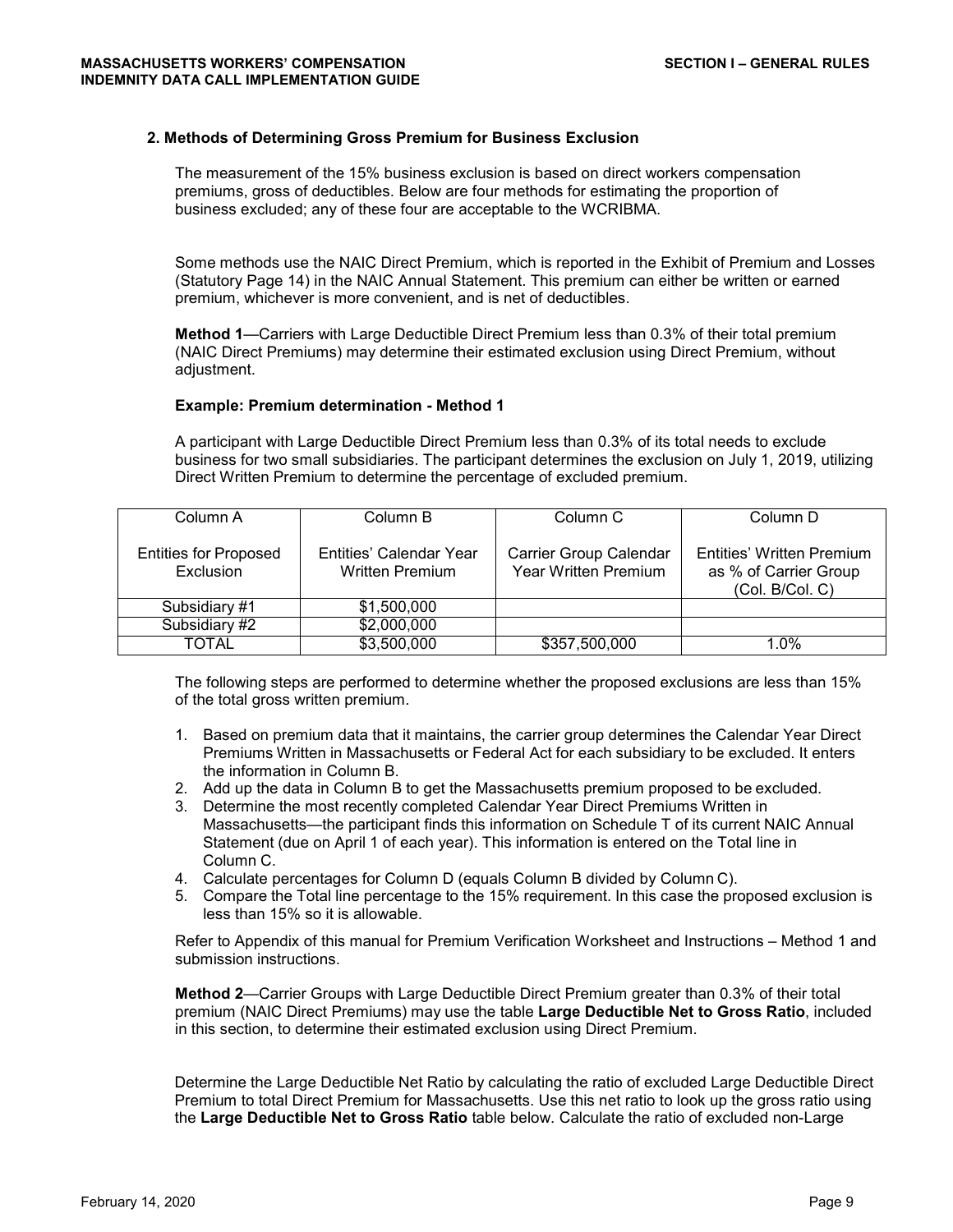Deductible Direct Premium to total Direct Premium. Add the corresponding Gross Ratio found in the table to the ratio of excluded non-Large Deductible Direct Premium (if any) to determine the percentage of excluded Direct Premium.

| <b>Large Deductible Net to Gross Ratio</b> |                    |  |
|--------------------------------------------|--------------------|--|
| <b>Net Ratio</b>                           | <b>Gross Ratio</b> |  |
| 0.0%                                       | 0.0%               |  |
| 0.1%                                       | 0.5%               |  |
| 0.2%                                       | 1.0%               |  |
| 0.3%                                       | 1.5%               |  |
| 0.4%                                       | 2.0%               |  |
| 0.5%                                       | 2.5%               |  |
| 0.6%                                       | 2.9%               |  |
| 0.7%                                       | 3.4%               |  |
| 0.8%                                       | 3.9%               |  |
| 0.9%                                       | 4.3%               |  |
| 1.0%                                       | 4.8%               |  |
| 1.1%                                       | 5.3%               |  |
| 1.2%                                       | 5.7%               |  |
| 1.3%                                       | 6.2%               |  |
| 1.4%                                       | 6.6%               |  |
| 1.5%                                       | 7.1%               |  |
| 1.6%                                       | 7.5%               |  |
| 1.7%                                       | 8.0%               |  |
| 1.8%                                       | 8.4%               |  |
| 1.9%                                       | 8.8%               |  |
| 2.0%                                       | 9.3%               |  |
| 2.1%                                       | 9.7%               |  |
| 2.2%                                       | 10.1%              |  |
| 2.3%                                       | 10.5%              |  |
| 2.4%                                       | 10.9%              |  |
| 2.5%                                       | 11.4%              |  |
| 2.6%                                       | 11.8%              |  |
| 2.7%                                       | 12.2%              |  |
| 2.8%                                       | 12.6%              |  |
| 2.9%                                       | 13.0%              |  |
| 3.0%                                       | 13.4%              |  |
| 3.1%                                       | 13.8%              |  |
| 3.2%                                       | 14.2%              |  |
| 3.3%                                       | 14.6%              |  |
| 3.4%                                       | 15.0%              |  |
| 3.5%                                       | 15.4%              |  |

#### **Example: Premium Determination—Method 2**

A participant with Large Deductible Direct Premium greater than 0.3% of its total must exclude one of its data providers. The participant had the following premium values:

- Total Direct Premium in Massachusetts is \$10,000,000
- Large Deductible Direct Premium to be excluded for Massachusetts is \$200,000
- Non-Large Deductible Direct Premium to be excluded for Massachusetts is \$400,000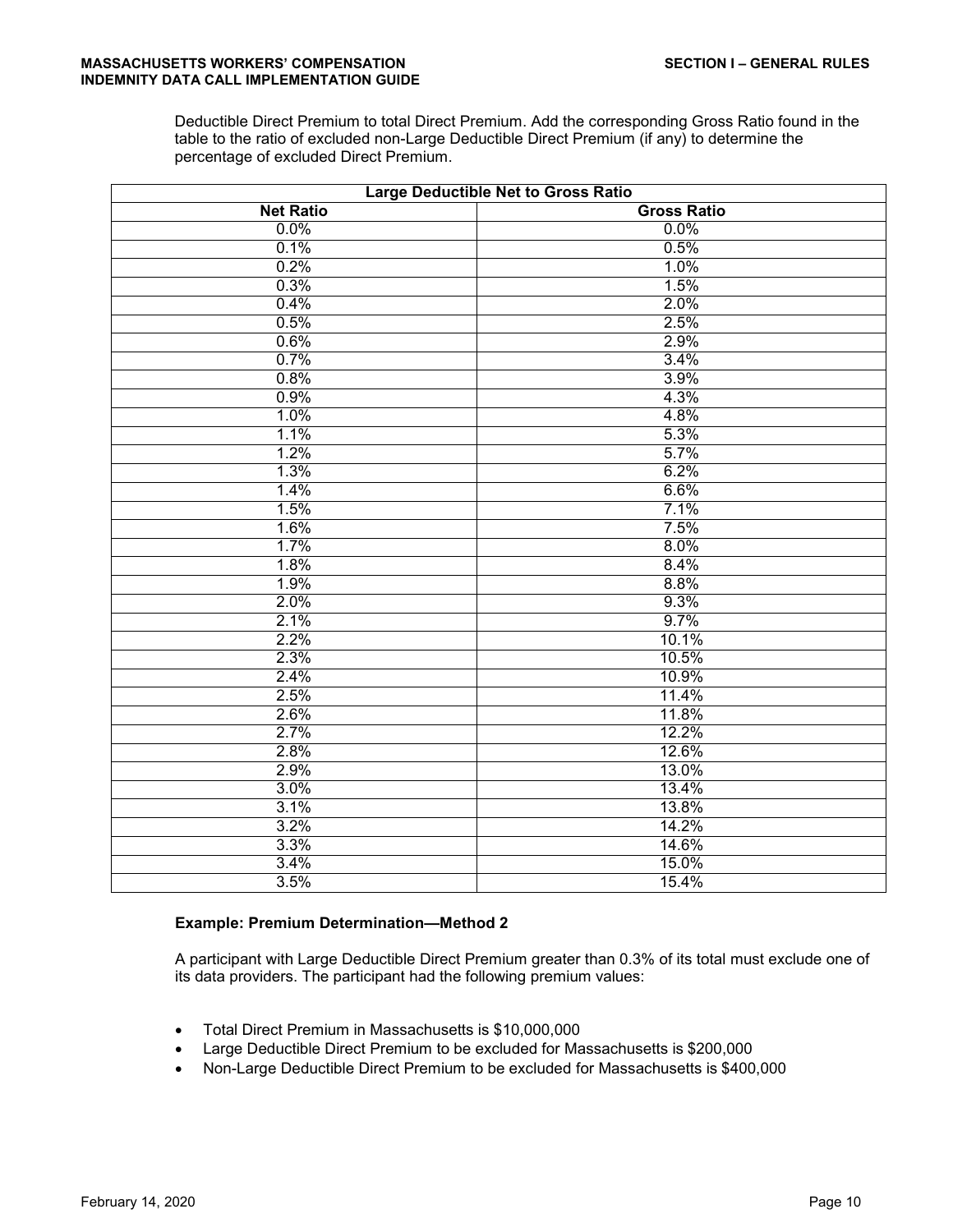The following steps are performed to determine whether the proposed exclusion is less than 15% of the total gross written premium:

- 1. Calculate the Large Deductible Net Ratio—\$200,000 (Large Deductible Direct Premium to be excluded) divided by \$10,000,000 (Total Direct Premium), multiplied by 100 equals a Large Deductible Net Ratio of 2.0% (\$200,000 / \$10,000,000 x 100 = 2.0%)
- 2. Use the Large Deductible Net Ratio of 2.0% and the table to determine the correspondinggross ratio of 9.3%
- 3. Calculate the excluded Non-Large Deductible Ratio--\$400,000 (non-Large Deductible Direct Premium to be excluded) divided by \$10,000,000 (Total Direct Premium), multiplied by 100 equals an excluded non-Large Deductible ratio of 4.0% (\$400,000 / \$10,000,000 x 100 = 4.0%)
- 4. Determine the percentage of excluded premium—4.0% (excluded non-Large Deductible ratio) added to 9.3% (Large Deductible gross ratio) equals excluded premium of 13.3% (4.0% + 9.3% = 13.3%)
- 5. Compare the excluded premium percentage to the 15% requirement; in this case, theproposed exclusion is less than 15%, so it is allowable

Refer to Appendix of this manual for Premium Verification Worksheet and Instructions – Method 2 and submission instructions.

**Method 3**—This is another option for carrier groups with Large Deductible Direct Premium greater than 0.3% of their total premium (NAIC Direct Premiums) is to use the following Gross Premium Estimation Worksheet.

| Fill in items A, B, C, and D, and use the formulas to complete the worksheet. Only include premium |  |
|----------------------------------------------------------------------------------------------------|--|
| from Massachusetts.                                                                                |  |

| <b>Premium Verification Worksheet-Method 3</b> |                                         |                          |        |  |
|------------------------------------------------|-----------------------------------------|--------------------------|--------|--|
| <b>Item</b>                                    | <b>Description</b>                      | <b>Formula</b>           | Amount |  |
|                                                | <b>NAIC Direct Written Premium:</b>     |                          |        |  |
| A                                              | <b>Total including Large Deductible</b> |                          |        |  |
| B                                              | Large Deductible                        |                          |        |  |
| C                                              | Large Deductible to be excluded         |                          |        |  |
| D                                              | Non-Large Deductible to be excluded     |                          |        |  |
|                                                | <b>Estimated Gross Premium:</b>         |                          |        |  |
| Е                                              | Large Deductible to be excluded         | 5 times $C$ (5 x C)      |        |  |
| F                                              | <b>Total Excluded</b>                   | Sum of D and $E(D + E)$  |        |  |
| G                                              | Add-on for Large Deductible business    | 4 times $B(4 \times B)$  |        |  |
| н                                              | <b>Estimated Total</b>                  | Sum of A and G $(A + G)$ |        |  |
|                                                | Ratio                                   | F divided by H $(F/H)$   |        |  |

#### **Example: Premium Determination—Method 3**

A participant with Large Deductible Direct Premium greater than 0.3% of its total must exclude one of its data providers. The participant has the following premium values:

- Total Direct Premium including Large Deductible for Massachusetts is \$10,000,000
- Large Deductible Direct Premium for Massachusetts is \$3,000,000
- Large Deductible Direct Premium to be excluded for Massachusetts is \$200,000
- Non-Large Deductible Direct Premium to be excluded for Massachusetts is \$400,000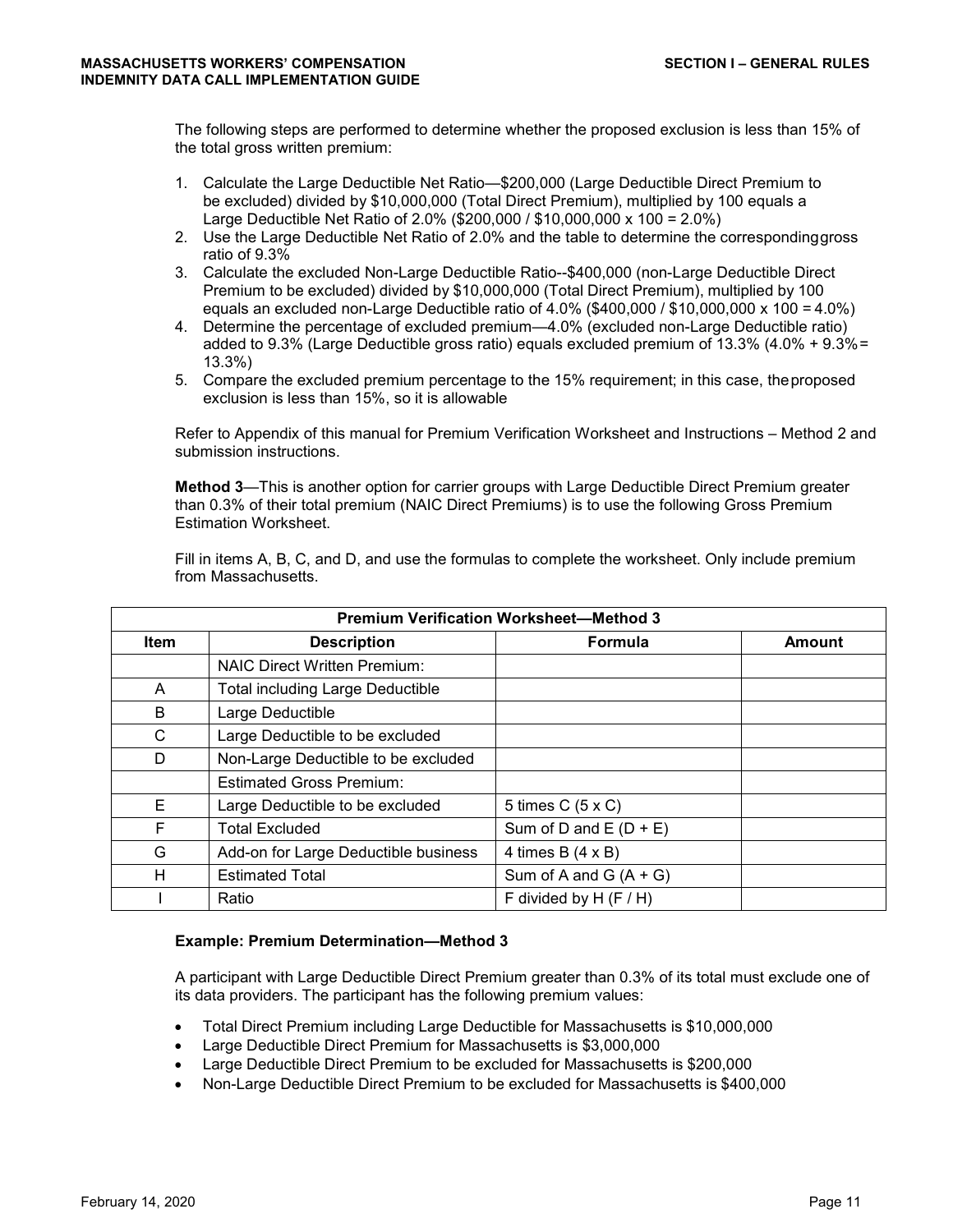•

| <b>Premium Verification Worksheet-Method 3</b> |                                         |                          |               |  |
|------------------------------------------------|-----------------------------------------|--------------------------|---------------|--|
| <b>Item</b>                                    | <b>Description</b>                      | <b>Formula</b>           | <b>Amount</b> |  |
|                                                | <b>NAIC Direct Written Premium:</b>     |                          |               |  |
| A                                              | <b>Total including Large Deductible</b> |                          | \$10,000,000  |  |
| B                                              | Large Deductible                        |                          | 3,000,000     |  |
| C                                              | Large Deductible to be excluded         |                          | 200,000       |  |
| D                                              | Non-Large Deductible to be excluded     |                          | 400,000       |  |
|                                                | <b>Estimated Gross Premium:</b>         |                          |               |  |
| E                                              | Large Deductible to be excluded         | 5 times C (5 x C)        | 1,000,000     |  |
| F                                              | <b>Total Excluded</b>                   | Sum of D and $E(D + E)$  | 1,400,000     |  |
| G                                              | Add-on for Large Deductible business    | 4 times B $(4 \times B)$ | 12,000,000    |  |
| H                                              | <b>Estimated Total</b>                  | Sum of A and G $(A + G)$ | \$22,000,000  |  |
|                                                | Ratio                                   | F divided by H $(F/H)$   | 6.4%          |  |

The following steps are performed to determine whether the proposed exclusions are less than 15% of the total gross written premium:

- 1. From its records, the carrier group determines its Direct Written Premium for all Large Deductible policies, excluded Large Deductible policies, excluded non-Large Deductible policies, and the total for all policies including Large Deductibles
- 2. Input these values into the Amount column of the applicable row (Items A through D) of the Premium Verification Worksheet
- 3. Calculate Items E through I of the Premium Verification Worksheet
- 4. Compare the excluded premium percentage (Item I) to the 15% requirement; in this case, the proposed exclusion is less than 15%, so it is allowable

Refer to Appendix of this manual for Premium Verification Worksheet and Instructions – Method 3 and submission instructions.

**Method 4**—Use the gross (of deductible) premium in Unit Statistical Plan data (reported in the Premium Amount field of the Exposure Record). Calculate the ratio of total gross premium on business to be excluded to total gross premium on all business and compare the excluded premium percentage to the 15% requirement. Only include premium from the state of Massachusetts or Federal Act.

#### **Example: Premium Determination—Method 4**

A participant needs to exclude business for two subsidiaries that represent 1% of total gross premium. The participant determines the exclusion on July 1, 2018, utilizing gross premium to determine the percentage of excluded premium.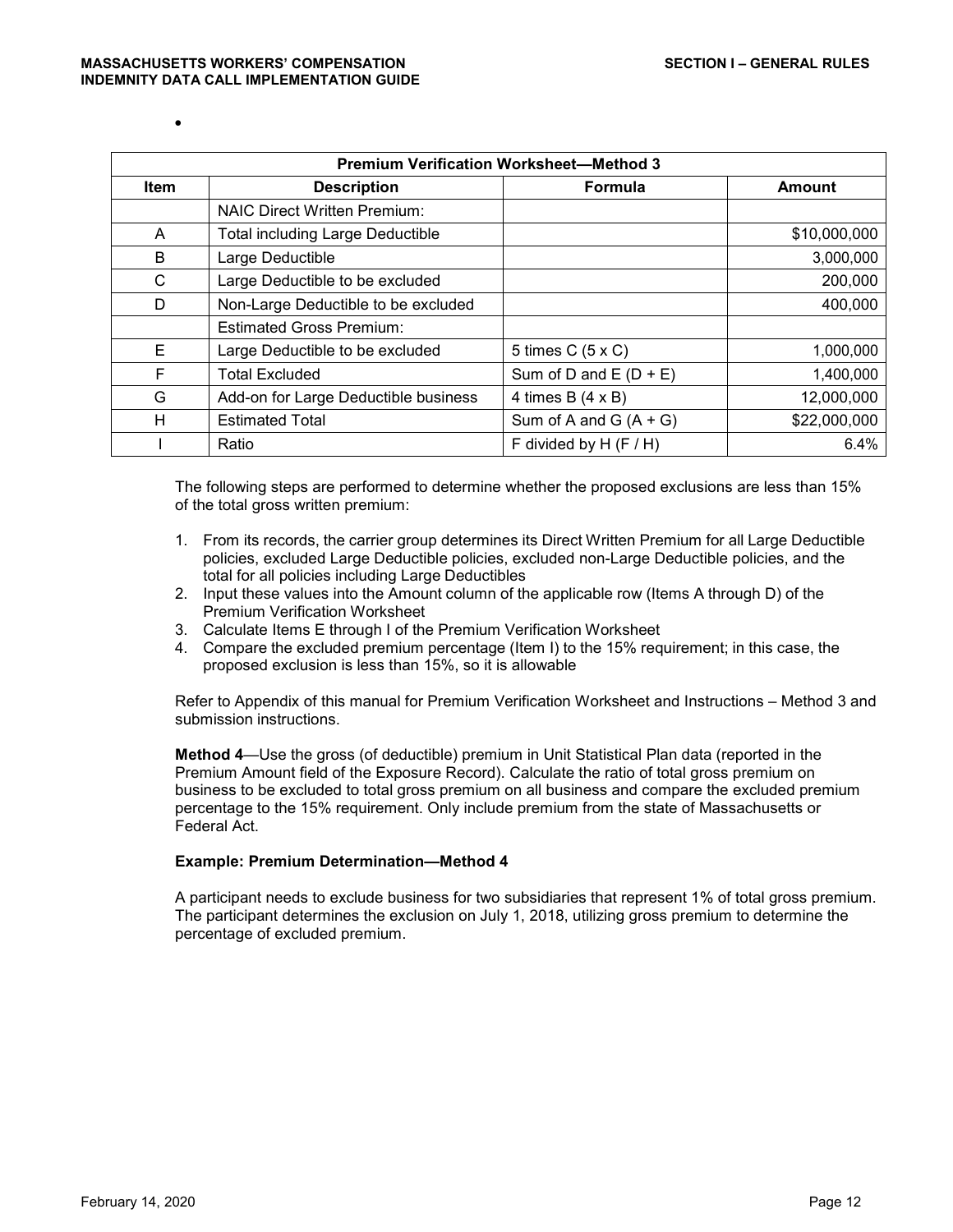| <b>Column A</b>                                  | <b>Column B</b>                   | Column C                                       | <b>Column D</b>                                                                |
|--------------------------------------------------|-----------------------------------|------------------------------------------------|--------------------------------------------------------------------------------|
| <b>Entities for</b><br><b>Proposed Exclusion</b> | <b>Entities' Gross</b><br>Premium | <b>Affiliate Group</b><br><b>Gross Premium</b> | <b>Entities' Gross Premium</b><br>as % of Affiliate Group<br>(Col. B / Col. C) |
| Subsidiary #1                                    | \$1,500,000                       |                                                |                                                                                |
| Subsidiary #2                                    | \$2,000,000                       |                                                |                                                                                |
| <b>TOTAL</b>                                     | \$3,500,000                       | \$357,500,000                                  | $1.0\%$                                                                        |

The following steps are performed to determine whether the proposed exclusions are less than 15% of the total gross written premium:

- 1. Based on premium data that it maintains, the affiliate group determines the gross premiums for Massachusetts or Federal Act for each subsidiary to be excluded. It enters the information in Column B.
- 2. Add up the data in Column B to get the premium proposed to be excluded.
- 3. Determine the 2017 workers compensation gross premiums for the entire affiliate group for Massachusetts or Federal Act. This information is entered on the Total line in Column C.
- 4. Calculate the percentage for Column D (equals Column B divided by Column C).
- 5. Compare the Total line percentage to the 15% requirement. In this case, the proposed exclusion is less than 15%, so it is allowable.

Refer to Appendix of this manual for Premium Verification Worksheet and Instructions – Method 4 and submission instructions.

#### **3. Other Premium Determination Methods**

Contact the WCRIBMA for guidance if the methods described in this section are not appropriate for determining the exclusion percentage. The methods are not appropriate if they do not closely approximate prospective premium distribution in the current calendar year (e.g., a significant shift has occurred in a participant's book(s) of business since the last NAIC reporting; or the participant writes a significant number of large deductible policies).

#### **4. Business Exclusion Request Form**

An example of the Business Exclusion Request Form is provided in the **Appendix** of this manual.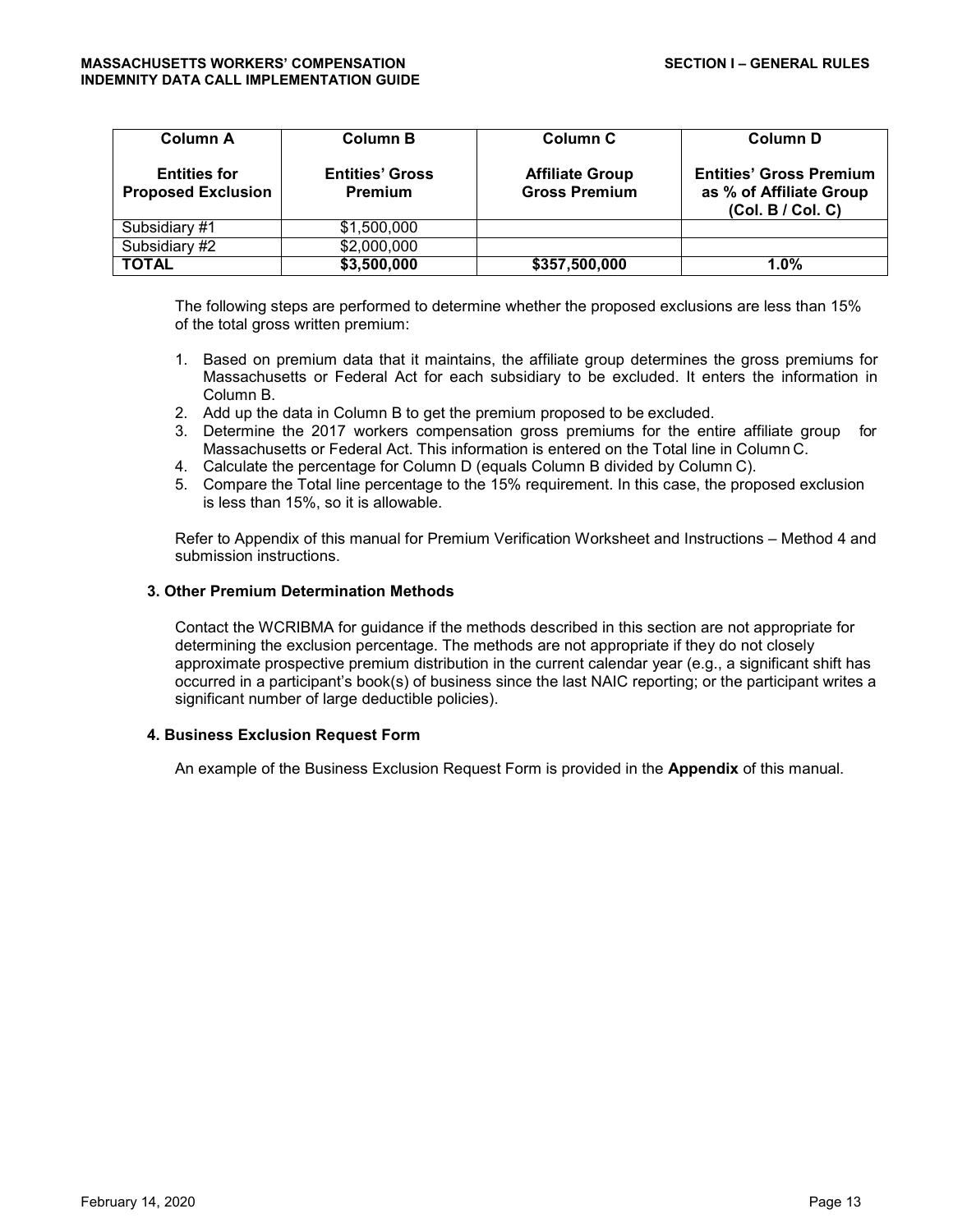## **SECTION II – INDEMNITY DATA CALL STRUCTURE**

#### **A. Record Descriptions**

The Indemnity Data Call includes the following five separate record layouts:

- File Control Record—The File Control Record identifies the carrier, the quarter that the data represents, and the number of Transactional or Quarterly records being submitted. The File Control Record contains nine data elements. The File Control Record Data Elements are provided in **Section III—Record Layouts** and in **Section IV—Data Dictionary.**
	- **Note:** A separate file and File Control Record are required for transactional records and a separate file and File Control Record are required for quarterly records.
- Transactional Record—The Transactional record provides the details of each indemnity payment transaction and includes five key fields, four processing data elements, and nine Transactional claim data elements. These records are to be created for each payment transaction and are due by the end of the following quarter. The Transactional data elements are provided in **Section III—Record Layouts**  and in **Section IV—Data Dictionary**.
- Quarterly Record—The Quarterly record provides the inception-to-date aggregated details of each indemnity claim and includes five key fields, two Processing data elements, and thirty Quarterly claim data elements. These records are to be valued as of the end of each quarter (3/31, 6/30, 9/30, and 12/31) and are due to be reported by the end of the following quarter. The Quarterly record data elements are provided in **Section III—Record Layouts** and in **Section IV—Data Dictionary**.
- Key Field Change Record—The Key Field Change record provides the necessary data to make key field changes to one or all previously reported impacted records. Key Fields are listed in Section II B (below) and the Key Field Change record data elements are provided in **Section III—Record Layouts** and in **Section IV —Data Dictionary**.
- Electronic Transmittal Record Electronic Transmittal Record is used by CDX to determine where to send the file based on the file type and who sent the file. It should be added at the beginning of any file submitted via CDX but should not be included as part of the Record Count in the File Control Record.

#### **B. Key Fields and Processing Data Elements (Transactional and Quarterly)**

Key fields identify unique claims. These elements are required to be reported the same for all records related to a claim (refer to Section V—Reporting Rules in this guide for details regarding deleting and changing records).

Key fields include:

- **Carrier Code**
- **Policy Number Identifier**
- **•** Policy Effective Date
- **Claim Number Identifier**
- Accident Date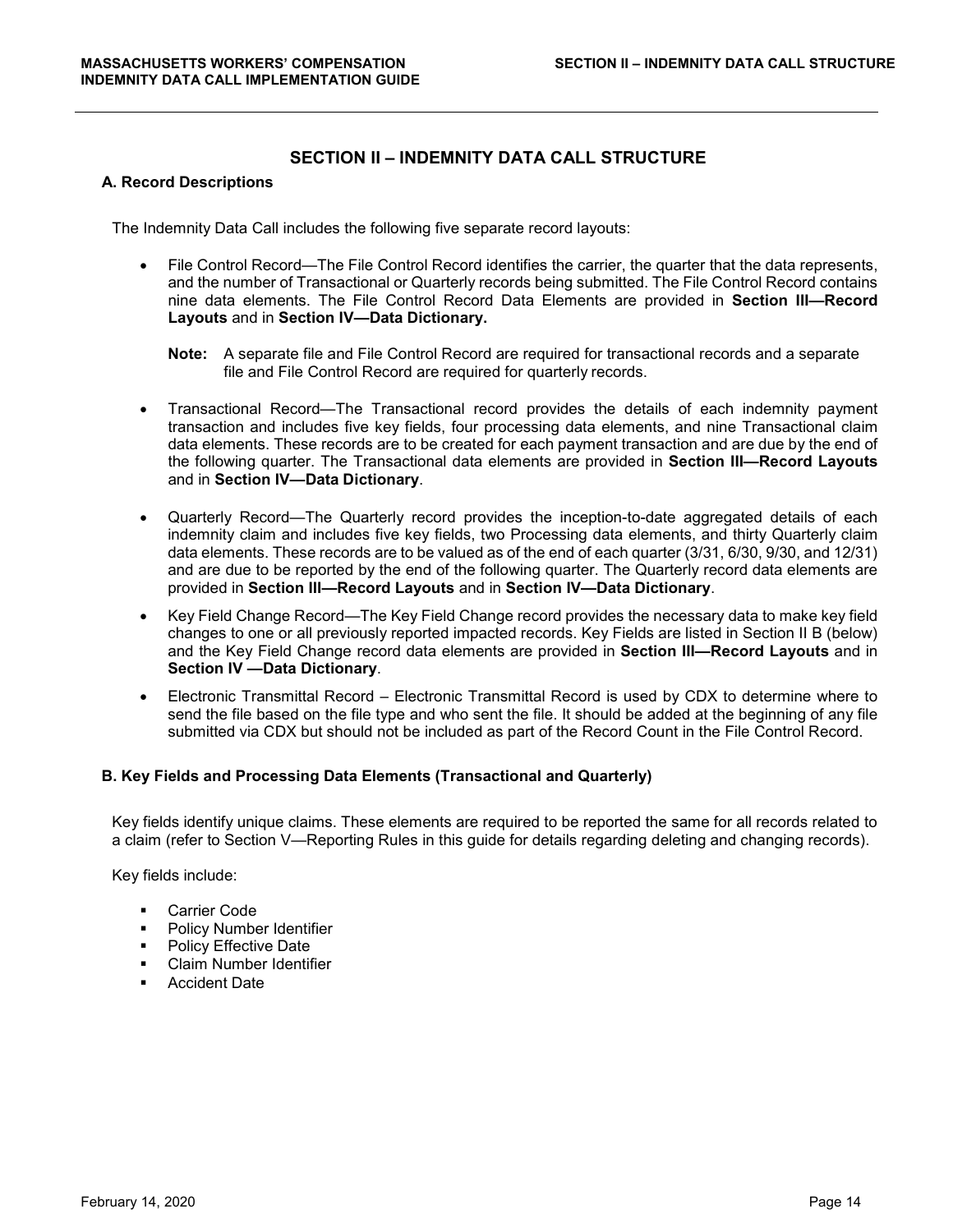Key fields must be reported consistently within the Indemnity Data Call as well as across data types (i.e., Unit Statistical data and Medical data). Correctly reporting the key fields ensures the accurate linking and unique identification of claims. Accurate linking of claims across data types enables WCRIBMA to use fields for the same claim, across data types, thereby reducing the number of elements that would be duplicated. The key fields are also used to link the cancellation or replacement Transactional record to the original Transactional record. If a record is reported with one or more of the key fields either missing or invalid, this record would be deemed unusable.

Processing data elements are used to ensure the proper handling of the transactions.

Processing data elements include:

- **Record Type Code**
- **Transaction Code\***
- **Transaction Date**
- **Transaction Identifier\***

Correctly reporting the processing data elements ensures the accurate processing of the record. If a record is reported with one or more of the processing data elements either missing or invalid, the record could be deemed unusable.

\*Only applicable to the Transactional Record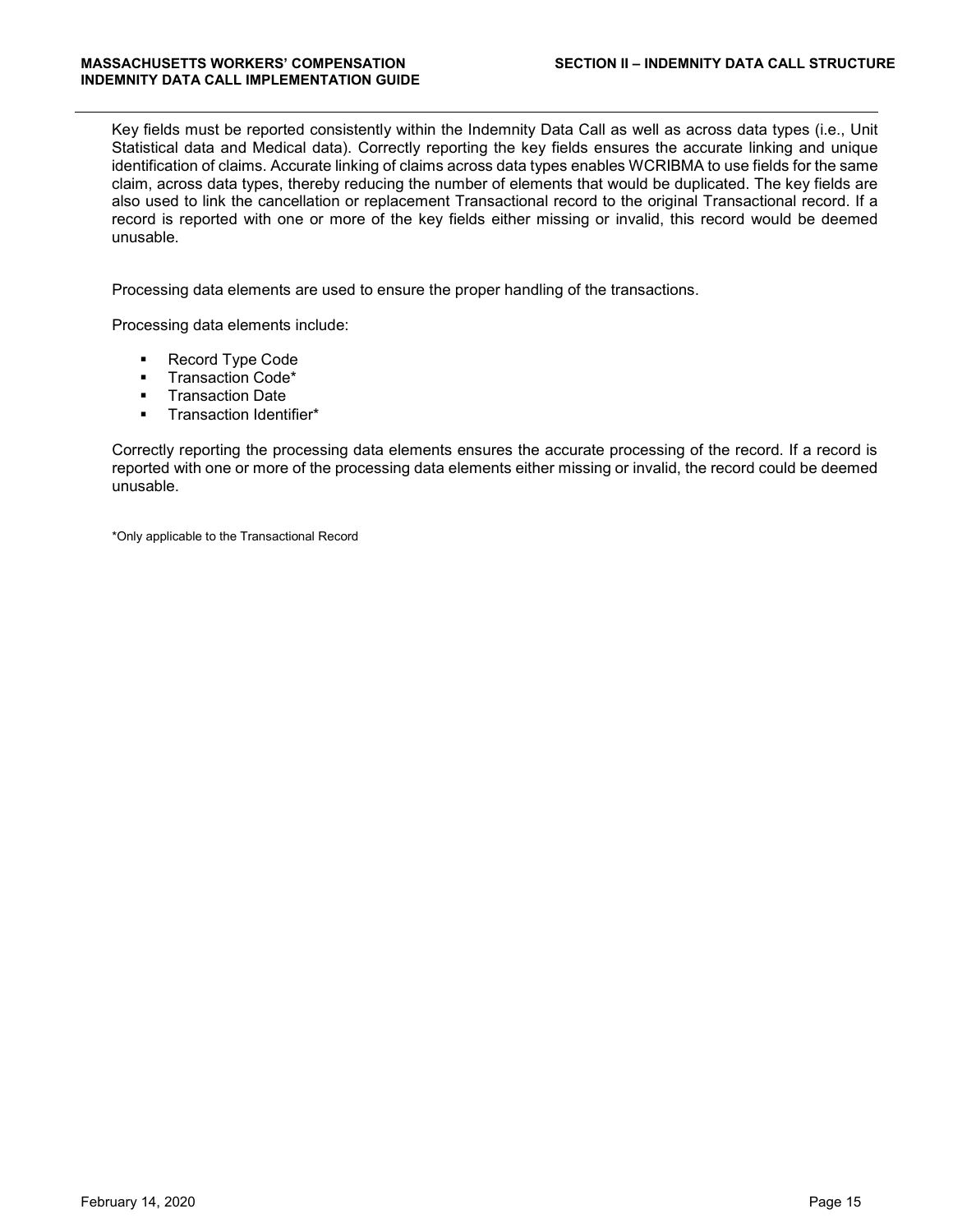## **SECTION III –RECORD LAYOUTS**

## **A. Overview**

In order for the WCRIBMA to properly receive data submissions, data providers are required to comply with specific requirements regarding record layouts, data elements, and link data when reporting Call data. Data files are transmitted in specific record layouts to allow for efficient processing. This allows the data contained within the record layouts to be formatted, sorted, and customized according to the user's specifications.

The record layouts that comprise the Indemnity Data Call are provided in this section of the guide.

#### **B. File Control Record Layout**

| Field No.      | <b>Field Title/ Description</b> | <b>Class</b> | <b>Position</b> | <b>Bytes</b> |
|----------------|---------------------------------|--------------|-----------------|--------------|
|                | Record Type Code                | N            | $1 - 2$         | 2            |
| $\overline{2}$ | Submission File Type Code       | A            | 3               |              |
| 3              | <b>Carrier Group Code</b>       | N            | $4 - 8$         | 5            |
| 4              | <b>Reporting Quarter Code</b>   | N            | 9               |              |
| 5              | <b>Reporting Year</b>           | N            | $10 - 13$       | 4            |
| 6              | Submission File Identifier      | AN           | 14-43           | 30           |
|                | <b>Submission Date</b>          | N            | 44-51           | 8            |
| 8              | <b>Submission Time</b>          | N            | 52-57           | 6            |
| 9              | <b>Record Total</b>             | N            | 58-68           | 11           |
| 10             | RESERVED FOR FUTURE USE         |              | 69-300          | 232          |

#### **C. Transactional Record Layout**

| Field No.      | <b>Field Title/ Description</b>                   | <b>Class</b> | <b>Position</b> | <b>Bytes</b>   |
|----------------|---------------------------------------------------|--------------|-----------------|----------------|
|                | <b>Processing Data Elements (Fields 1-4)</b>      |              |                 |                |
| 1              | Record Type Code                                  | N            | $1 - 2$         | $\overline{2}$ |
| $\overline{2}$ | <b>Transaction Code</b>                           | N            | $3 - 4$         | $\overline{2}$ |
| 3              | <b>Transaction Date</b>                           | N            | $5 - 12$        | 8              |
| 4              | <b>Transaction Identifier</b>                     | AN           | 13-32           | 20             |
|                | Key Data Elements (Fields 5-9)                    |              |                 |                |
| 5              | <b>Carrier Code</b>                               | N            | 33-37           | 5              |
| 6              | Policy Number Identifier                          | AN           | 38-55           | 18             |
| 7              | <b>Policy Effective Date</b>                      | N            | 56-63           | 8              |
| 8              | Claim Number Identifier                           | AN           | 64-75           | 12             |
| 9              | <b>Accident Date</b>                              | N            | 76-83           | 8              |
|                | <b>Transactional Data Elements (Fields 10-18)</b> |              |                 |                |
| 10             | <b>Jurisdiction State Code</b>                    | N            | 84-85           | $\overline{2}$ |
| 11             | <b>Transaction From Date</b>                      | N            | 86-93           | 8              |
| 12             | <b>Transaction To Date</b>                        | N            | 94-101          | 8              |
| 13             | <b>Transaction Amount</b>                         | N            | 102-113         | 12             |
| 14             | <b>Benefit Type Code</b>                          | N            | 114-115         | $\overline{2}$ |
| 15             | Lump-Sum Indicator                                | A            | 116             | 1              |
| 16             | <b>Benefit Offset Code</b>                        | N            | 117             |                |
| 17             | <b>Benefit Offset Amount</b>                      | N            | 118-128         | 11             |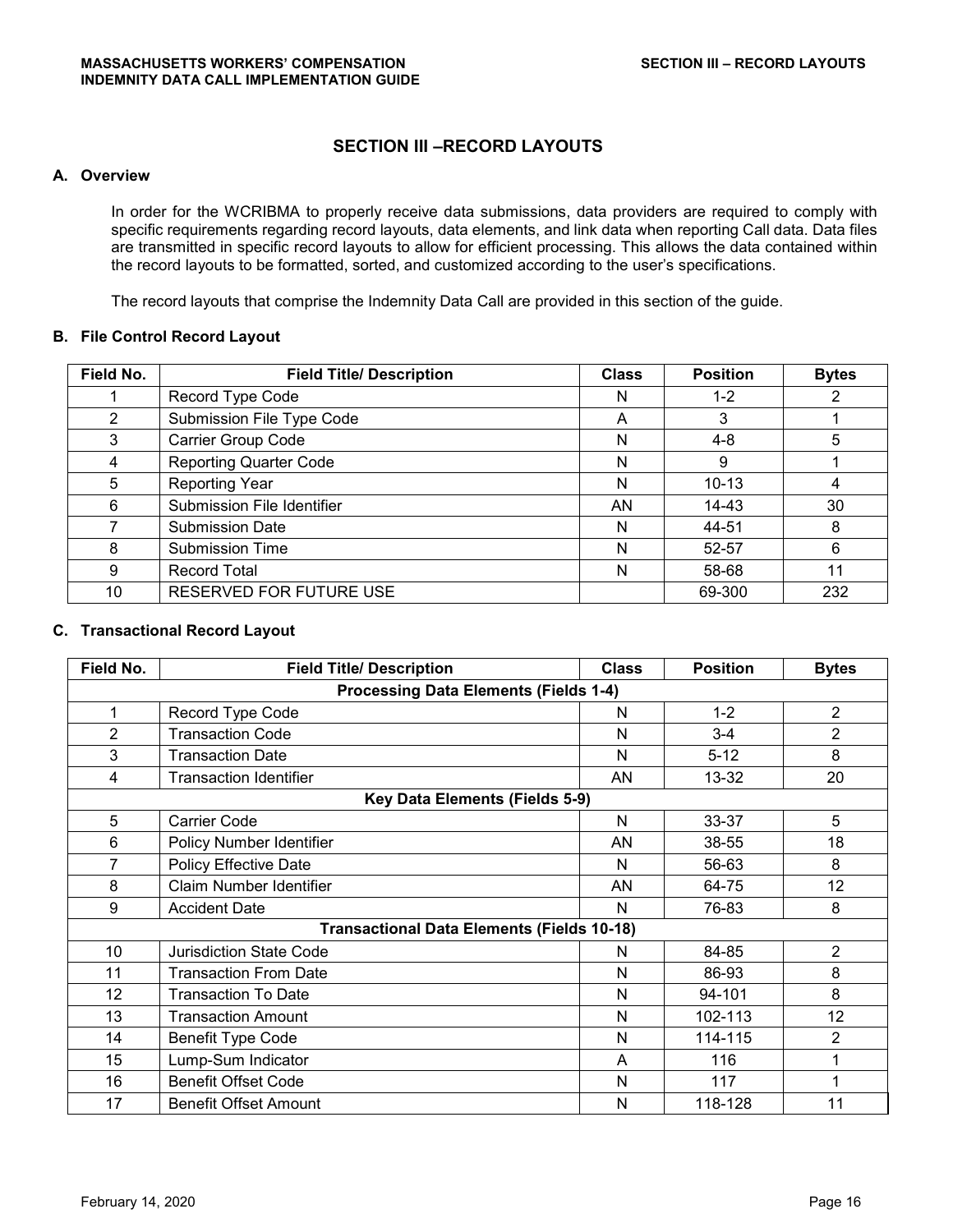#### MASSACHUSETTS WORKERS' COMPENSATION SECTION III – RECORD LAYOUTS **INDEMNITY DATA CALL IMPLEMENTATION GUIDE**

| 18        | .<br>Weeklv<br>∶Amount<br><b>Benetit</b>                                                          | N | $\lambda$ $\sim$<br>'29-<br>، ب | ີ   |
|-----------|---------------------------------------------------------------------------------------------------|---|---------------------------------|-----|
| 10<br>ت ا | <b>USE</b><br><b>FOR</b><br><b>BEAFR</b><br>$\sqrt{2}$<br><b>FUTURE</b><br>…robkv⊢'' i<br>ັັ<br>∼ |   | 138-300                         | 163 |

## **D. Quarterly Record Layout**

| Field No.      | <b>Field Title/ Description</b>                              | <b>Class</b> | <b>Position</b> | <b>Bytes</b>   |  |
|----------------|--------------------------------------------------------------|--------------|-----------------|----------------|--|
|                | <b>Processing Data Elements (Fields 1-2)</b>                 |              |                 |                |  |
| $\mathbf{1}$   | Record Type Code                                             | N            | $1 - 2$         | $\overline{2}$ |  |
| $\overline{2}$ | <b>Transaction Date</b>                                      | $\mathsf{N}$ | $3 - 10$        | 8              |  |
|                | Key Data Elements (Fields 3-7)                               |              |                 |                |  |
| $\mathbf{3}$   | <b>Carrier Code</b>                                          | $\mathsf{N}$ | $11 - 15$       | 5              |  |
| $\overline{4}$ | Policy Number Identifier                                     | AN           | 16-33           | 18             |  |
| 5              | <b>Policy Effective Date</b>                                 | N            | 34-41           | 8              |  |
| $\,6\,$        | <b>Claim Number Identifier</b>                               | AN           | 42-53           | 12             |  |
| $\overline{7}$ | <b>Accident Date</b>                                         | $\mathsf{N}$ | 54-61           | 8              |  |
|                | Quarterly Indemnity Claim Data Elements (Fields 8-37)        |              |                 |                |  |
| 8              | <b>Jurisdiction State Code</b>                               | N            | 62-63           | $\overline{c}$ |  |
| 9              | <b>Claimant Gender Code</b>                                  | N            | 64              | 1              |  |
| 10             | <b>Birth Year</b>                                            | N            | 65-68           | 4              |  |
| 11             | <b>Hire Date</b>                                             | N            | 69-76           | 8              |  |
| 12             | <b>Employment Status Code</b>                                | AN           | 77              | 1              |  |
| 13             | <b>Closing Date</b>                                          | N            | 78-85           | 8              |  |
| 14             | Reopen Date                                                  | N            | 86-93           | 8              |  |
| 15             | Maximum Medical Improvement (MMI) Date                       | N            | 94-101          | 8              |  |
| 16             | Reported to Insurer Date                                     | N            | 102-109         | 8              |  |
| 17             | <b>Accident State Code</b>                                   | ${\sf N}$    | 110-111         | $\overline{2}$ |  |
| 18             | Attorney or Authorized Representative Indicator              | A            | 112             | 1              |  |
| 19             | Method of Determining Pre-Injury/Average Weekly Wage<br>Code | N            | 113             | 1              |  |
| 20             | Impairment Percentage Basis Code                             | N            | 114             | 1              |  |
| 21             | Impairment Percentage                                        | N            | 115-117         | 3              |  |
| 22             | Disability/Loss of Earnings Capacity (LOEC) Percentage       | N            | 118-120         | 3              |  |
| 23             | Pre-Existing Disability Percentage                           | N            | 121-123         | 3              |  |
| 24             | Part of Body Code-Injury Description                         | N            | 124-125         | $\overline{2}$ |  |
| 25             | Nature of Injury Code-Injury Description                     | N            | 126-127         | $\overline{2}$ |  |
| 26             | Cause of Injury Code-Injury Description                      | N            | 128-129         | $\overline{2}$ |  |
| 27             | <b>Act-Loss Condition Code</b>                               | N            | 130-131         | $\overline{2}$ |  |
| 28             | Type of Settlement-Loss Condition Code                       | N            | 132-133         | $\overline{c}$ |  |
| 29             | Medical Extinguishment Indicator                             | A            | 134             | 1              |  |
| 30             | Temporary Disability Benefit Extinguishment Code             | ${\sf N}$    | 135             | 1              |  |
| 31             | Indemnity Paid-To-Date                                       | N            | 136-144         | 9              |  |
| 32             | Medical Paid-To-Date                                         | N            | 145-153         | 9              |  |
| 33             | Incurred Indemnity Amount                                    | N            | 154-162         | 9              |  |
| 34             | <b>Incurred Medical Amount</b>                               | N            | 163-171         | 9              |  |
| 35             | Employer Legal Amount Paid                                   | ${\sf N}$    | 172-180         | 9              |  |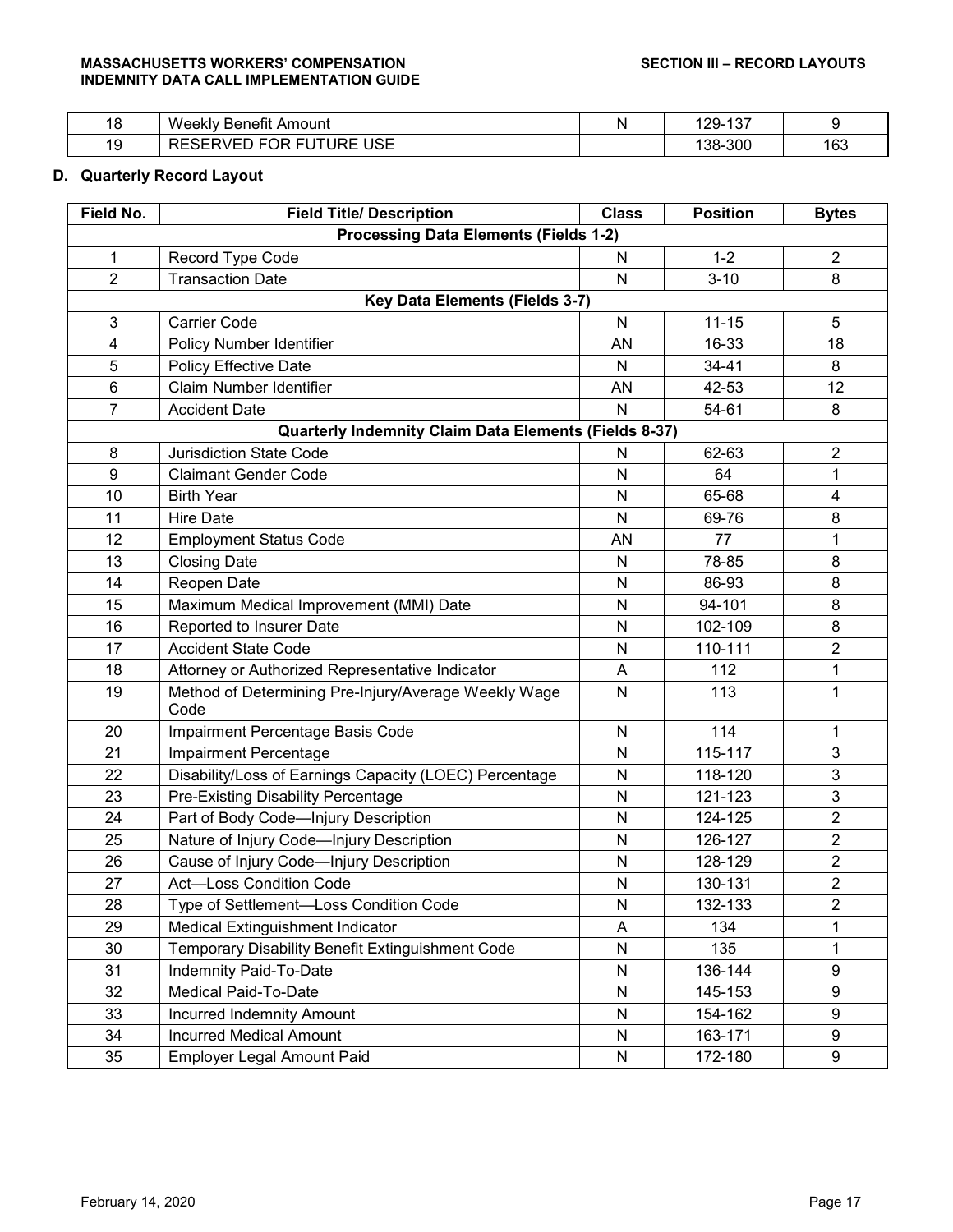#### MASSACHUSETTS WORKERS' COMPENSATION SECTION III – RECORD LAYOUTS **INDEMNITY DATA CALL IMPLEMENTATION GUIDE**

| 36  | Allocated Loss Adiustment Expense (ALAE) Paid | 181-189 |     |
|-----|-----------------------------------------------|---------|-----|
| -37 | Pre-Injury/Average Weekly Wage Amount         | 190-194 |     |
| 38  | RESERVED FOR FUTURE USE                       | 195-300 | 106 |

#### **E. Key Field Change Record Layout**

| Field No. | <b>Field Title/ Description</b>   | <b>Class</b> | <b>Position</b> | <b>Bytes</b> |
|-----------|-----------------------------------|--------------|-----------------|--------------|
|           | Record Type Code                  | N            | $1 - 2$         | 2            |
| 2         | <b>Previous Carrier Code</b>      | N            | $3 - 7$         | 5            |
| 3         | Previous Policy Number Identifier | AN           | $8 - 25$        | 18           |
| 4         | Previous Policy Effective Date    | N            | 26-33           | 8            |
| 5         | Previous Claim Number Identifier  | AN           | 34-45           | 12           |
| 6         | <b>Previous Accident Date</b>     | N            | 46-53           | 8            |
| 7         | <b>Carrier Code</b>               | N            | 54-58           | 5            |
| 8         | Policy Number Identifier          | AN.          | 59-76           | 18           |
| 9         | Policy Effective Date             | N            | 77-84           | 8            |
| 10        | Claim Number Identifier           | AN.          | 85-96           | 12           |
| 11        | <b>Accident Date</b>              | N            | 97-104          | 8            |
| 12        | RESERVED FOR FUTURE USE           |              | 105-300         | 196          |

## **F. Electronic Transmittal Record Layout**

| Field No.        | <b>Field Title/ Description</b>                                                   | <b>Class</b> | <b>Position</b> | <b>Bytes</b>   |
|------------------|-----------------------------------------------------------------------------------|--------------|-----------------|----------------|
|                  | Label                                                                             | AN           | $1 - 14$        | 14             |
| $\overline{2}$   | Data Provider Contact Email Address                                               | AN           | 15-45           | 31             |
| 3                | Record Type Code                                                                  | AN           | 46-47           | 2              |
| $\overline{4}$   | Data Type Code                                                                    | AN           | 48-50           | 3              |
| 5                | Data Receiver Code                                                                | N            | 51-55           | 5              |
| $6\phantom{1}$   | <b>Transmission Version Identifier</b>                                            | AN           | 56-63           | 8              |
| 7                | <b>Submission Type Code</b>                                                       | A            | 64              | 1              |
| 8                | Submission Replacement Identifier                                                 | AN           | 65-72           | 8              |
| $\boldsymbol{9}$ | Data Provider Code                                                                | N            | 73-77           | 5              |
| 10               | Name of Data Provider Contact                                                     | AN           | 78-102          | 25             |
| 11               | RESERVED FOR FUTURE USE                                                           | AN           | 103             | 1              |
| 12               | <b>Phone Number</b>                                                               | N            | 104-113         | 10             |
| 13               | <b>Phone Number Extension</b>                                                     | AN           | 114-119         | 6              |
| 14               | Fax Number                                                                        | N            | 120-129         | 10             |
| 15               | <b>Processed Date</b>                                                             | N            | 130-137         | 8              |
| 16               | <b>Address of Contact - Street</b>                                                | AN           | 138-197         | 60             |
| 17               | Address of Contact - City                                                         | AN           | 198-227         | 30             |
| 18               | Address of Contact - State                                                        | AN           | 228-229         | $\overline{2}$ |
| 19               | Address of Contact - Zip Code                                                     | AN           | 230-238         | 9              |
| 20               | Data Provider Type Code                                                           | A            | 239             | 1              |
| 21               | Third Party Entity (TPE/TPA/MGA) Federal Employer<br>Identification Number (FEIN) | N            | 240-248         | 9              |
| 22               | RESERVED FOR FUTURE USE                                                           | AN           | 249-350         | 102            |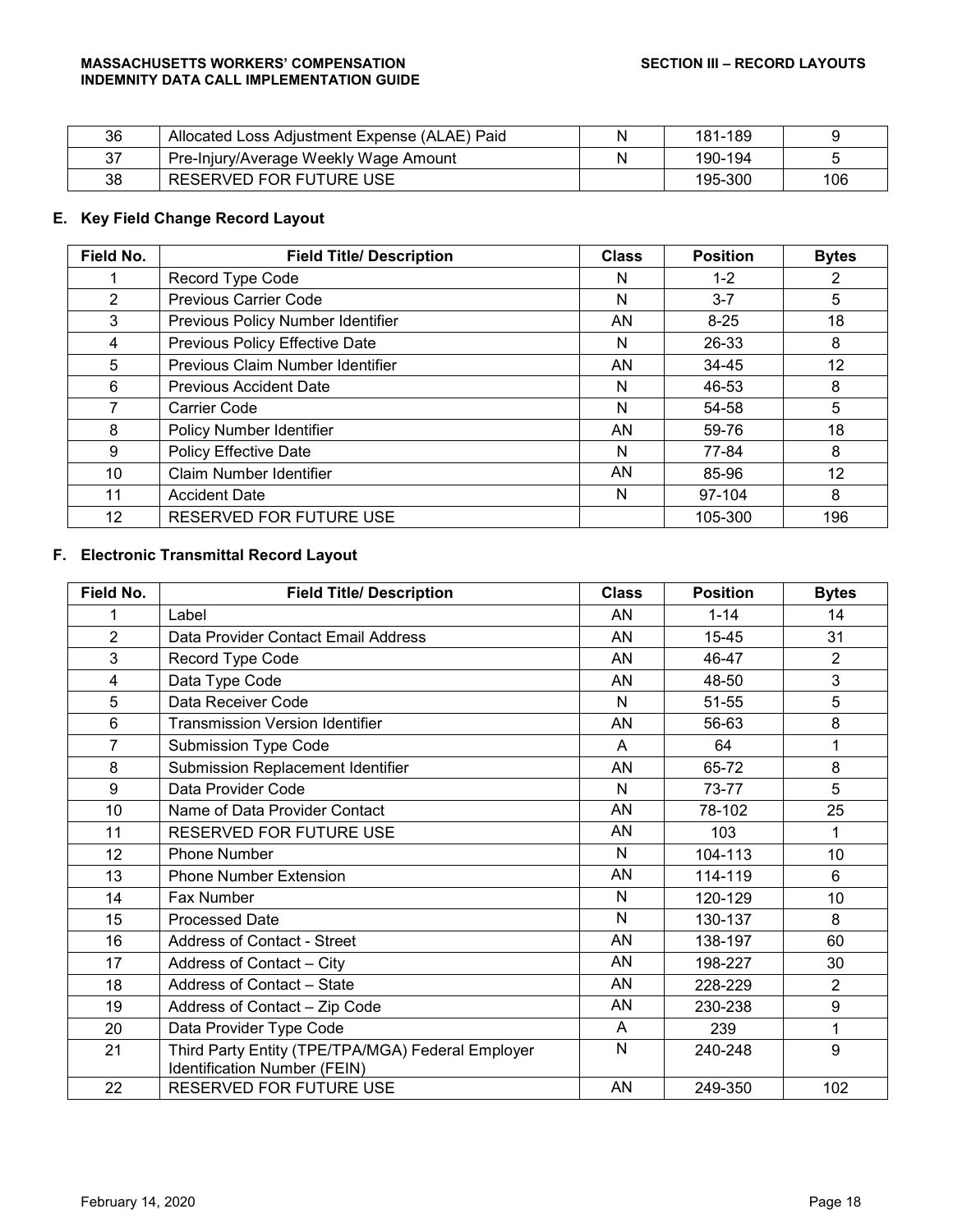## **SECTION IV –DATA DICTIONARY**

#### **A. Overview**

The Data Dictionary provides information on each data element. Coding Values are also included in this section.

All data elements should be reported, except for a Transaction Identifier, which should only be reported if a data provider is going to use Option 1 (refer to Section V—Reporting Rules for details) for changing or deleting Transactional records. However, many of the data elements are conditional and would only be reported when they are applicable to a Transactional or Quarterly record.

Except for the key fields (which are always required to be reported), when the appropriate value is not available to the data provider or is unknown, do NOT provide defaulted values. Rather, leave the field blank/zero-filled as per the element details below:

- **Alpha and alphanumeric fields—Leave Blank**
- Numeric fields (including data fields)—Zero Fill

**Example 1**: Attorney or Authorized Representative Indicator (Alpha field)

| <b>Scenario</b>                                                                 | <b>Valid Format</b> |
|---------------------------------------------------------------------------------|---------------------|
| Claimant is known to have an attorney                                           |                     |
| Claimant is known to not have an attorney                                       |                     |
| It is unknown whether the claimant has an attorney or authorized representative | Leave Blank         |

#### **Example 2**: Employment Status Code (Alphanumeric field)

| <b>Scenario</b>                                                                         | Report      |
|-----------------------------------------------------------------------------------------|-------------|
| Claimant's work status is known to be Regular Full-Time                                 |             |
| Claimant's work status is known but is not one of the four specified codes: i.e., Other |             |
| Claimant's work status is unknown                                                       | Leave Blank |

#### **Example 3**: Benefit Offset Code (Numeric field)

| <b>Scenario</b>                                                   | <b>Report</b> |
|-------------------------------------------------------------------|---------------|
| There is no Benefit Offset: i.e., None                            |               |
| A Benefit Offset exists and is based upon SSDI                    |               |
| A Benefit Offset exists and is based on something other than SSDI |               |
| It is unknown whether a Benefit Offset exists                     | Zero-Fill     |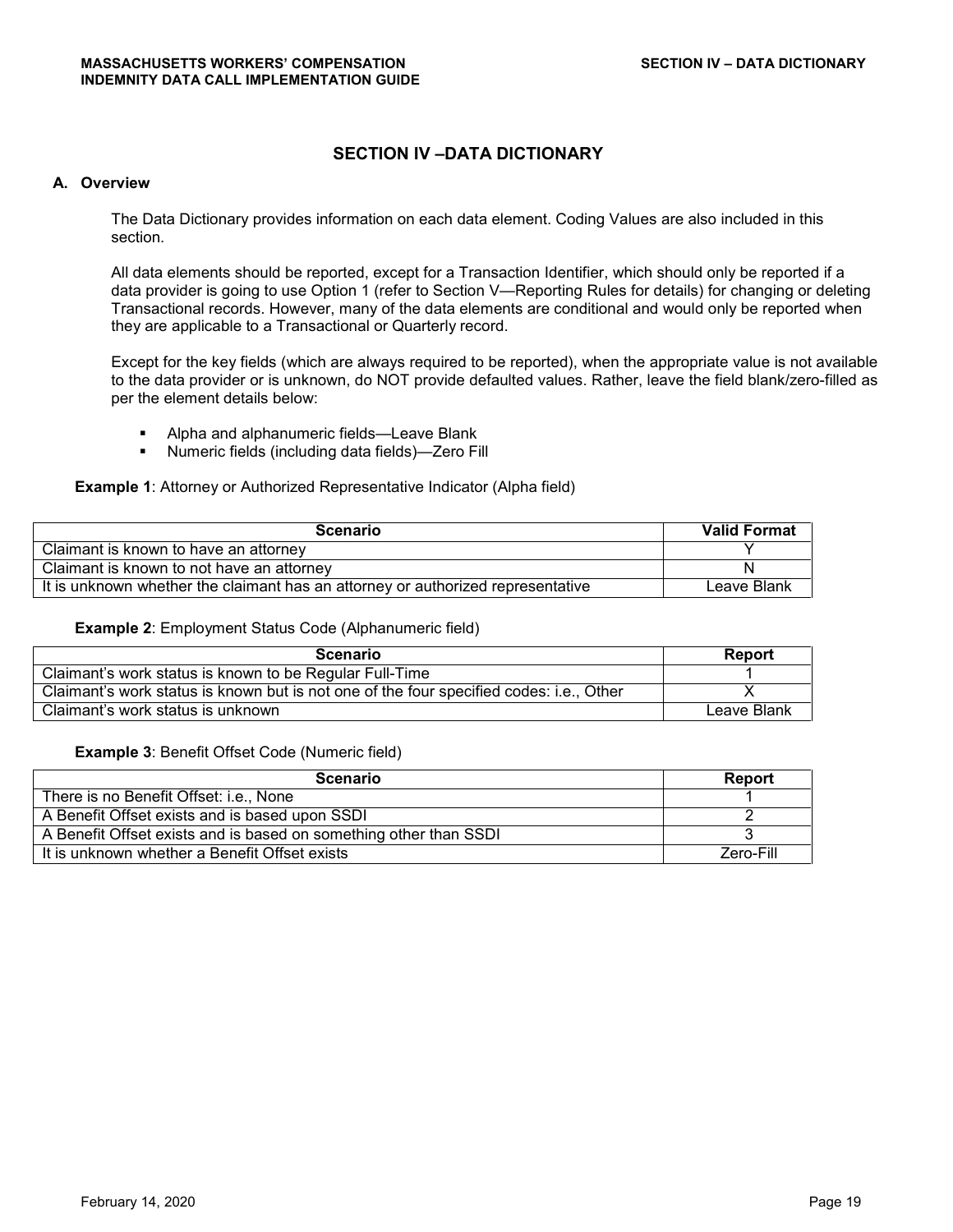### **B. Data Dictionary**

#### **1. Accident Date**

| Record Type               | Quarterly and Transactional (Key)                                                                                                                                                                                                                                                                             |
|---------------------------|---------------------------------------------------------------------------------------------------------------------------------------------------------------------------------------------------------------------------------------------------------------------------------------------------------------|
| Field(s)                  | 7 (Quarterly), 9 (Transactional) and 11 (Key Field Change)                                                                                                                                                                                                                                                    |
| Position(s):              | 54-61 (Quarterly), 76-83 (Transactional), and 97-104 (Key Field Change)                                                                                                                                                                                                                                       |
| Class:                    | Numeric (N) - Field contains only numeric characters                                                                                                                                                                                                                                                          |
| Bytes:                    | 8                                                                                                                                                                                                                                                                                                             |
| Format:                   | YYYYMMDD                                                                                                                                                                                                                                                                                                      |
| Definition:               | The date the claimant was injured.                                                                                                                                                                                                                                                                            |
| Reporting<br>Requirement: | The Accident Date must be reported for all Transactional and Quarterly records. This date must<br>be within the policy period. The Accident Date must match the Unit Statistical data Accident<br>Date reported for this claim. The Accident Date cannot be on or after the expiration date of the<br>policy. |
|                           | For all claims where the accident date is known, report the date on which the claim occurred.<br>For Occupational Disease and Cumulative Injury Other Than Disease claims where the<br>A coldered Date le real historic personal des A colderat Date ses slikes des legat full deut des distances de          |

Accident Date is not known, report the Accident Date as either the last full day that the injured employee was covered within the policy segment or the date that the injury was reported, whichever occurred first.

#### **2. Accident State Code**

| Record Type    | Quarterly                                                                                                                           |
|----------------|-------------------------------------------------------------------------------------------------------------------------------------|
| Field No.:     | 17                                                                                                                                  |
| Position(s):   | 110-111                                                                                                                             |
| Class:         | Numeric (N) - Field contains only numeric characters                                                                                |
| Bytes:         |                                                                                                                                     |
| Format:        | N <sub>2</sub>                                                                                                                      |
| Definition:    | The code that corresponds to the state or foreign location where the claimant was injured or<br>contracted an occupational disease. |
| Reporting      | Report the code that corresponds to the state or foreign location where the claimant was                                            |
| Requirement:   | injured or contracted a disease. Zero-fill if unknown.                                                                              |
| Coding Values: | Refer to the Workers Compensation Insurance Organizations (WCIO) for a complete State                                               |
|                | Code List.                                                                                                                          |

#### **3. Act—Loss Condition Code**

| Record Type              | Quarterly                                                                                                                       |
|--------------------------|---------------------------------------------------------------------------------------------------------------------------------|
| Field(s)                 | 28                                                                                                                              |
| Position(s)              | 130-131                                                                                                                         |
| Class                    | Numeric (N)—Field contains only numeric characters                                                                              |
| <b>Bytes</b>             | ົ                                                                                                                               |
| Format                   | N 2                                                                                                                             |
| Definition               | The code that identifies the act or law governing the basis of liability for the claim                                          |
| Reporting<br>Requirement | Report the code that corresponds to the act or law governing the basis of the liability for the<br>claim. Zero-fill if unknown. |

Coding Values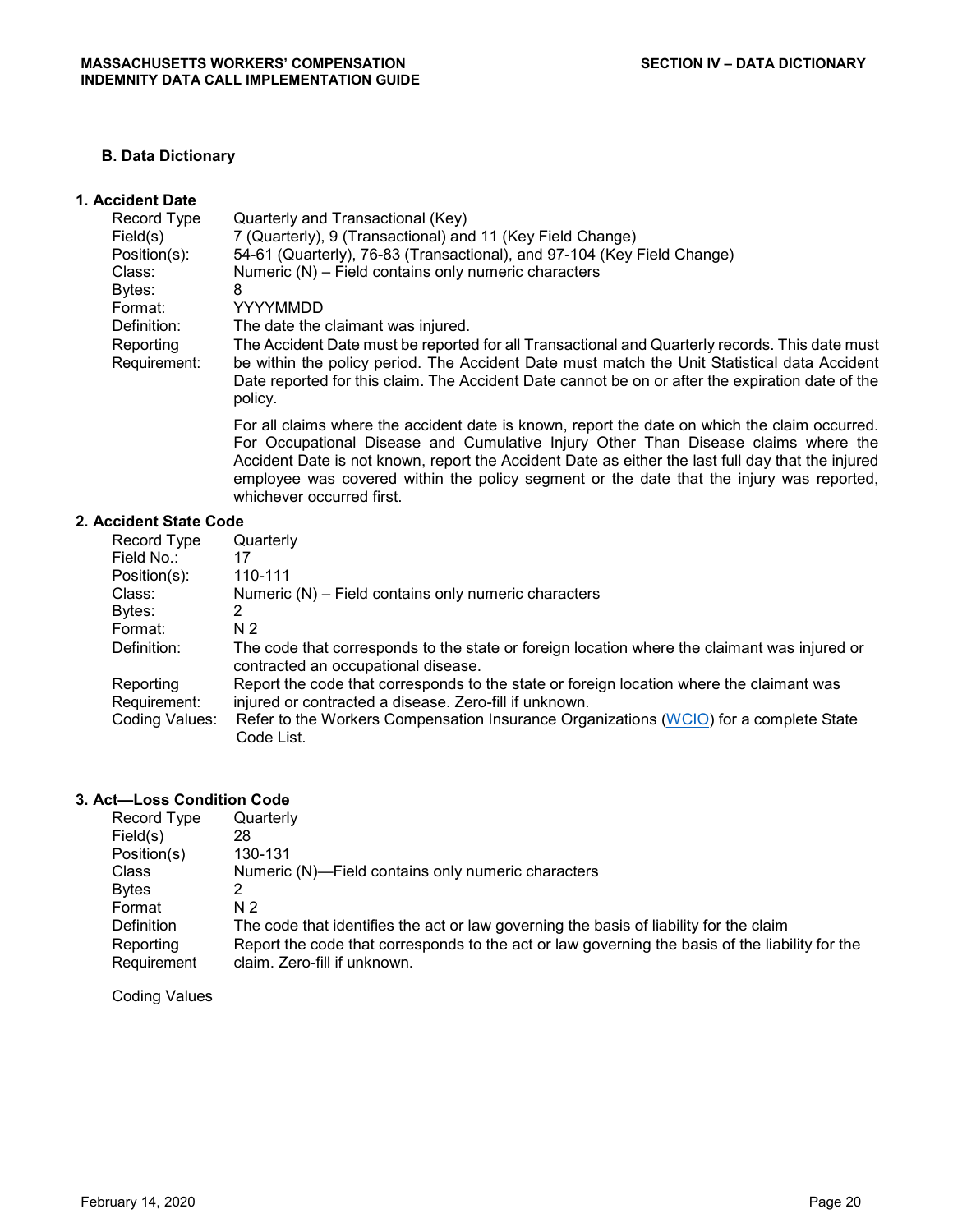| Code | Act                                                      | <b>Description</b>                                                                                                                                                                                                                                                          |
|------|----------------------------------------------------------|-----------------------------------------------------------------------------------------------------------------------------------------------------------------------------------------------------------------------------------------------------------------------------|
| 01   | State Act or Federal Act excluding<br>USL&HW             | A claim for which benefits are determined in accordance with<br>the Massachusetts Workers' Compensation Law, Federal<br>Employers' Liability Act (FELA) and Merchant Marine Act of<br>1920 (Jones Act).                                                                     |
| 02   | USL&HW F-Classes and USL&HW<br>coverage on Non-F-Classes | A claim for which benefits are determined in accordance with<br>the United States Longshore and Harbor Workers'<br>Compensation Act, Defense Base Act, Civilian Employees of<br>Nonappropriated Fund Instrumentalities Act and Outer<br><b>Continental Shelf Lands Act.</b> |

### **4. Allocated Loss Adjustment Expense (ALAE) Paid**

| Record Type               | Quarterly                                                                                                                                                                                                                           |
|---------------------------|-------------------------------------------------------------------------------------------------------------------------------------------------------------------------------------------------------------------------------------|
| Field No.:                | 37                                                                                                                                                                                                                                  |
| Position(s):              | 181-189                                                                                                                                                                                                                             |
| Class:                    | Numeric (N) - Field contains only numeric characters                                                                                                                                                                                |
| Bytes:                    | 9                                                                                                                                                                                                                                   |
| Format:                   | N-9—Amount is rounded to the nearest whole dollar; data field is to be right-justified and<br>left zero-filled                                                                                                                      |
| Definition:               | The cumulative amount of all ALAE paid for the specific claim, net of recoveries.                                                                                                                                                   |
| Reporting<br>Requirement: | Report the whole-dollar amount of ALAE that has been paid for the claim as of the loss<br>valuation date. Refer to the Massachusetts Workers' Compensation Statistical Plan,<br>Part III - Definitions, for the definition of ALAE. |
|                           | The reporting must be consistent with the reporting of ALAE for this same claim for Unit<br>Statistical data.                                                                                                                       |

### **5. Attorney or Authorized Representative Indicator**

| Record Type  | Quarterly                                                                                        |
|--------------|--------------------------------------------------------------------------------------------------|
| Field No.:   | 18                                                                                               |
| Position(s): | 112                                                                                              |
| Class:       | Alpha (A)—Field contains only alphabetic characters                                              |
| Bytes:       |                                                                                                  |
| Format:      | Y/N                                                                                              |
| Definition:  | Indicates whether the claimant has an attorney or authorized representative.                     |
| Reporting    | Report "Y" or "N" to indicate whether the claimant has an attorney or authorized representative. |
| Requirement: | Report "Y" if the claimant has obtained attorney representation regardless of whether the claim  |
|              | is litigated. Leave blank if unknown.                                                            |

Coding Values

| Indicator | Description                                                     |
|-----------|-----------------------------------------------------------------|
|           | Claimant has an attorney or authorized representative           |
|           | Claimant does not have an attorney or authorized representative |

## **6. Benefit Offset Amount**

| Transactional                                      |
|----------------------------------------------------|
| 17                                                 |
| 118-128                                            |
| Numeric (N)—Field contains only numeric characters |
| 11                                                 |
|                                                    |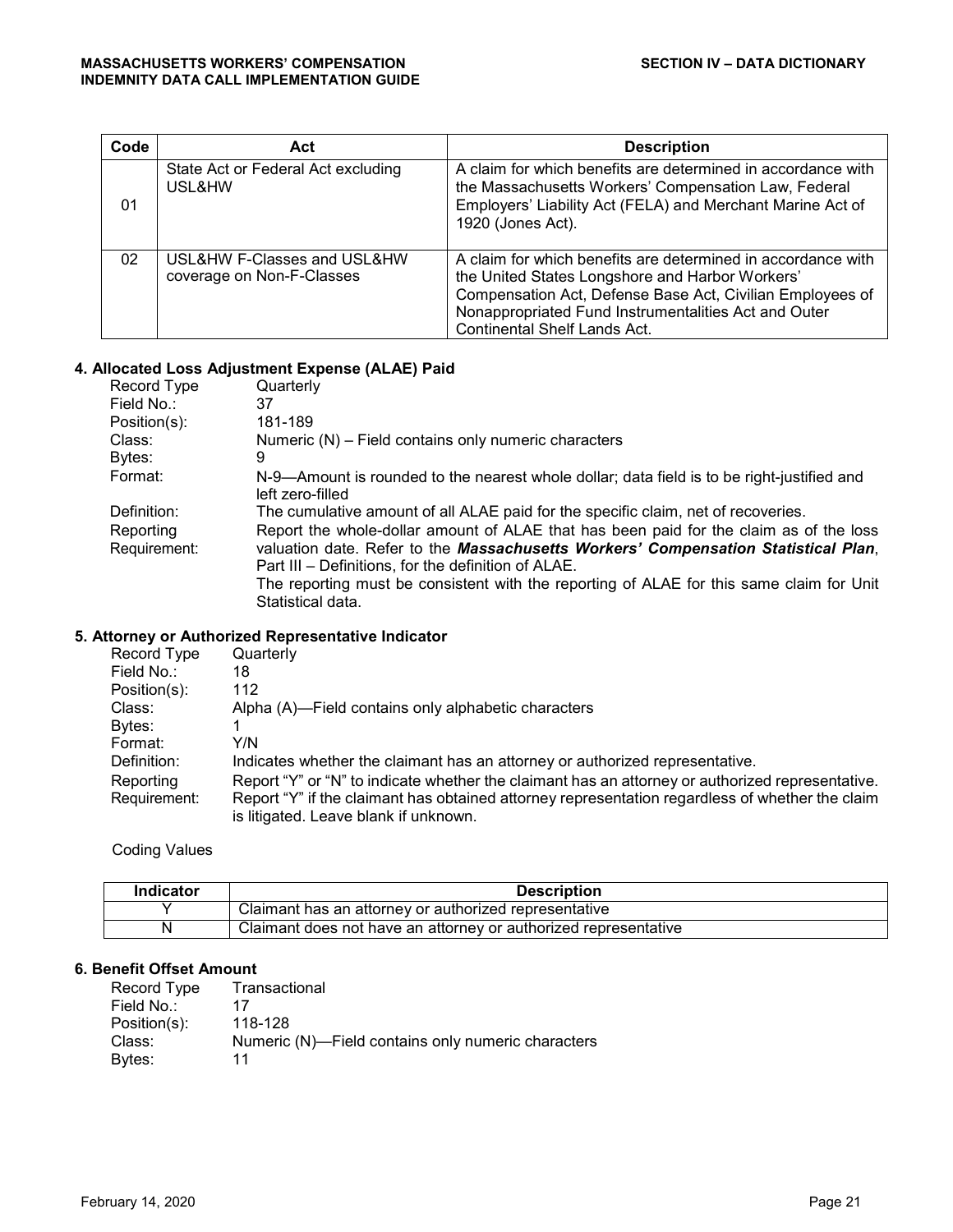| Format:     | N 11—Amount includes dollars and cents; data field is to be right-justified and left zero-filled |
|-------------|--------------------------------------------------------------------------------------------------|
| Definition: | The amount of the benefit offset applied because of payments from another source (i.e., the      |
|             | statutory payment amount had there not been any offsets for payments/contributions from other    |
|             | source, such as social security disability insurance, employer-paid disability plans, retirement |
|             | plans, and unemployment insurance, less the Transactional Amount).                               |
| Reporting   | This data element is a conditional field and is only required to be reported when applicable to  |

the Transactional record. The amount reported includes dollars and cents. Offsetting amounts do not include penalties and liens or subrogation recoveries. There is an implied decimal between positions 126 and 127. If the reported amount does not include digits after the decimal, add 00 to the right of the reported amount. Reporting examples:

- \$123.45 is reported as 00000012345
- \$123 is reported as 00000012300

Zero-fill if unknown or not applicable.

Refer to **Benefit Offset Code** below for an example.

#### **7. Benefit Offset Code**

Requirement:

| Record Type:              | Transactional                                                                                                                                                                                                                                                                                                                                                                                            |
|---------------------------|----------------------------------------------------------------------------------------------------------------------------------------------------------------------------------------------------------------------------------------------------------------------------------------------------------------------------------------------------------------------------------------------------------|
| Field No.:                | 16                                                                                                                                                                                                                                                                                                                                                                                                       |
| Position(s):              | 117                                                                                                                                                                                                                                                                                                                                                                                                      |
| Class:                    | Numeric (N) – Field contains only numeric characters                                                                                                                                                                                                                                                                                                                                                     |
| Bytes:                    | 1                                                                                                                                                                                                                                                                                                                                                                                                        |
| Format:                   | N 1                                                                                                                                                                                                                                                                                                                                                                                                      |
| Definition:               | The code that indicates that the claim had an offset for payments/contributions from another<br>source. That is, a code that indicates whether the statutory payment amount has been explicitly<br>reduced to reflect payments/contributions from other sources such as social security disability<br>insurance (SSDI), employer-paid disability plans, retirement plans, and unemployment<br>insurance. |
| Reporting<br>Requirement: | Report the applicable Benefit Offset Code. Zero-fill if unknown.                                                                                                                                                                                                                                                                                                                                         |

Coding Values

| Code | <b>Description</b> |
|------|--------------------|
|      | None               |
|      | <b>SSD</b>         |
|      | Other              |

#### **Example: Reporting a Benefit Offset for SSDI**

An injured worker is awarded statutory workers compensation indemnity benefits of \$500 per week. However, this particular state allows for an offset against the statutory workers compensation benefit for SSDI benefits received. Given an allowable SSDI offset amount of \$200 per week, the resulting transactional fields would be reported as follows for the applicable weekly period:

- Transaction Amount (\$500-\$200=\$300) = 000000030000
- Weekly Benefit Amount (\$300) = 000030000
- Benefit Offset Amount (\$200) = 00000020000
- Benefit Offset Code = 2

**8. Benefit Type Code** Record Type: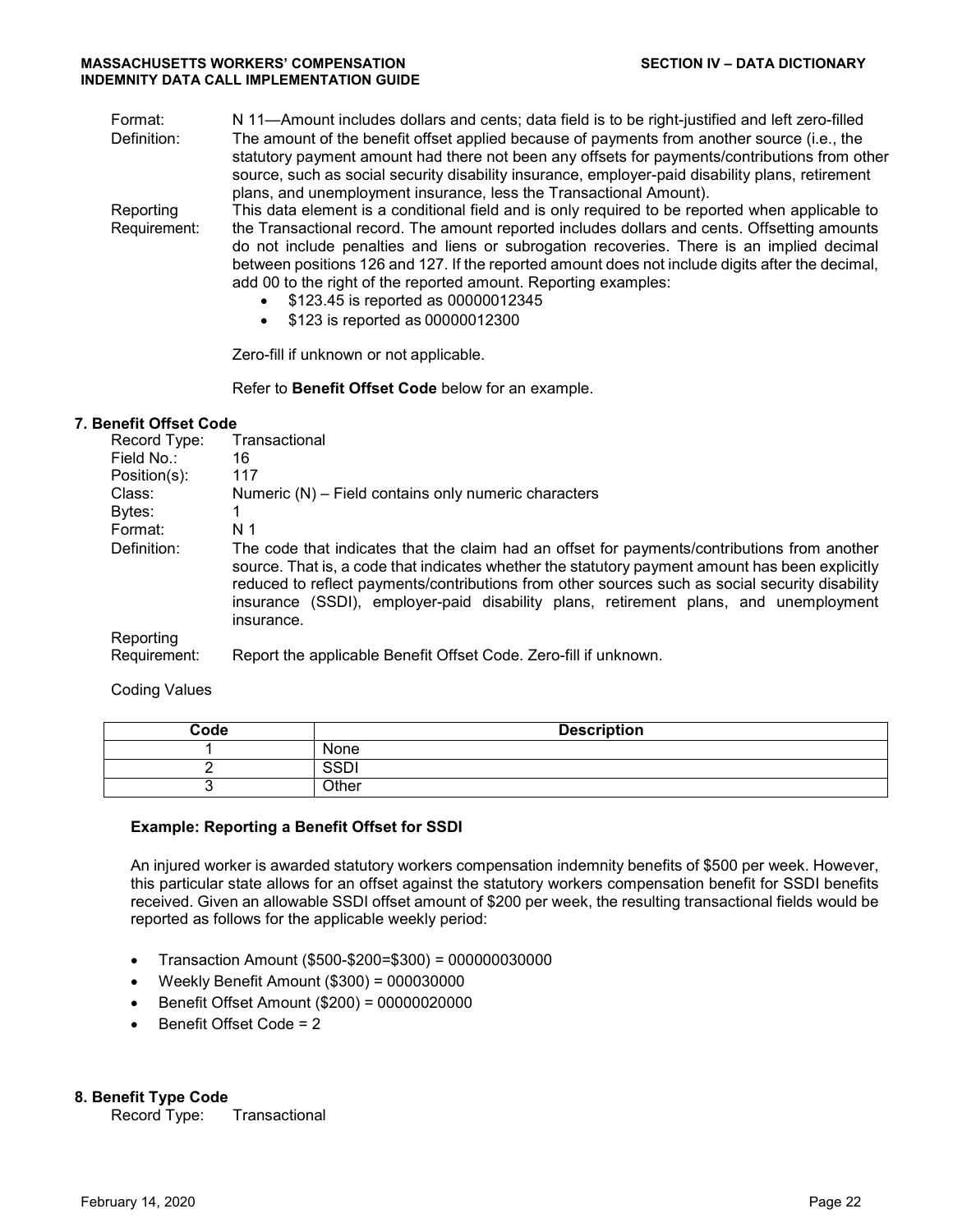| Field No.:   | 14                                                                                                                       |
|--------------|--------------------------------------------------------------------------------------------------------------------------|
| Position(s): | 114-115                                                                                                                  |
| Class:       | Numeric (N) – Field contains only numeric characters                                                                     |
| Bytes:       |                                                                                                                          |
| Format:      | N 2                                                                                                                      |
| Definition:  | The code that corresponds to the type of benefits paid to the claimant, including recovery<br>reimbursement amounts paid |
| Reporting    | At least one Benefit Type Code must be reported for all claims for which a benefit payment                               |
| Requirement: | has been made. Zero-fill if unknown.                                                                                     |

<u> 1980 - Johann Barn, mars ann an t-Amhain Aonaich an t-Aonaich an t-Aonaich ann an t-Aonaich ann an t-Aonaich</u>

## **Coding Values**

| Code | <b>Description</b>                                                                                                                                                                                                           | <b>Additional Rules and/or Exceptions (If</b><br>Applicable)                                        |
|------|------------------------------------------------------------------------------------------------------------------------------------------------------------------------------------------------------------------------------|-----------------------------------------------------------------------------------------------------|
| 01   | <b>Death Benefits</b> —The transactional amount of indemnity<br>benefits paid for the death of the claimant resulting from a<br>work-related accident or occupational injury or disease.                                     | Includes burial expenses                                                                            |
| 02   | Permanent Total Disability Benefits-The transactional<br>amount of indemnity benefits paid for permanent total<br>disability as defined by statute.                                                                          |                                                                                                     |
| 03   | Scheduled Permanent Partial Disability Benefits-The<br>transactional amount of indemnity permanent partial<br>disability benefits paid as established by a statutory list<br>(schedule) of weeks for specific parts of body. |                                                                                                     |
| 04   | Unscheduled Permanent Partial Disability Benefits-<br>The transactional amount of indemnity benefits paid for<br>injuries to parts of the body not specifically listed in a<br>statutory schedule.                           |                                                                                                     |
| 05   | Temporary Total Disability Benefits-The transactional<br>amount of indemnity benefits paid for the period that the<br>claimant is temporarily but totally disabled as defined by<br>statute.                                 |                                                                                                     |
| 09   | Disfigurement Benefits-The transactional amount of<br>indemnity benefits paid for any scarring or cosmetic defect<br>as defined by statute.                                                                                  |                                                                                                     |
| 11   | Temporary Partial Disability Benefits-The transactional<br>amount of indemnity benefits paid for the period that the<br>claimant is temporarily but partially disabled as defined by<br>statute.                             |                                                                                                     |
| 12   | Employers Liability-The transactional amount of all<br>indemnity benefits and expense (ALAE) paid under the<br>Employers Liability portion of the Workers Compensation<br>policy.                                            |                                                                                                     |
| 20   | Claimant Legal Amount Paid-The transactional amount<br>paid by the employer or insurer for the fee of the claimant's<br>attorney or authorized representative as specified in an<br>award or paid without an award.          | Report only when a separate payment is<br>made to the claimant attorney (i.e.,<br>separate checks). |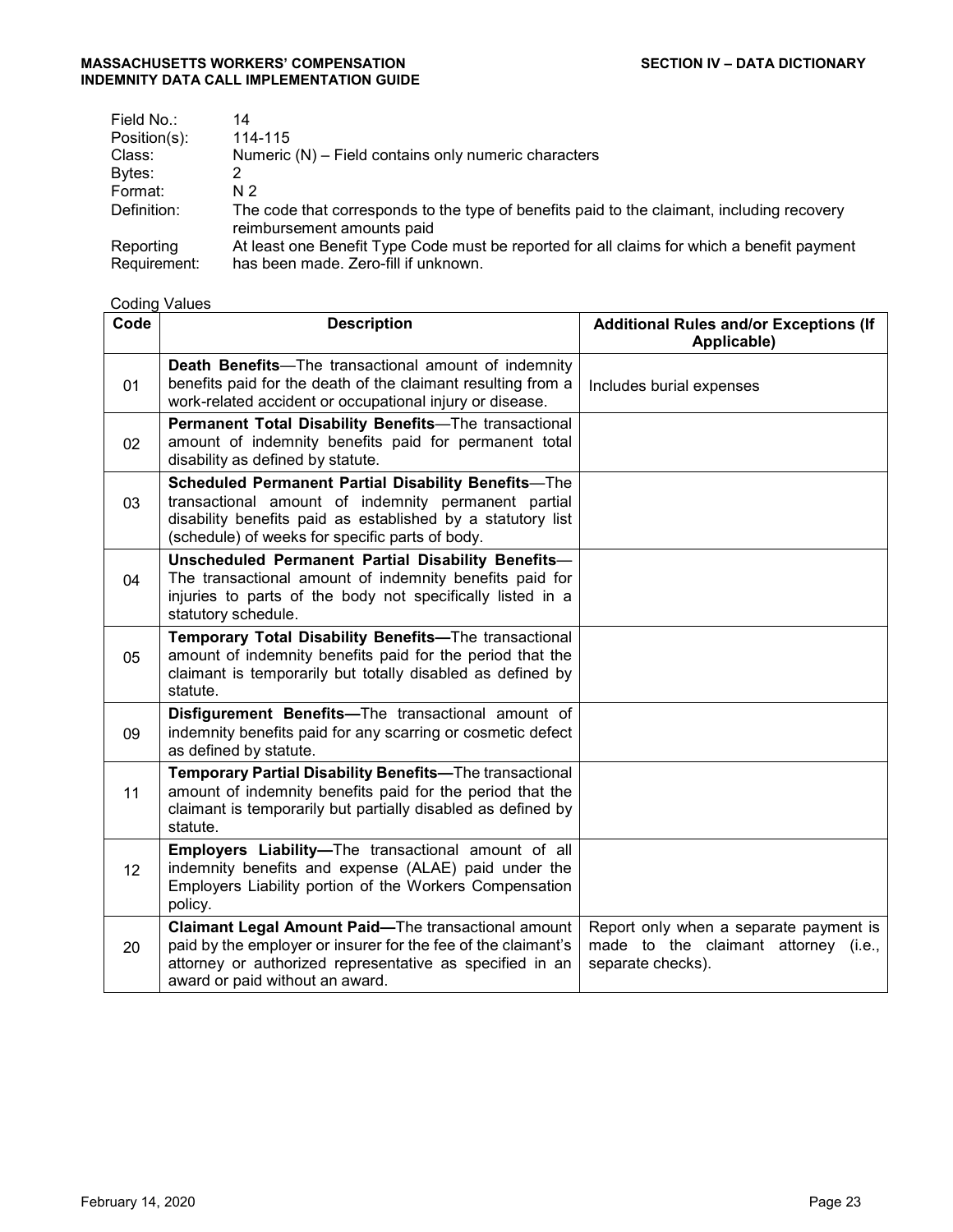| 30 | Indemnity Recovery Reimbursement Amount-Third<br><b>Party Actions--The transactional amount of indemnity</b><br>recovery reimbursed to the carrier from a third-party action<br>less recovery expenses.                                         |  |
|----|-------------------------------------------------------------------------------------------------------------------------------------------------------------------------------------------------------------------------------------------------|--|
| 31 | Indemnity Recovery Reimbursement Amount-State<br><b>Administered Funds—The transactional amount of</b><br>indemnity recovery reimbursed to the carrier from a state-<br>administered fund (e.g., Second Injury Fund) less recovery<br>expenses. |  |
| 48 | Penalties, Assessments, Interest-The transactional<br>amount of all penalties, assessments, and/or interest<br>accrued.                                                                                                                         |  |

| 49 | Indemnity and Medical Combined-The transactional<br>amount of benefits paid for indemnity and medical on a<br>combined basis which cannot be separated out.                                                                                                           |                                                                                                                                                                                                                         |
|----|-----------------------------------------------------------------------------------------------------------------------------------------------------------------------------------------------------------------------------------------------------------------------|-------------------------------------------------------------------------------------------------------------------------------------------------------------------------------------------------------------------------|
| 50 | Other Specified Indemnity Benefits-The transactional<br>amount of indemnity benefits paid for specific injuries in<br>addition to previously defined indemnity benefits.                                                                                              |                                                                                                                                                                                                                         |
| 60 | Vocational Rehabilitation-Evaluation Benefit Costs-<br>The transactional amount paid for testing and evaluating<br>the claimant's ability, aptitude, and/or attitude<br>in.<br>determining suitability for vocational rehabilitation<br>or<br>placement.              |                                                                                                                                                                                                                         |
| 61 | Vocational Rehabilitation-Education Benefit Costs-<br>Transactional amounts paid for education/training costs<br>including tuition, books, and tools.                                                                                                                 | Transaction From and To Dates are<br>required for these payments. Refer to the<br>Transaction From/To Date fields in this<br>section of the guide for examples.                                                         |
| 62 | <b>Vocational Rehabilitation-Maintenance Benefit</b><br><b>Costs</b> —Transactional amount paid for any expense, such<br>as transportation, lodging, and meal costs, that enables<br>the claimant to receive or participate in vocational<br>rehabilitation services. | Temporary disability benefits that are paid<br>while the claimant receives vocational<br>rehabilitation services are excluded from<br>this field and reported in the appropriate<br>Benefit Type Code (i.e., 05 or 11). |
| 63 | Vocational Rehabilitation-Payment NOC-<br>Transactional amount paid for vocational rehabilitation<br>services that is not classified as either evaluation,<br>educational, or maintenance costs.                                                                      |                                                                                                                                                                                                                         |
| 79 | Lump<br>Sum<br>Including<br>Multiple<br>Indemnity-The<br>transactional amount paid via lump sum for multiple<br>indemnity benefit types that cannot be reasonably<br>separated out.                                                                                   | If payment included medical benefits that<br>cannot be reasonably separated from the<br>indemnity portion of the payment, then use<br>Benefit Type Code 49.                                                             |
| 99 | Other Indemnity Benefits Not Otherwise Specified-<br>The transactional amount of indemnity benefits paid, not<br>otherwise classified by WCRIBMA.                                                                                                                     | It is expected that this benefit type will be<br>used infrequently.                                                                                                                                                     |

## **9. Birth Year**

| Record Type: | Quarterly                                              |
|--------------|--------------------------------------------------------|
| Field No.:   | 10                                                     |
| Position(s): | 65-68                                                  |
| Class:       | Numeric $(N)$ – Field contains only numeric characters |
| Bytes:       | 4                                                      |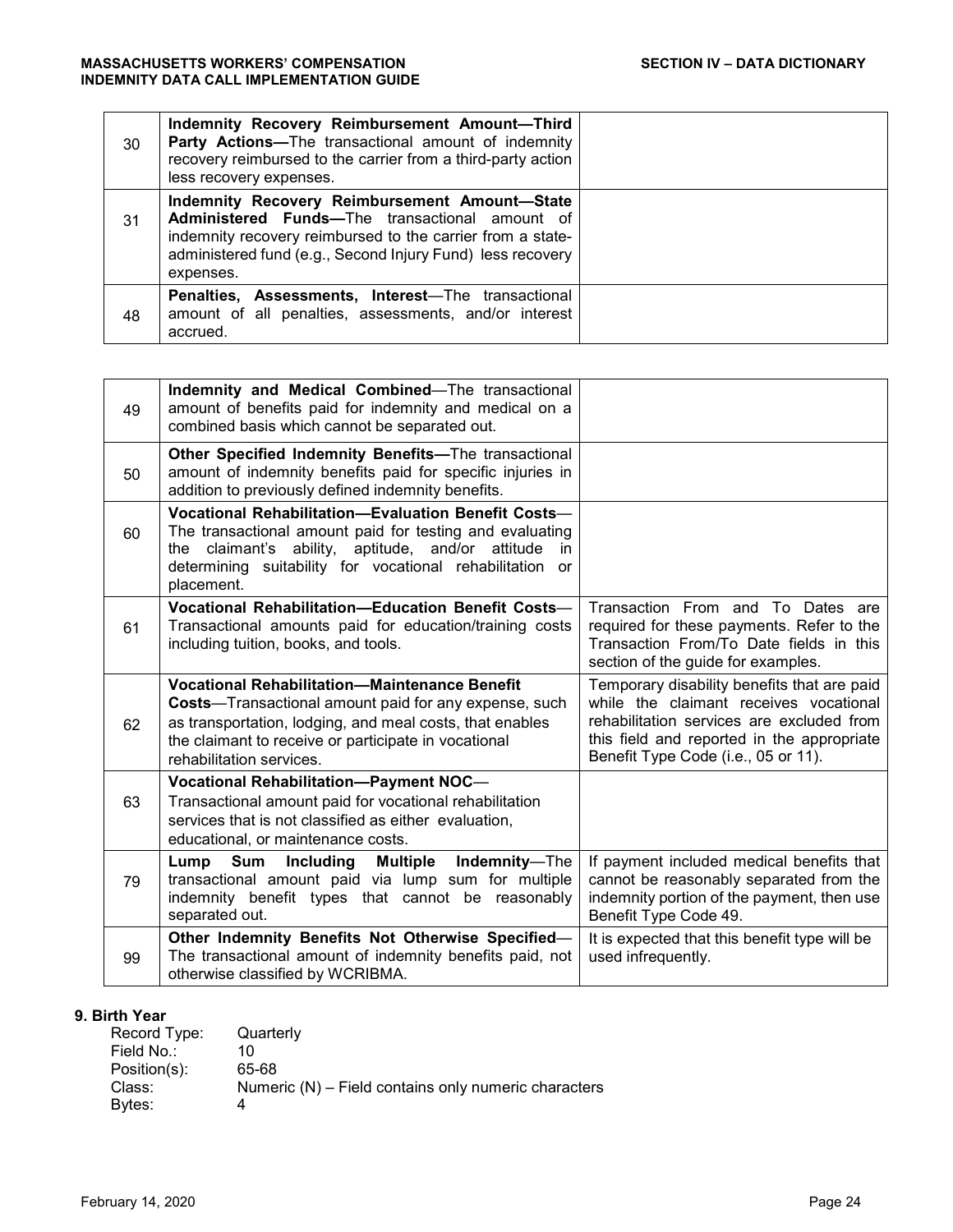| Format:      | YYYY.                                                                                             |
|--------------|---------------------------------------------------------------------------------------------------|
| Definition:  | The actual or estimated year the claimant was born.                                               |
| Reporting    | Report the year the claimant was born. If the claimant's birth year is unknown but the claimant's |
| Requirement: | age is known, then report the estimated birth year (accident year minus claimant age).            |

The Birth Year must be before the Accident Date year. Zero-fill if neither the birth year nor age is known.

#### **10. Carrier Code**

| Record Type:              | Quarterly and Transactional (Key)                                                                                                        |
|---------------------------|------------------------------------------------------------------------------------------------------------------------------------------|
| Field No.:                | 3 (Quarterly) and 5 (Transactional), and 7 (Key Field Change)                                                                            |
| Position(s):              | 11-15 (Quarterly), 33-37 (Transactional), and 54-58 (Key Field Change)                                                                   |
| Class:                    | Numeric (N) – Field contains only numeric characters                                                                                     |
| Bytes:                    | 5                                                                                                                                        |
| Format:                   | N 5                                                                                                                                      |
| Definition:               | The carrier code assigned to the carrier by NCCI.                                                                                        |
| Reporting<br>Requirement: | Report the 5-digit NCCI assigned Carrier Code. The Carrier Code must match the Unit<br>Statistical Carrier Code reported for this claim. |

#### **11. Carrier Group Code**

| Record Type:<br>Field No.: | <b>File Control</b>                                                                                                                                                    |
|----------------------------|------------------------------------------------------------------------------------------------------------------------------------------------------------------------|
| Position(s):               | 4-8                                                                                                                                                                    |
| Class:                     | Numeric (N) – Field contains only numeric characters                                                                                                                   |
| Bytes:                     | 5                                                                                                                                                                      |
| Format:                    | N 5                                                                                                                                                                    |
| Definition:                | The carrier group code assigned to the carrier by NCCI.                                                                                                                |
| Reporting<br>Requirement:  | Report the 5-digit NCCI assigned Carrier Group Code that corresponds to the Reporting<br>Group for which the data provider has been certified to report on its behalf. |

## **12. Cause of Injury Code—Injury Description**

| Quarterly                                                                                                                                           |
|-----------------------------------------------------------------------------------------------------------------------------------------------------|
| 26                                                                                                                                                  |
| 128-129                                                                                                                                             |
| Numeric $(N)$ – Field contains only numeric characters                                                                                              |
| 2                                                                                                                                                   |
| N <sub>2</sub>                                                                                                                                      |
| The code that corresponds to the cause of injury sustained by the claimant.                                                                         |
| Report the applicable code that corresponds to the cause of injury sustained by the claimant<br>using the Injury Description. Zero-fill if unknown. |
| Refer to the Workers Compensation Insurance Organizations (WCIO) for a complete list of<br>cause of injury codes.                                   |
|                                                                                                                                                     |

#### **13. Claim Number Identifier**

| Record Type: | Quarterly and Transactional (Key)                                                                                                                                                                   |
|--------------|-----------------------------------------------------------------------------------------------------------------------------------------------------------------------------------------------------|
| Field No.:   | 6 (Quarterly), 8 (Transactional), and 10 (Key Field Change)                                                                                                                                         |
| Position(s): | 42-53 (Quarterly), 64-75 (Transactional), and 85-96 (Key Field Change)                                                                                                                              |
| Class:       | Alphanumeric (AN) – Field contains alphabetic and numeric characters                                                                                                                                |
| Bytes:       | 12                                                                                                                                                                                                  |
| Format:      | A/N 12, letters A–Z and numbers 0–9 only (if the Claim Number Identifier is less than 12 bytes,<br>this field must be left justified, and blanks in all spaces to the right of the last character). |
| Definition:  | The unique set of numbers and/or letters that identify the specific claim that the<br>report/transaction applies to.                                                                                |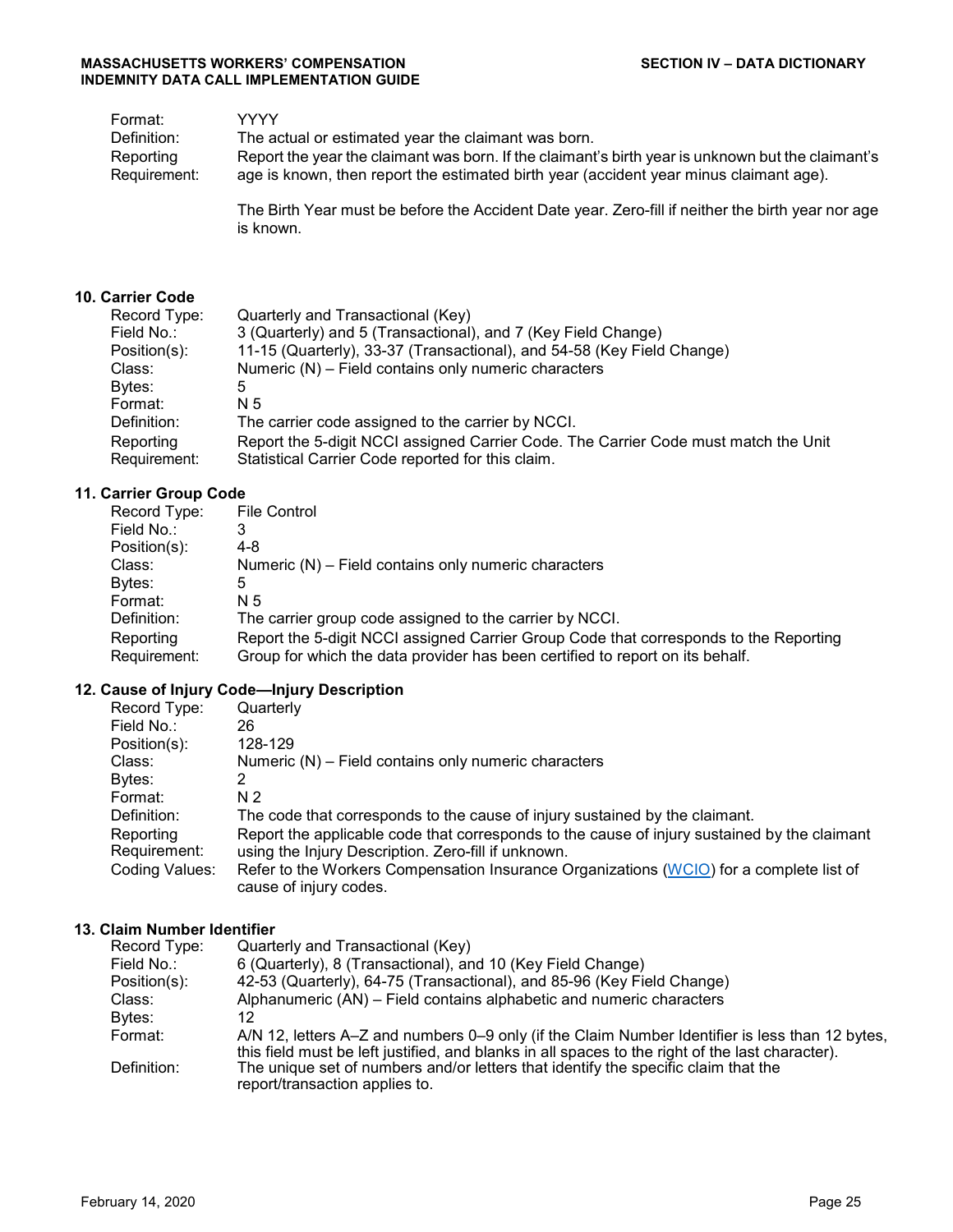Reporting Requirement: Report the unique set of numbers and/or letters that identify the specific claim. **The Claim Number Identifier must match the Unit Statistical data claim number reported for this claim.** This number must be used consistently for all future (and prior) reporting of the claim transactions.

> The Claim Number Identifier can neither be all zeros nor all blanks nor a combination of zeros and blanks.

#### **14. Claimant Gender Code**

| Record Type: | Quarterly                                                                              |
|--------------|----------------------------------------------------------------------------------------|
| Field No.:   | 9                                                                                      |
| Position(s): | 64                                                                                     |
| Class:       | Numeric (N)—Field contains only numeric characters                                     |
| Bytes:       |                                                                                        |
| Format:      | N 1                                                                                    |
| Definition:  | The code that corresponds to the claimant's gender.                                    |
| Reporting    | Report the code that corresponds to the claimant's gender. If the claimant's gender is |
| Requirement: | unknown, do NOT report 3 (Other); leave this field blank. Zero-fill if unknown.        |

#### Coding Values

| Code | <b>Description</b> |
|------|--------------------|
|      | Male               |
|      | Female             |
|      | Other              |

#### **15. Closing Date**

| Record Type: | Quarterly                                                                                                                                                                                                                                                                         |
|--------------|-----------------------------------------------------------------------------------------------------------------------------------------------------------------------------------------------------------------------------------------------------------------------------------|
| Field No.:   | 13                                                                                                                                                                                                                                                                                |
| Position(s): | 78-85                                                                                                                                                                                                                                                                             |
| Class:       | Numeric (N)—Field contains only numeric characters                                                                                                                                                                                                                                |
| Bytes:       | 8                                                                                                                                                                                                                                                                                 |
| Format:      | YYYYMMDD                                                                                                                                                                                                                                                                          |
| Definition:  | The date that the claim was closed (i.e., further indemnity or medical payments are not<br>expected), the judgment date, or the date an agreement was made regarding the final amount<br>paid.                                                                                    |
| Reporting    | This data element is a conditional field and is only required to be reported when applicable to                                                                                                                                                                                   |
| Requirement: | the Quarterly record. WCRIBMA will derive a claim's status (Open/Closed) based on the<br>population of the Closing Date and Reopen Date fields.                                                                                                                                   |
|              | A claim will be deemed to be Open if any of these conditions are true:<br>1. Both the Closing Date and the Reopen Date fields are zero-filled<br>The Reopen Date is greater than the Closing Date<br>2.<br>The Closing Date is zero-filled and the Reopen date is populated<br>3. |
|              |                                                                                                                                                                                                                                                                                   |
|              | A claim will be deemed to be Closed if either of these conditions are true:<br>The Closing Date is populated and the Reopen Date is zero-filled<br>1.                                                                                                                             |
|              | The Closing Date is greater than the Reopen Date<br>2.                                                                                                                                                                                                                            |
|              |                                                                                                                                                                                                                                                                                   |

The following example illustrates how claim status will be derived using the Closing Date field. See the **Reopen Date** section for details on reporting the Reopen Date field.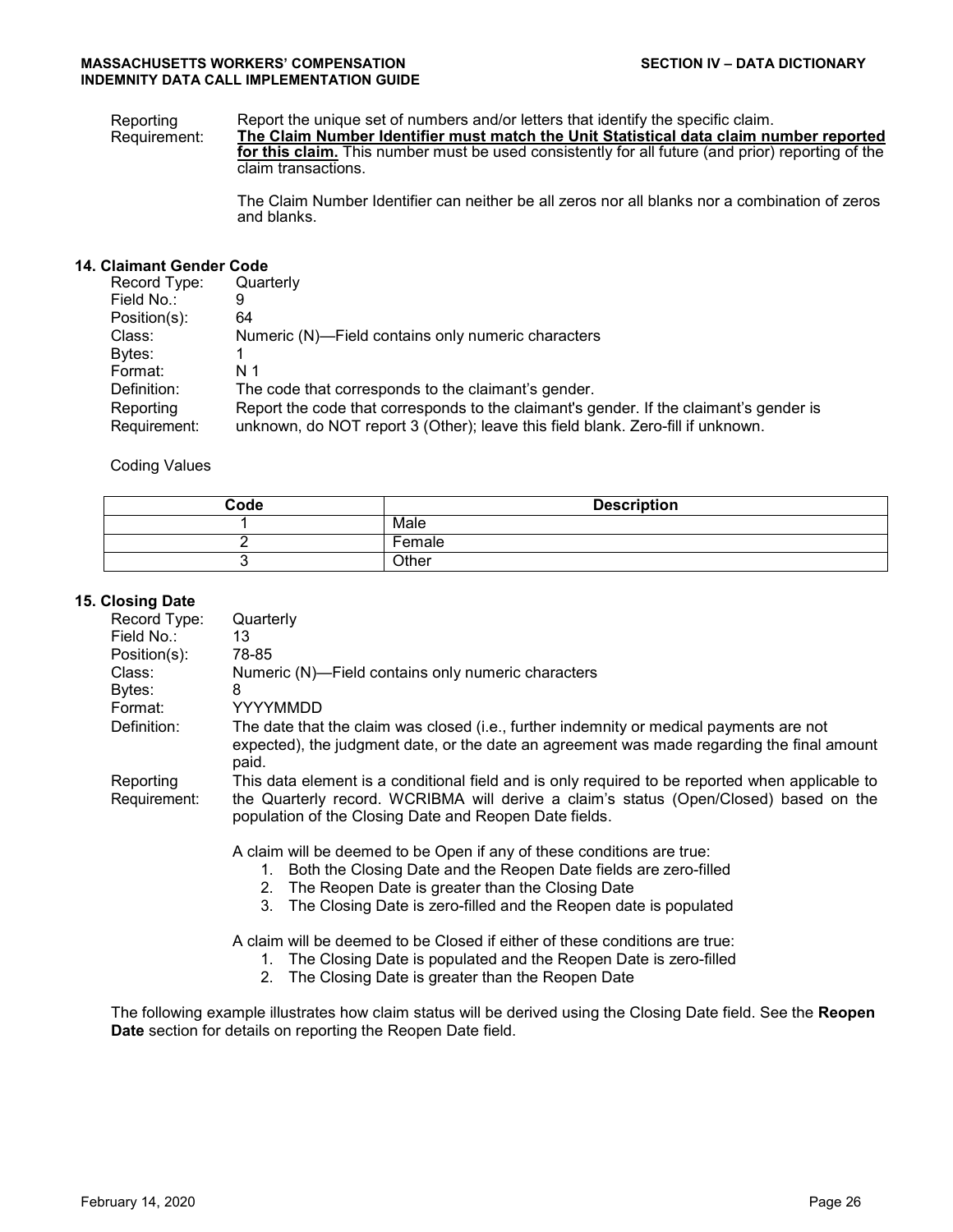#### **Example: Deriving claim status using Closing Date and Reopen Date fields**

A claim with an Accident Date of January 1, 2020, was settled on February 15, 2025. Subsequently, the claim was reopened due to a change in condition on July 5, 2025. After additional medical treatment was received, the claim was closed again on December 31, 2025.

| <b>Scenario</b>         | <b>Accident Date</b> | <b>Closing Date</b> | <b>Reopen Date</b> | <b>Derived Claim</b><br><b>Status</b> |
|-------------------------|----------------------|---------------------|--------------------|---------------------------------------|
| Claim is open           | 20200101             | 00000000            | 00000000           | Open                                  |
| Claim is closed         | 20200101             | 20250215            | 00000000           | Closed                                |
| Claim reopens *         | 20200101             | 00000000            | 20250705           | Open                                  |
| Claim is closed again** | 20200101             | 20251231            | 20250705           | Closed                                |

\*Do not zero-out the Closing Date field when a claim reopens \*\*Do not zero-out the Reopen date field when the claim closes again

#### **16. Disability/Loss of Earnings Capacity Percentage**

| Record Type:              | Quarterly                                                                                                                                                                                                                                                                                                                                                                                                                                                                                                                                                                                                                                                                                          |
|---------------------------|----------------------------------------------------------------------------------------------------------------------------------------------------------------------------------------------------------------------------------------------------------------------------------------------------------------------------------------------------------------------------------------------------------------------------------------------------------------------------------------------------------------------------------------------------------------------------------------------------------------------------------------------------------------------------------------------------|
| Field No.:                | 22                                                                                                                                                                                                                                                                                                                                                                                                                                                                                                                                                                                                                                                                                                 |
| Position(s):              | 118-120                                                                                                                                                                                                                                                                                                                                                                                                                                                                                                                                                                                                                                                                                            |
| Class:                    | Numeric (N)-Field contains only numeric characters                                                                                                                                                                                                                                                                                                                                                                                                                                                                                                                                                                                                                                                 |
| Bytes:                    | 3                                                                                                                                                                                                                                                                                                                                                                                                                                                                                                                                                                                                                                                                                                  |
| Format:                   | N 3-Data field is to be right justified and left zero-filled. Enter the percentage as a whole<br>number with a leading zero or zeros (for example, 50% is reported as 050)                                                                                                                                                                                                                                                                                                                                                                                                                                                                                                                         |
| Definition:               | In jurisdictions where permanent partial disability (PPD) benefits are based on a formal<br>assessment of the claimant's loss of earnings capacity (LOEC) post maximum medical<br>improvement, this is the actual, final LOEC of a claim, expressed as a percentage, which<br>underlies the benefits paid.                                                                                                                                                                                                                                                                                                                                                                                         |
|                           | In jurisdictions where additional factors beyond impairment rating are considered in determining<br>disability (e.g., LOEC, age, education, ability to be retrained, residual physical capacity), this is<br>the actual final disability rating of a claim, expressed as a percentage, which underlies the<br>benefits paid.                                                                                                                                                                                                                                                                                                                                                                       |
| Reporting<br>Requirement: | This data element is a conditional field and is only required to be reported when applicable to<br>the Quarterly record. Disability/LOEC percentage will only be applicable to Quarterly records<br>with a Jurisdiction State Code of 59 - Federal Act (USL&HW Act, FELA, Jones Act, Admiralty<br>Law, and Federal Mine Safety and Health Act). If applicable, report the final LOEC or disability<br>of a claim as a percentage, which underlies the permanent benefits paid. The Disability/LOEC<br>percentage field is to be reported on a whole-body basis. If a Disability/LOEC percentage is on<br>a part-of-body basis, then convert it to a whole-body basis. Zero-fill if not applicable. |

The disability rating percentage and LOEC percentage are mutually exclusive. That is, for the particular jurisdiction/benefit type combination, there would be either one or the other. In jurisdictions where PPD benefits are strictly based on impairment rating, it is expected that the LOEC/Disability Percentage field will be left blank.

#### **Example 1: Reporting Disability/LOEC Percentage with a Single Impairment**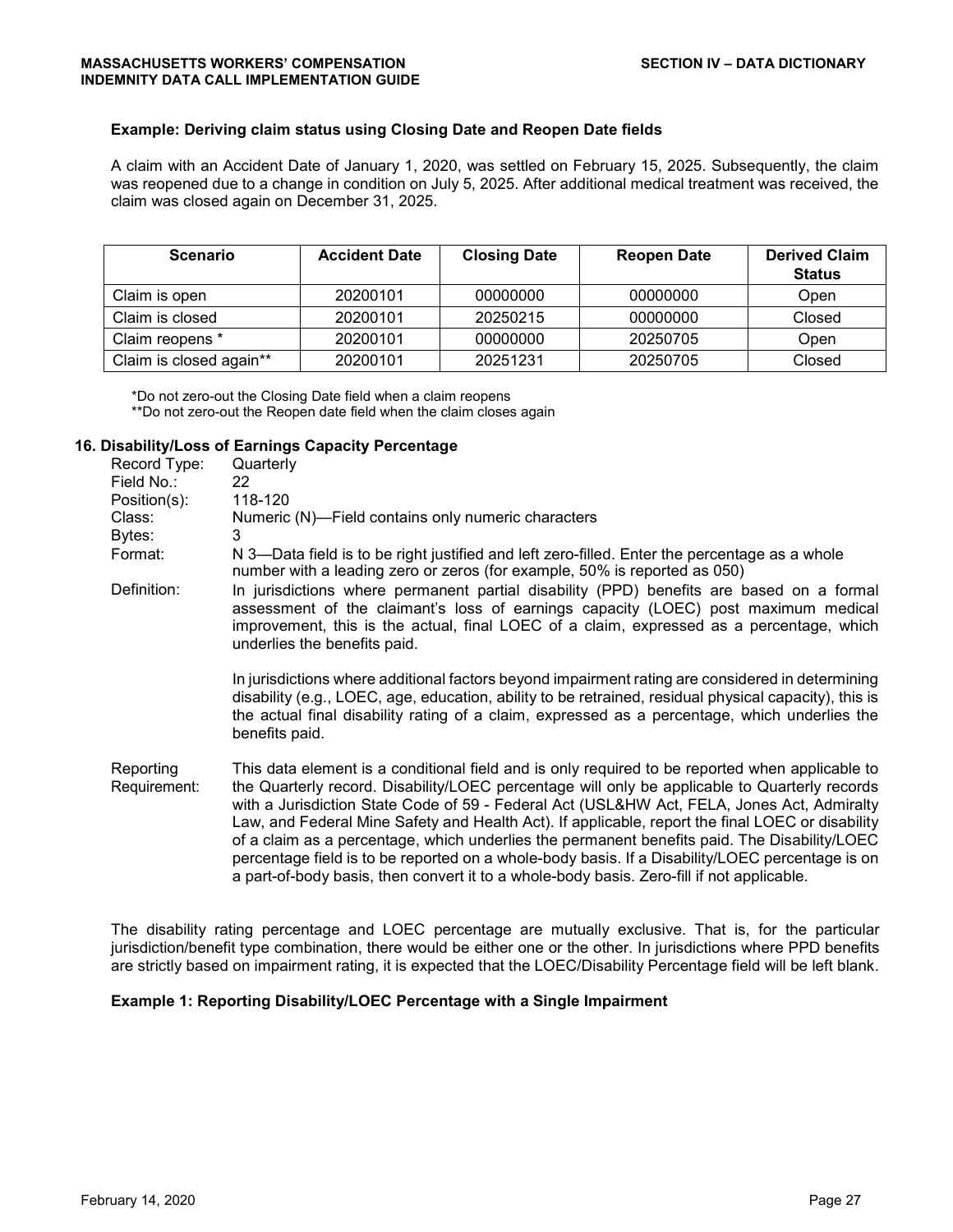An injured worker has an impairment rating of 30% to the arm and is determined to suffer a loss of earning capacity of 25%. The resulting quarterly fields would be:

- $\blacksquare$  Impairment Percentage = 030
- **Impairment Percentage Basis Code = 2 (impairment percentage based on part of body)**
- Part of Body Code =  $31$  (Arm)<br>Disability/LOEC Percentage =
- Disability/LOEC Percentage  $= 025$

#### **Example 2: Reporting a Disability/LOEC Percentage with Multiple Impairments**

A worker has sustained an injury to two body parts. The physician has provided two separate impairment ratings: 50% of arm and 20% of leg. The combination of these impairment ratings results in a whole-body impairment of 38%. If the claim is ultimately determined to have a disability rating of 50%, the quarterly fields would be reported as follows:

- Impairment Percentage = 038
- Impairment Percentage Basis Code = 1 (impairment percentage based on the whole body)
- Part of Body Code = 91 (multiple body parts)<br>Disability/LOEC Percentage = 050
- Disability/LOEC Percentage = 050

#### **17. Employer Legal Amount Paid**

| Record Type:               | Quarterly                                                                                                                                                                                                                                                |
|----------------------------|----------------------------------------------------------------------------------------------------------------------------------------------------------------------------------------------------------------------------------------------------------|
| Field No.:                 | 35                                                                                                                                                                                                                                                       |
| Position(s):               | 172-180                                                                                                                                                                                                                                                  |
| Class:                     | Numeric (N)—Field contains only numeric characters                                                                                                                                                                                                       |
| Bytes:                     | 9                                                                                                                                                                                                                                                        |
| Format:                    | N 9—Amount is rounded to the nearest whole dollar; data field is to be right-justified and left<br>zero-filled                                                                                                                                           |
| Definition:                | The cumulative amount paid by the employer or insurer for the services of an attorney or<br>authorized representative to defend against a proceeding brought under the workers<br>compensation or employer's liability laws, net of recoveries received. |
| Reporting                  | Report the whole dollar amount paid by the employer or insurer for the services of an attorney                                                                                                                                                           |
| Requirement:               | or authorized representative. If a special fund (e.g., Second Injury Fund) has or will reimburse<br>the insurer for a claim, or where the recovery was received due to subrogation;<br>Report the Employer Legal Amount Paid gross of the recovery       |
|                            | Report the recovery reimbursement amount separately in the Transaction Amount field<br>$\bullet$<br>Use the Benefit Type Code related to the type of recovery (Benefit Type 30 or 31)<br>$\bullet$                                                       |
| 18. Employment Status Code |                                                                                                                                                                                                                                                          |

| Record Type: | Quarterly                                                                                                          |
|--------------|--------------------------------------------------------------------------------------------------------------------|
| Field No.:   | 12                                                                                                                 |
| Position(s): | 77                                                                                                                 |
| Class:       | Alphanumeric (AN)-Field contains only numeric characters                                                           |
| Bytes:       |                                                                                                                    |
| Format:      | A/N 1—Letter X and numbers 1, 2, 8, and 9 only                                                                     |
| Definition:  | The code that indicates the employee's primary work status at the time of the injury with the<br>covered employer. |
| Reporting    | Report the code that indicates the employee's primary work status at the time of the injury with                   |
| Requirement: | the covered employer as used in the statutory calculation of pre-injury wages. Leave blank if<br>unknown.          |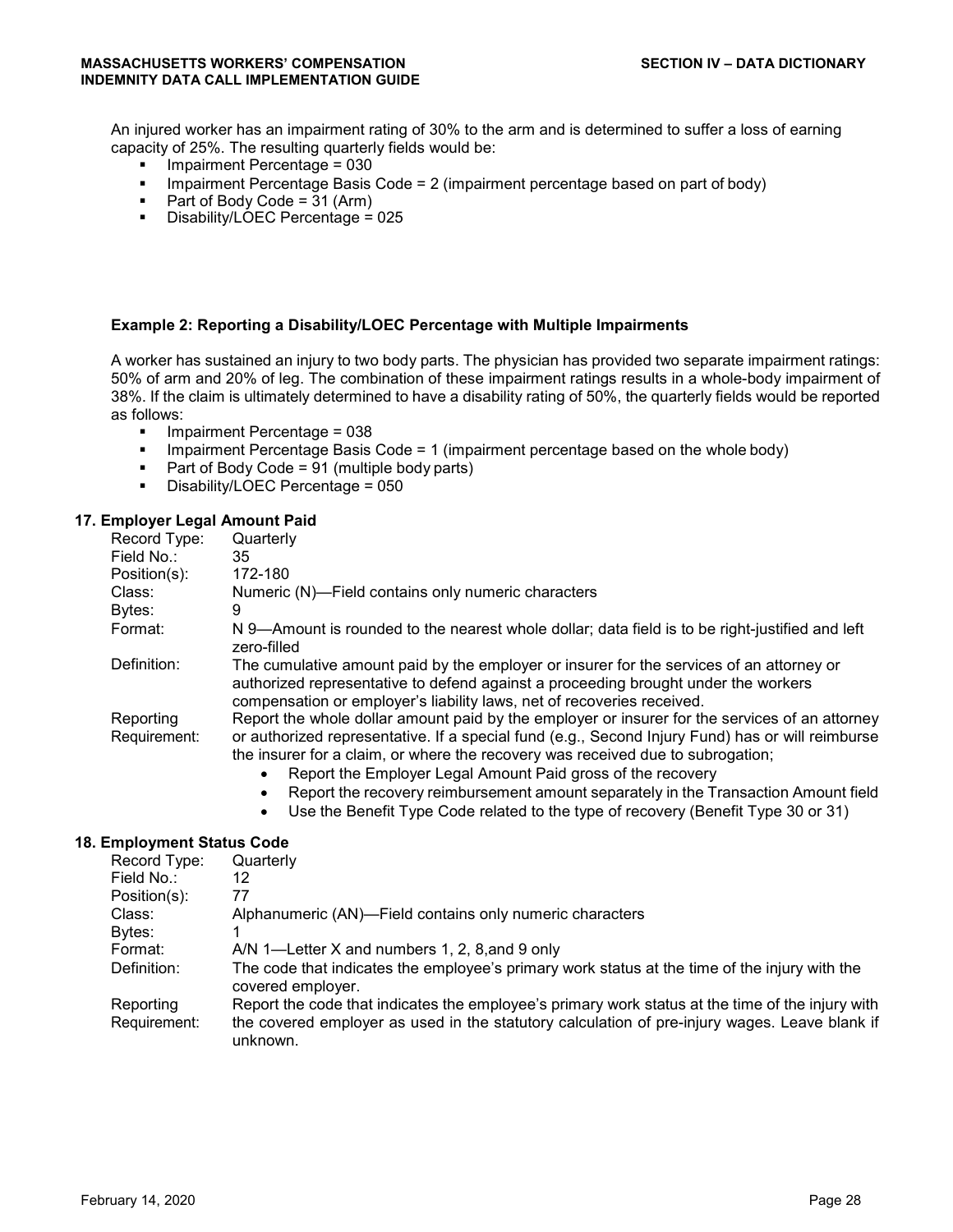Coding Values

| Code | <b>Description</b>                                                                           | Hierarchy |
|------|----------------------------------------------------------------------------------------------|-----------|
| 9    | Volunteer—Indicates that the injured worker is a volunteer for the covered employer          |           |
|      | and sustained a compensable injury, but the claim administrator will make no                 |           |
|      | indemnity payments unless indemnity benefits are required based on concurrent<br>employment. |           |
| 8    | Seasonal-Indicates that the claimant was employed in a position dependent on or              | 2         |
|      | controlled by the season of the year.                                                        |           |
|      | Regular Full-Time-Indicates that the injured worker was employed on a full-time              | 3         |
|      | basis. (Schedule is comparable to other employees of the company and/or other                |           |
|      | employees in the same business or vicinity that are considered full-time). This status       |           |
|      | is NOT used when reporting experience for full-time seasonal, volunteer,                     |           |
|      | apprenticeship, or piece workers.                                                            |           |
| 2    | Part-Time—Indicates that the injured worker was employed on a part-time basis and            | 4         |
|      | their work history in the preceding months shows that the person worked on less              |           |
|      | than a full-time basis. This status is NOT used when reporting experience for part-          |           |
|      | time seasonal, volunteer, apprenticeship, or piece workers.                                  |           |
| X.   | Other-Indicates that the claimant had an employment status other than those listed           | 5         |
|      | above.                                                                                       |           |

#### **Example 1: Reporting employment status when multiple employment status apply in the same time period**

An injured worker was employed as a part-time seasonal worker at the time of a workplace accident. In this case, two Employment Status Codes would apply (Code 2 for part-time worker and Code 8 for seasonal worker); however, based on the hierarchy provided in the table above, report Employment Status Code 8 (seasonal worker).

#### **Example 2: Reporting employment status when multiple employment status apply in the different time periods**

An injured worker was employed on a full-time basis for the first three quarters of the year preceding a workplace accident and on a part-time basis for the quarter directly preceding the workplace accident.

- If statutory indemnity benefits are based on the injured worker's average weekly wage for the 13 weeks preceding the workplace accident, report Employment Status Code 2 (part-time worker).
- If statutory indemnity benefits are based on the injured worker's average weekly wage for the 52 weeks preceding the workplace accident, two employment status codes would apply (Code 2 for part-time worker and Code 1 for full-time worker); however, based on the hierarchy in the table above, report Employment Status Code 1 (full-time worker).

#### **19. Hire Date**

| Record Type: | Quarterly                                                                                                                                                                                           |
|--------------|-----------------------------------------------------------------------------------------------------------------------------------------------------------------------------------------------------|
| Field No.:   | 11                                                                                                                                                                                                  |
| Position(s): | 69-76                                                                                                                                                                                               |
| Class:       | Numeric (N)—Field contains only numeric characters                                                                                                                                                  |
| Bytes:       | 8                                                                                                                                                                                                   |
| Format:      | YYYYMMDD                                                                                                                                                                                            |
| Definition:  | The date that the claimant began his or her most recent employment with the employer.                                                                                                               |
| Reporting    | This data element is a conditional field and is only required to be reported when the hire date                                                                                                     |
| Requirement: | or hire year is known. When available, report the claimant's hire date. The hire date must be on<br>or before the accident date. If the hire date is unknown but the hire year is available, report |
|              | the hire year followed by four zeros. Zero-fill if both the Hire Date and the hire year are not<br>available.                                                                                       |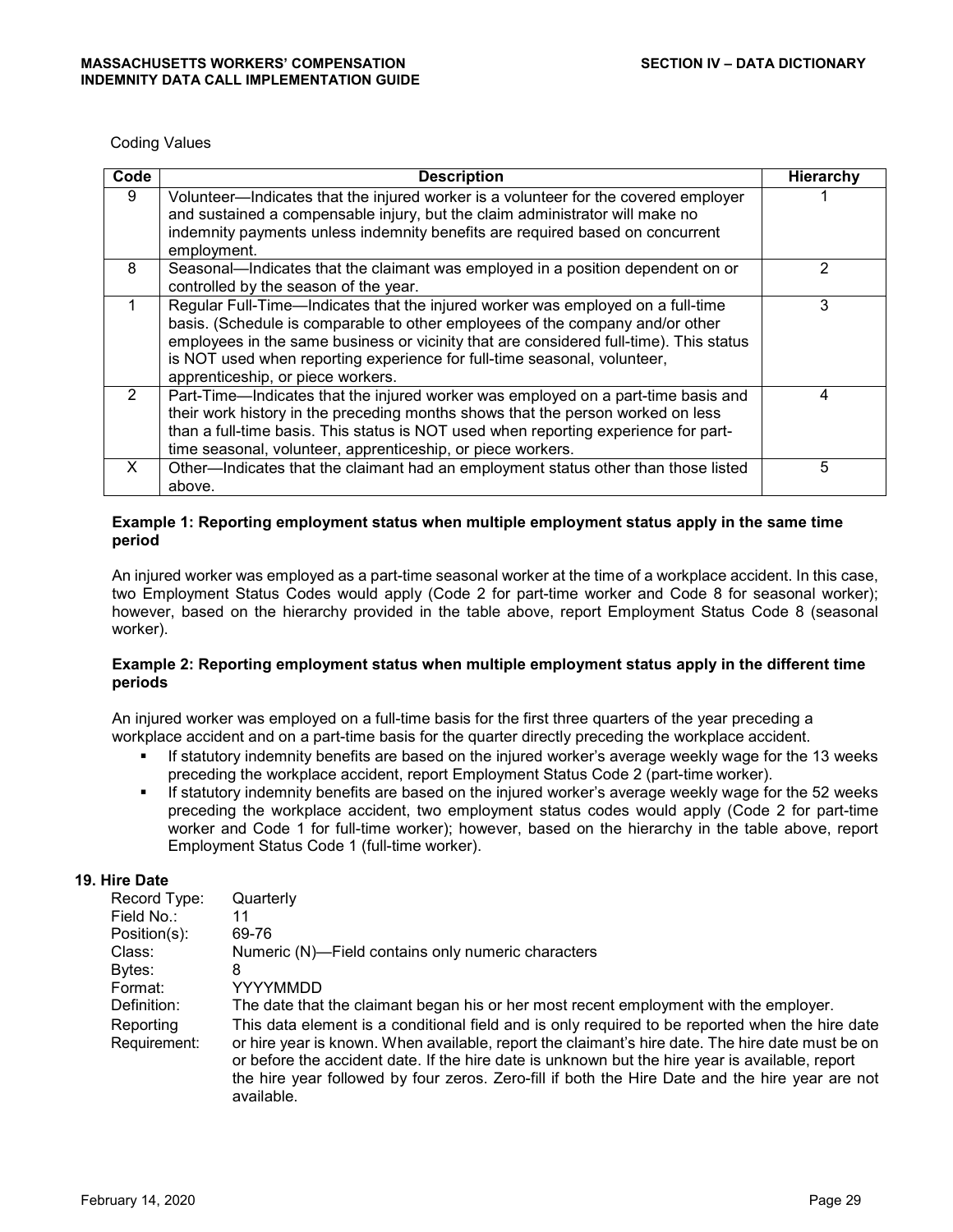#### **Example: Reporting Hire Date when only hire year is known**

The claimant was hired in 1996, but the exact date in 1996 is unknown. Report 19960000 in the Hire Date field.

#### **20. Impairment Percentage**

| Record Type: | Quarterly                                                                                                                                                                             |
|--------------|---------------------------------------------------------------------------------------------------------------------------------------------------------------------------------------|
| Field No.:   | 21                                                                                                                                                                                    |
| Position(s): | 115-117                                                                                                                                                                               |
| Class:       | Numeric (N)—Field contains only numeric characters                                                                                                                                    |
| Bytes:       | 3                                                                                                                                                                                     |
| Format:      | N 3—Data field is to be right-justified and left zero-filled; enter the percentage as a whole<br>number with a leading zero or zeros (for example, 50% is reported as 050 and not 50) |
| Definition:  | The actual, final impairment rating of a claim (I.e., medical assessment of claimant's post-<br>MMI functionality) expressed as a percentage.                                         |
| Reporting    | This data element is a conditional field and is only required to be reported when applicable to                                                                                       |
| Requirement: | the Quarterly record. When applicable, report the percentage of impairment when the following<br>three conditions occur:                                                              |
|              | The Jurisdiction State has established calculations that use an impairment rating or<br>$\blacksquare$<br>allow the ratings to be used in benefit determination                       |

- An impairment rating was used to determine the claimant's benefits
- One of the following benefit types has been paid or is expected to be paid:
	- o Benefit Type Code 02
	- o Benefit Type Code 03
	- o Benefit Type Code 04
	- o Benefit Type Code 09

Zero-fill if not applicable.

If an impairment percentage is required to be reported in this field, then the basis for the percentage (whole body or part of body) is required to be reported in the Impairment Percentage Basis Code field. The reported impairment percentage must correspond to the reported Impairment Percentage Basis Code.

For single impairment ratings, the carrier can choose to use the whole body or part of body to determine the impairment percentage.

For multiple impairment ratings, convert each one to a whole-body rating, then add together to find the impairment percentage and indicate the conversion to whole body in the Impairment Percentage Basis Code.

#### **21. Impairment Percentage Basis Code**

| Record Type: | Quarterly                                                                                                               |
|--------------|-------------------------------------------------------------------------------------------------------------------------|
| Field No.:   | 20                                                                                                                      |
| Position(s): | 114                                                                                                                     |
| Class:       | Numeric (N)—Field contains only numeric characters                                                                      |
| Bytes:       |                                                                                                                         |
| Format:      | N 1                                                                                                                     |
| Definition:  | The code that corresponds to whether the reported Impairment Percentage was based on the<br>whole body or part of body. |

Coding Values

| <b>OVAILIM</b><br>vuluvu |                                               |
|--------------------------|-----------------------------------------------|
| Code                     | <b>Description</b>                            |
|                          | Impairment percentage based on the whole body |
|                          | Impairment percentage based on part of body   |

Examples will be added in a subsequent publication of this guide.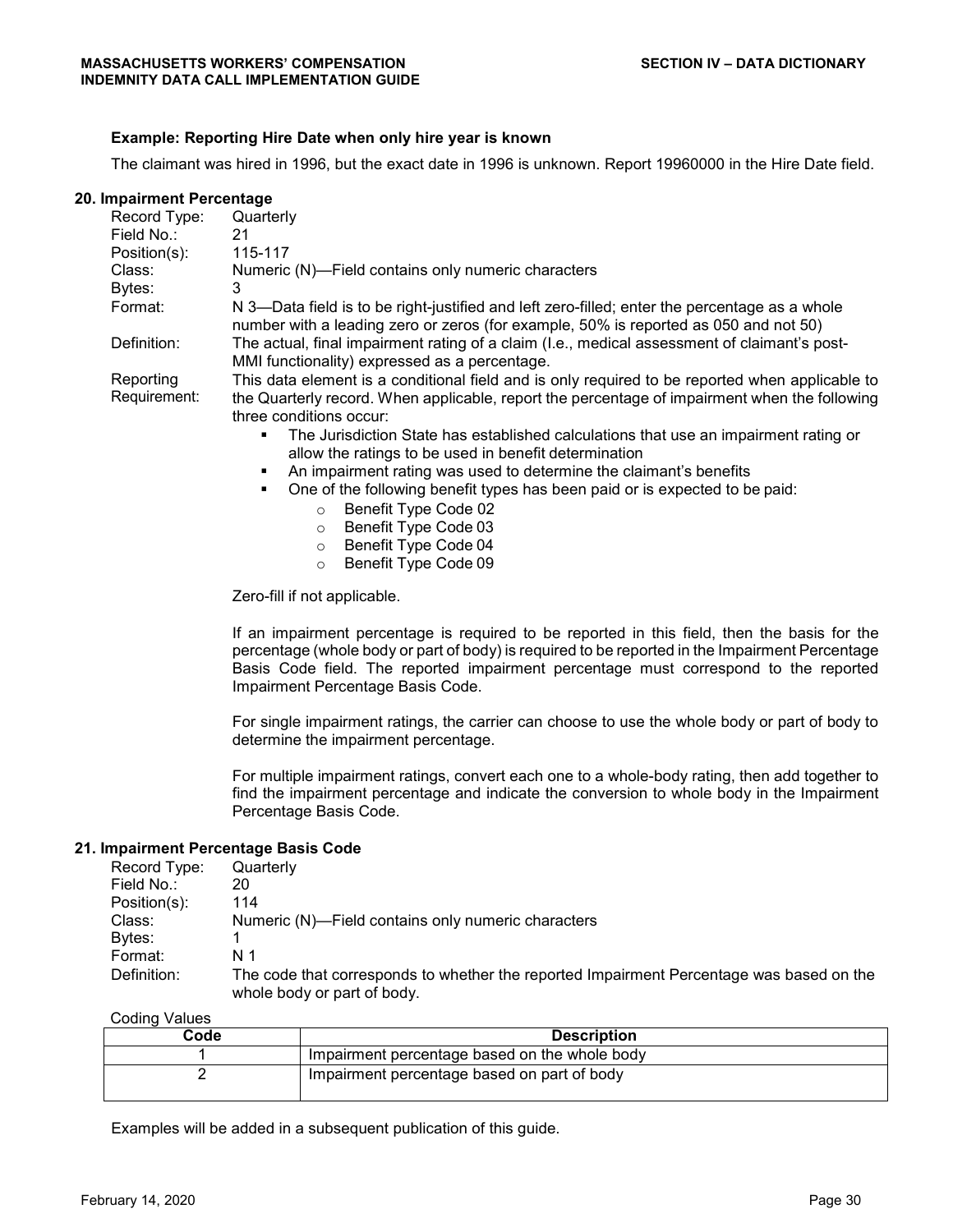#### **22. Incurred Indemnity Amount**

| Record Type:              | Quarterly                                                                                                                                                                                                                                                                  |
|---------------------------|----------------------------------------------------------------------------------------------------------------------------------------------------------------------------------------------------------------------------------------------------------------------------|
| Field No.:                | 33                                                                                                                                                                                                                                                                         |
| $Position(s)$ :           | 154-162                                                                                                                                                                                                                                                                    |
| Class:                    | Numeric (N)—Field contains only numeric characters                                                                                                                                                                                                                         |
| Bytes:                    | 9                                                                                                                                                                                                                                                                          |
| Format:                   | N 9—Amount is rounded to the nearest whole dollar; data field is to be right-justified and left<br>zero-filled                                                                                                                                                             |
| Definition:               | The Incurred Indemnity Amount is the total of paid-to-date and outstanding reserves, as of the<br>quarter-end valuation date. Refer to the Massachusetts Workers' Compensation Statistical<br><b>Plan, Part III - Definitions, for the definition of Indemnity Losses.</b> |
| Reporting<br>Requirement: | Report the total of indemnity paid-to-date and outstanding reserves as of the quarter-end<br>valuation date.                                                                                                                                                               |

Refer to the *Massachusetts Workers' Compensation Statistical Plan* for information on allocating subrogation recoveries between indemnity and medical.

#### **23. Incurred Medical Amount**

| Record Type:              | Quarterly                                                                                                                                                                                                                                                             |
|---------------------------|-----------------------------------------------------------------------------------------------------------------------------------------------------------------------------------------------------------------------------------------------------------------------|
| Field No.:                | 34                                                                                                                                                                                                                                                                    |
| $Position(s)$ :           | 163-171                                                                                                                                                                                                                                                               |
| Class:                    | Numeric (N)—Field contains only numeric characters                                                                                                                                                                                                                    |
| Bytes:                    | 9                                                                                                                                                                                                                                                                     |
| Format:                   | N 9—Amount is rounded to the nearest whole dollar; data field is to be right-justified and left<br>zero-filled                                                                                                                                                        |
| Definition:               | The Incurred Medical Amount is the total of paid-to-date and outstanding reserves as of the<br>quarter-end valuation date. Refer to the Massachusetts Workers' Compensation Statistical<br><b>Plan, Part III – Definitions, for the definition of Medical Losses.</b> |
| Reporting<br>Requirement: | Report the total of medical paid-to-date and outstanding reserves as of the quarter-end<br>valuation date.                                                                                                                                                            |

Refer to the *Massachusetts Workers' Compensation Statistical Plan* for information on allocating subrogation recoveries between indemnity and medical.

#### **24. Indemnity Paid-To-Date**

| Record Type:              | Quarterly                                                                                                                                                                                                                                      |
|---------------------------|------------------------------------------------------------------------------------------------------------------------------------------------------------------------------------------------------------------------------------------------|
| Field No.:                | 31                                                                                                                                                                                                                                             |
| $Position(s)$ :           | 136-144                                                                                                                                                                                                                                        |
| Class:                    | Numeric (N)-Field contains only numeric characters                                                                                                                                                                                             |
| Bytes:                    | 9                                                                                                                                                                                                                                              |
| Format:                   | N 9—Amount is rounded to the nearest whole dollar; data field is to be right-justified and left<br>zero-filled                                                                                                                                 |
| Definition:               | The paid-to-date amount of all indemnity payments for the claim as of the quarter-end valuation<br>date. Refer to the Massachusetts Workers' Compensation Statistical Plan, Part III -<br>Definitions, for the definition of Indemnity Losses. |
| Reporting<br>Requirement: | Report the paid-to-date amount of all indemnity payments for the claim as of the quarter-end<br>valuation date.                                                                                                                                |

Refer to the *Massachusetts Workers' Compensation Statistical Plan* for information on allocating subrogation recoveries between indemnity and medical.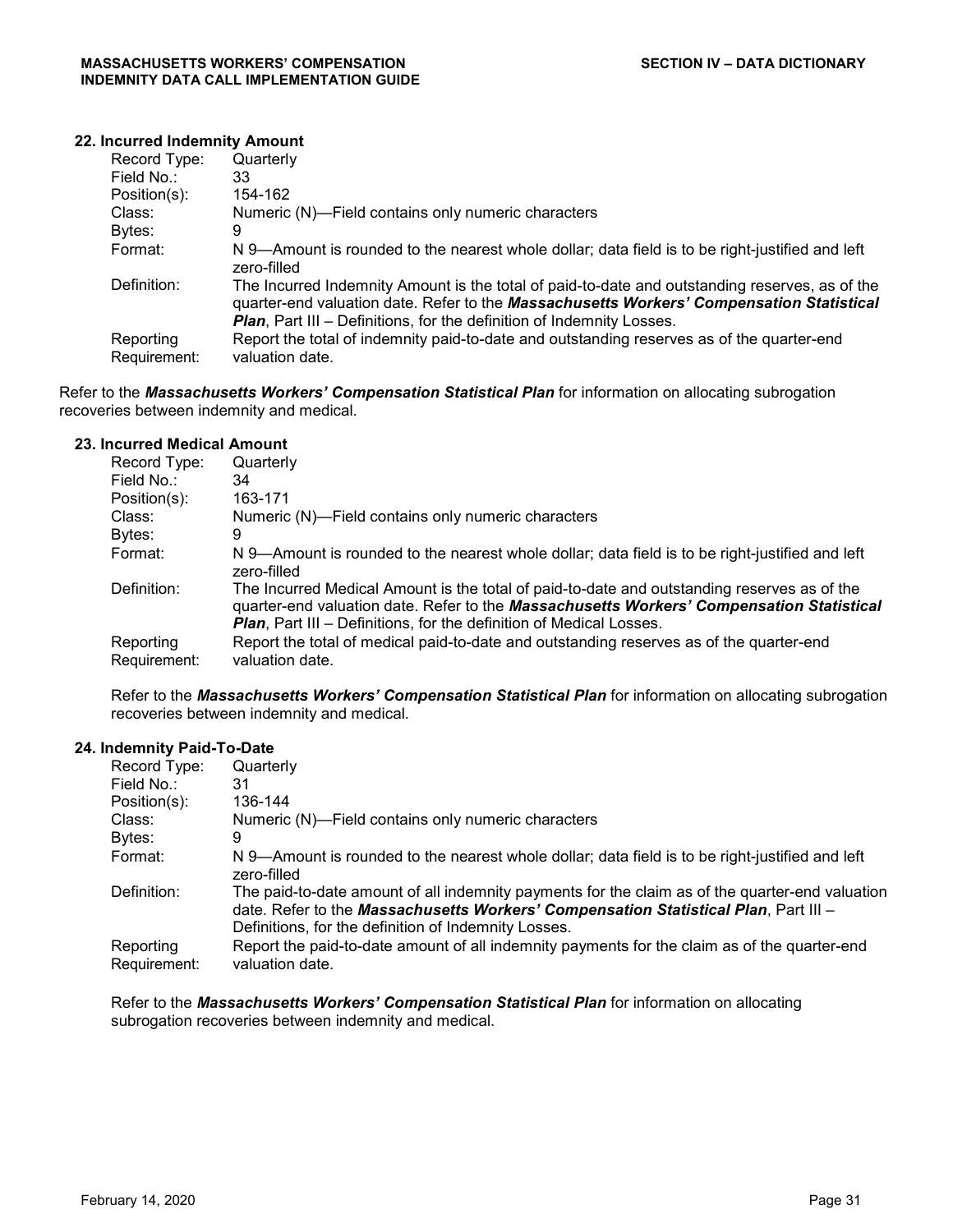#### **25. Jurisdiction State Code**

| Record Type:              | Quarterly and Transactional (Key)                                                                                                                                                                                                                                                                                                                                                   |
|---------------------------|-------------------------------------------------------------------------------------------------------------------------------------------------------------------------------------------------------------------------------------------------------------------------------------------------------------------------------------------------------------------------------------|
| Field No.:                | 8 (Quarterly) and 10 (Transactional)                                                                                                                                                                                                                                                                                                                                                |
| Position(s):              | 62-63 (Quarterly) and 84-85 (Transactional)                                                                                                                                                                                                                                                                                                                                         |
| Class:                    | Numeric (N) - Field contains only numeric characters                                                                                                                                                                                                                                                                                                                                |
| Bytes:                    | 2                                                                                                                                                                                                                                                                                                                                                                                   |
| Format:                   | N <sub>2</sub>                                                                                                                                                                                                                                                                                                                                                                      |
| Definition:               | The code that corresponds to the governing jurisdiction that would administer the claims and<br>whose statutes will apply to the claim adjustment process.                                                                                                                                                                                                                          |
| Reporting<br>Requirement: | Report the code that corresponds to the state under whose Workers Compensation Act or<br>Employers Liability Act the claimant's benefits are being paid or Federal Act (Jurisdiction State<br>Code 59.)                                                                                                                                                                             |
|                           | For the Transactional record, report the Jurisdiction State Code that underlies the transaction<br>amount (i.e., benefit payable). The code could be a state jurisdiction in some instances and<br>federal jurisdiction in others, For the Quarterly record, if the incurred losses include both state<br>and federal benefits payable, report the Federal Jurisdiction State Code. |
|                           |                                                                                                                                                                                                                                                                                                                                                                                     |

In the event that, after reporting one or more Transactional or Quarterly records to the WCRIBMA, the Jurisdiction State for a claim changes and is no longer applicable to the Indemnity Data

Call state, a new Quarterly record with the new Jurisdiction State should be submitted. No additional records, Quarterly or Transactional, would need to be reported.

| <b>Jurisdiction</b>                                      | <b>State</b><br>Code |
|----------------------------------------------------------|----------------------|
| Massachusetts                                            | 20                   |
| Federal Act (USL&HW Act, FELA, Jones Act, Admiralty Law) | 59                   |

#### **26. Lump-Sum Indicator**

| Record Type               | Transactional                                                                                                                                   |
|---------------------------|-------------------------------------------------------------------------------------------------------------------------------------------------|
| Field(s)                  | 15                                                                                                                                              |
| Position(s)               | 116                                                                                                                                             |
| Class                     | Alpha (A)—Field contains only alphabetic characters                                                                                             |
| <b>Bytes</b>              |                                                                                                                                                 |
| Format                    | Y/N                                                                                                                                             |
| Definition                | The code that identifies whether an indemnity lump-sum payment to the claimant has been<br>made.                                                |
| Reporting<br>Requirement: | Report "Y" or "N" to indicate whether or not the benefit payment was made in the form of a<br>lump sum. A "Y" represents all lump-sum payments. |

Coding Values

| <b>Indicator</b> | <b>Description</b>                                                                 |
|------------------|------------------------------------------------------------------------------------|
|                  | Indicates when an indemnity benefit payment to a claimant is made in the form of a |
|                  | lump sum                                                                           |
| N                | Indicates when an indemnity benefit payment to a claimant is not made in the form  |
|                  | of a lump sum                                                                      |

## **27. Maximum Medical Improvement (MMI) Date**

| Record Type   | Quarterly                                          |
|---------------|----------------------------------------------------|
| Field(s)      | 15                                                 |
| Position(s)   | $94 - 101$                                         |
| <b>Class</b>  | Numeric (N)—Field contains only numeric characters |
| <b>B</b> ytes | 8                                                  |
|               |                                                    |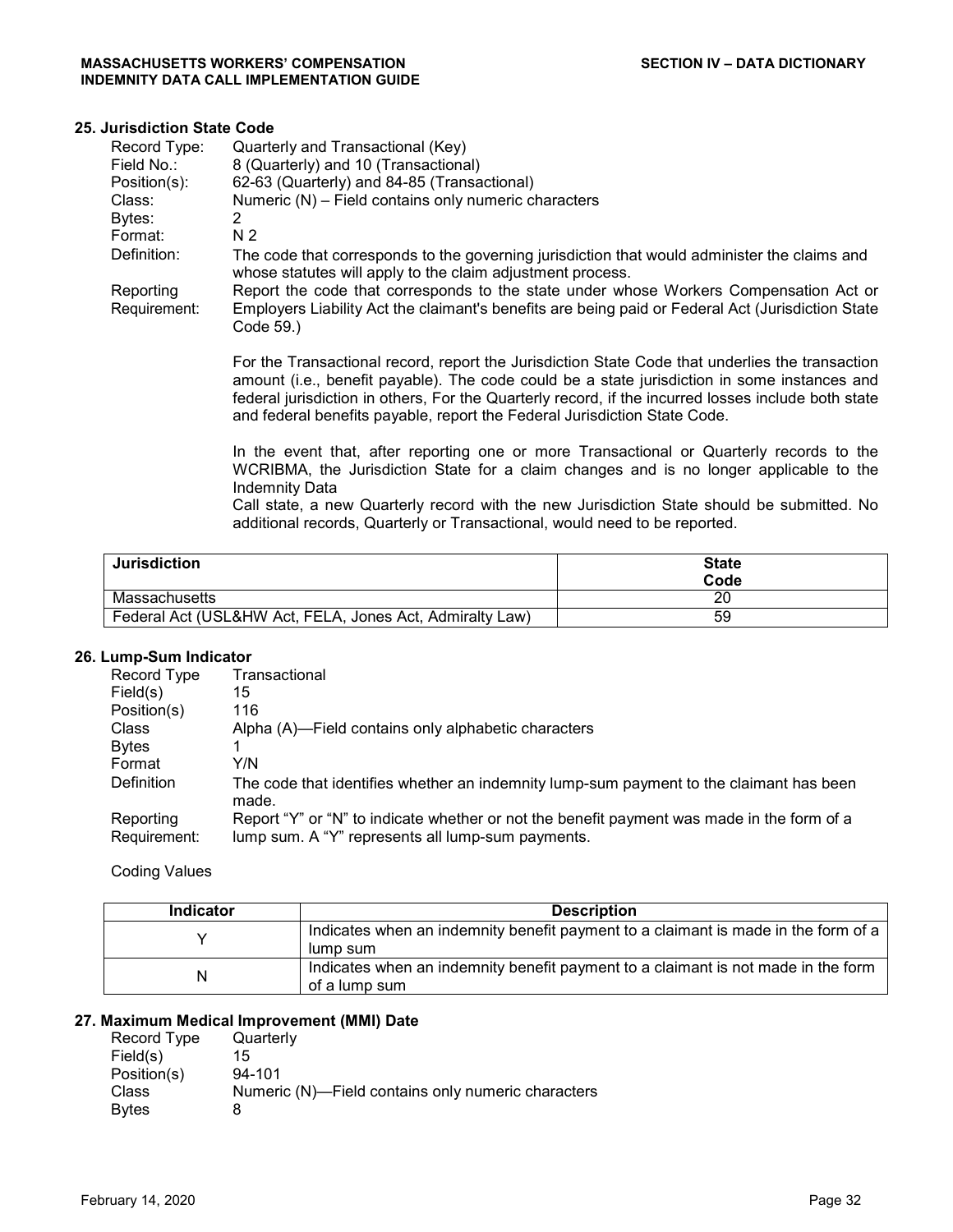| Format<br>Definition      | YYYYMMDD<br>The date after which further recovery from, or lasting improvements to, an injury or disease can<br>no longer be anticipated based on reasonable medical probability, or as defined in the state by<br>statute or case law.                                                                                                                                     |  |
|---------------------------|-----------------------------------------------------------------------------------------------------------------------------------------------------------------------------------------------------------------------------------------------------------------------------------------------------------------------------------------------------------------------------|--|
| Reporting<br>Requirement: | This data element is a conditional field and is only required to be reported when applicable to<br>the Quarterly record. Report the Maximum Medical Improvement (MMI) Date for those claims<br>where permanent benefits (including lump-sum amounts) have been paid or are expected to<br>be paid after final determination of MMI. Examples of permanent benefits include: |  |
|                           | Permanent Total benefit (Benefit Type Code 02)<br>٠<br>Permanent Partial benefit (Benefit Type Code 03 or 04)<br>٠                                                                                                                                                                                                                                                          |  |
|                           | Zero-fill if not applicable or if MMI has not been determined as of the quarter-end<br>valuation date.                                                                                                                                                                                                                                                                      |  |
|                           | Medical Extinguishment Indicator                                                                                                                                                                                                                                                                                                                                            |  |

#### **28. Medical Extinguishment Indicator**

| Record Type  | Quarterly                                                                                                                                                                                                                                                                                                                                                                                                                                 |
|--------------|-------------------------------------------------------------------------------------------------------------------------------------------------------------------------------------------------------------------------------------------------------------------------------------------------------------------------------------------------------------------------------------------------------------------------------------------|
| Field(s)     | 29                                                                                                                                                                                                                                                                                                                                                                                                                                        |
| Position(s)  | 134                                                                                                                                                                                                                                                                                                                                                                                                                                       |
| <b>Class</b> | Alpha (A)—Field contains only alphabetic characters                                                                                                                                                                                                                                                                                                                                                                                       |
| <b>Bytes</b> | 1                                                                                                                                                                                                                                                                                                                                                                                                                                         |
| Format       | Y/N                                                                                                                                                                                                                                                                                                                                                                                                                                       |
| Definition   | The code that indicates if future medical liabilities are extinguished based on a lump-sum<br>settlement agreement.                                                                                                                                                                                                                                                                                                                       |
| Reporting    | This data element is a conditional field and is only required to be reported when a transaction                                                                                                                                                                                                                                                                                                                                           |
| Requirement: | with a Lump-Sum Indicator equal to "Y" has been reported as of the quarter-end valuation date<br>and the Type of Settlement—Loss Condition Code is not equal to 00. When applicable, report<br>"Y" or "N" to indicate whether medical liabilities are extinguished based on a lump-sum<br>settlement agreement. Leave blank if unknown or not applicable.                                                                                 |
|              | This flag should be set to "Y" if there has been at least one lump-sum settlement of benefits for<br>the claim and the insurer has a reasonable expectation that it will not be obligated to make any<br>further medical payments on the claim. In particular, if a medical settlement is made for a<br>particular injury and, at the time of settlement, no other injuries to the claimant are known, this<br>flag should be set to "Y." |
|              |                                                                                                                                                                                                                                                                                                                                                                                                                                           |

#### Coding Values

| <b>Indicator</b> | Description                                                    |
|------------------|----------------------------------------------------------------|
|                  | Medical payments are extinguished by a lump-sum settlement     |
|                  | Medical payments are not extinguished by a lump-sum settlement |

Note: Do not report N when medical benefits have not been extinguished; in this case, leave the field blank. Only report N when there has been a lump-sum settlement made and medical payments are still ongoing.

#### **29. Medical Paid-To-Date**

| Record Type  | Quarterly                                                                                                      |
|--------------|----------------------------------------------------------------------------------------------------------------|
| Field(s)     | 32                                                                                                             |
| Position(s)  | 145-153                                                                                                        |
| Class        | Numeric (N)—Field contains only numeric characters                                                             |
| <b>Bytes</b> | 9                                                                                                              |
| Format       | N 9—Amount is rounded to the nearest whole dollar; data field is to be right-justified and left<br>zero-filled |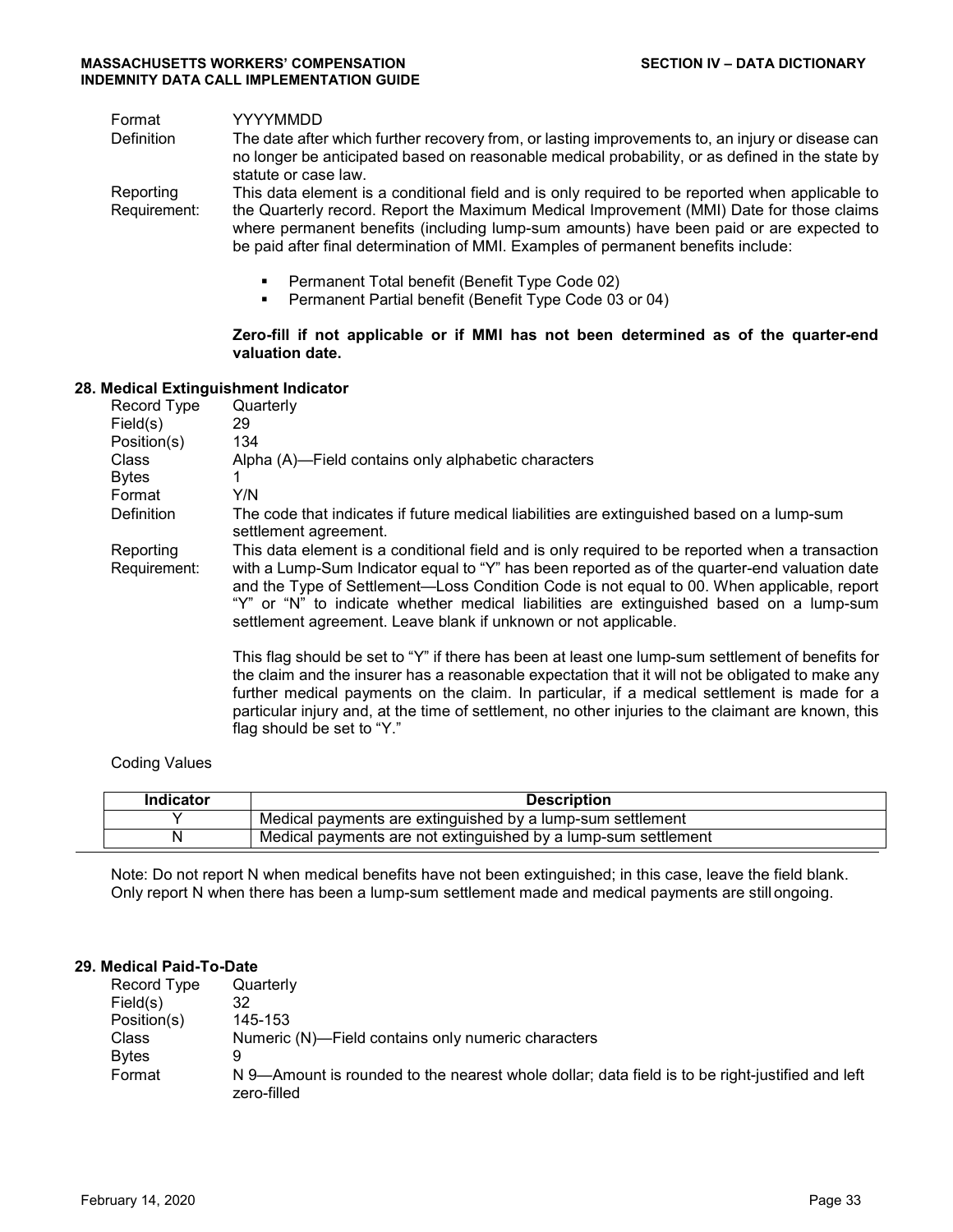Definition The paid-to-date of all medical payments for the claim as of the quarter-end valuation date. Refer to the *Massachusetts Workers' Compensation Statistical Plan*, Part III – Definitions, for the definition of Medical Losses. Reporting Report the paid-to-date amount of all medical payments for the claim as of the quarter-end

Requirement: valuation date.

Refer to the *Massachusetts Workers' Compensation Statistical Plan* for information on allocating subrogation recoveries between indemnity and medical.

#### **30. Method of Determining Pre-Injury/Average Weekly Wage Code**

| Record Type  | Quarterly                                                                               |
|--------------|-----------------------------------------------------------------------------------------|
| Field(s)     | 19                                                                                      |
| Position(s)  | 113                                                                                     |
| Class        | Numeric (N)-Field contains only numeric characters                                      |
| <b>Bytes</b> |                                                                                         |
| Format       | N 1                                                                                     |
| Definition   | The code that corresponds to the method used to determine the Pre-Injury/Average Weekly |
|              | Wage.                                                                                   |
| Reporting    | Report the code that corresponds to the method used to determine the Pre-Injury/Average |
| Requirement: | Weekly Wage Amount. Zero-fill if unknown.                                               |

Coding Values

| Code          | Method                        | <b>Description</b>                                                                                                                                                                                                                            |
|---------------|-------------------------------|-----------------------------------------------------------------------------------------------------------------------------------------------------------------------------------------------------------------------------------------------|
|               | <b>Actual Wage</b>            | When the claimant's actual average weekly wage is known, report the<br>actual wage amount in the Pre-Injury/Average Weekly Wage Amount.                                                                                                       |
| $\mathcal{P}$ | <b>Minimum Weekly Benefit</b> | When the claimant's average weekly wage is not known but is below the<br>wage required by statute for receiving minimum benefits, report the<br>wage required for the minimum weekly benefit in the Pre-Injury/Average<br>Weekly Wage Amount. |
| 3             | <b>Maximum Weekly Benefit</b> | When the claimant's actual average weekly wage is not known but is<br>above the wage required by statute for receiving benefits, report the<br>wage required for the maximum weekly benefit in the Pre-Injury/Average<br>Weekly Wage Amount.  |

#### **31. Nature of Injury Code—Injury Description**

| Record Type          | Quarterly                                                                                                          |  |  |
|----------------------|--------------------------------------------------------------------------------------------------------------------|--|--|
| Field(s)             | 25                                                                                                                 |  |  |
| Position(s)          | 126-127                                                                                                            |  |  |
| Class                | Numeric (N)—Field contains only numeric characters                                                                 |  |  |
| <b>Bytes</b>         | 2                                                                                                                  |  |  |
| Format               | N <sub>2</sub>                                                                                                     |  |  |
| Definition           | The code that corresponds to the nature of the injury sustained by the claimant.                                   |  |  |
| Reporting            | Report the code that corresponds to the nature of the injury sustained by the claimant. Zero-                      |  |  |
| Requirement:         | fill if unknown.                                                                                                   |  |  |
| <b>Coding Values</b> | Refer to the Workers Compensation Insurance Organizations (WCIO) for a complete list of<br>nature of injury codes. |  |  |

## **32. Part of Body Code—Injury Description**

| Quarterly                                          |
|----------------------------------------------------|
| 24                                                 |
| 124-125                                            |
| Numeric (N)—Field contains only numeric characters |
|                                                    |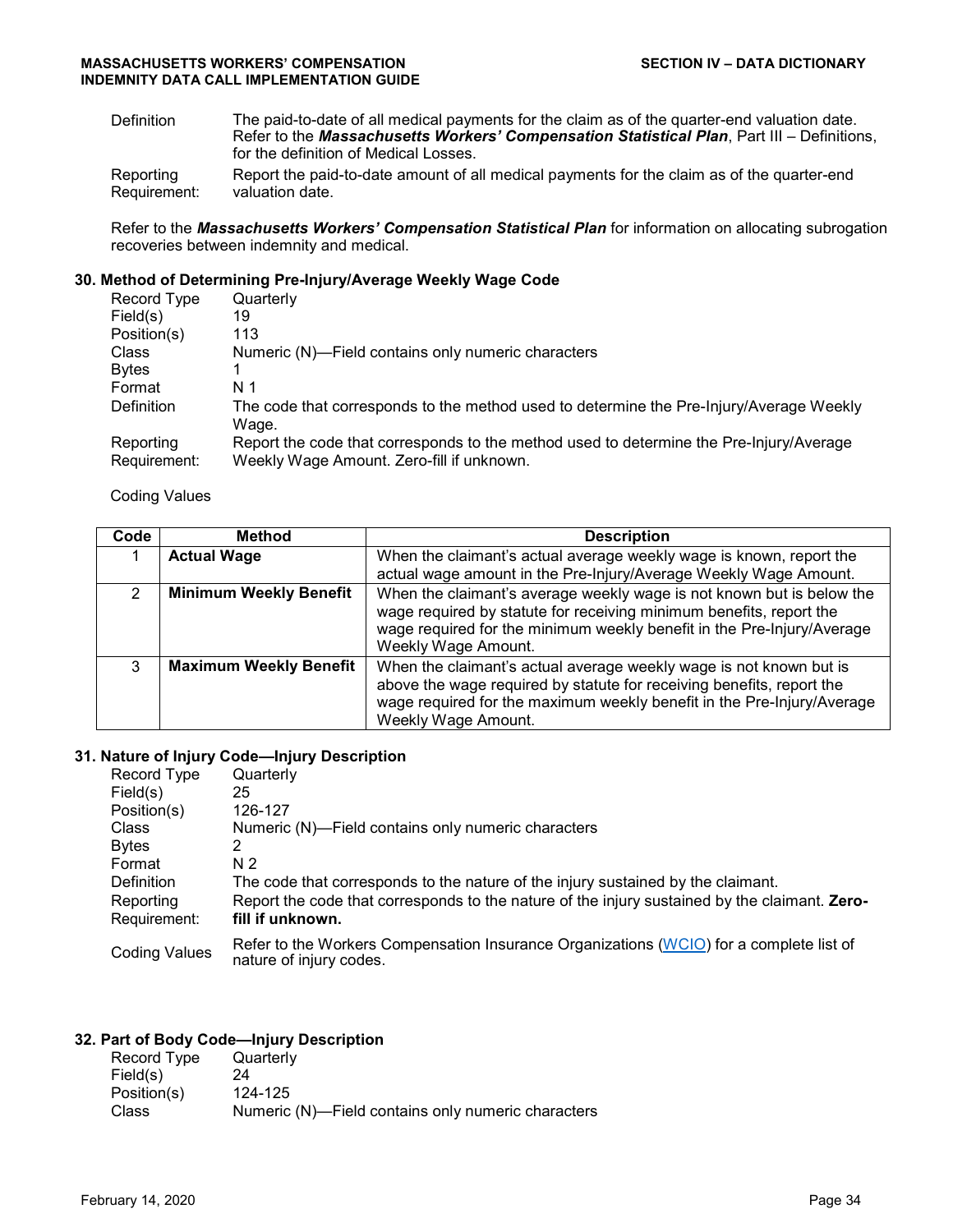| <b>Bytes</b><br>Format<br><b>Definition</b><br>Reporting<br>Requirement: | 2<br>N <sub>2</sub><br>The code that corresponds to the part of the claimant's body that sustained the injury.<br>Report the Part of Body Code that identifies the specific body part affected by the injury that is<br>the most significant contributor to the expected overall cost of the claim. Part of Body Code<br>changes (excluding Part of Body Code 65) are considered loss development and are reported<br>on a going-forward basis. When the specific body part affected by the injury cannot be<br>determined, Part of Body Code 65 (Insufficient Information to Properly Identify-Unclassified)<br>must be reported. When the specific Part of Body Code is determined subsequently, report the |
|--------------------------------------------------------------------------|---------------------------------------------------------------------------------------------------------------------------------------------------------------------------------------------------------------------------------------------------------------------------------------------------------------------------------------------------------------------------------------------------------------------------------------------------------------------------------------------------------------------------------------------------------------------------------------------------------------------------------------------------------------------------------------------------------------|
|                                                                          | appropriate Part of Body Code in the next Quarterly reporting. Zero-fill if unknown.                                                                                                                                                                                                                                                                                                                                                                                                                                                                                                                                                                                                                          |
| <b>Coding Values</b>                                                     | Refer to the Workers Compensation Insurance Organizations (WCIO) for a complete list of part<br>of body codes.                                                                                                                                                                                                                                                                                                                                                                                                                                                                                                                                                                                                |

#### **33. Policy Effective Date**

| Record Type  | Quarterly and Transactional (Key)                                                                |
|--------------|--------------------------------------------------------------------------------------------------|
| Field(s)     | 5 (Quarterly), 7 (Transactional), and 9 (Key Field Change)                                       |
| Position(s)  | 34-41 (Quarterly), 56-63 (Transactional), and 77-84 (Key Field Change)                           |
| Class        | Numeric (N)—Field contains only numeric characters                                               |
| <b>Bytes</b> | 8                                                                                                |
| Format       | YYYYMMDD                                                                                         |
| Definition   | The date that the policy under which the claim occurred became effective.                        |
| Reporting    | Report the effective date that corresponds to the date shown on the policy. The Policy Effective |
| Requirement: | Date reported must be before, or the same as, the Accident Date. The Policy Effective Date       |
|              | must match the Unit Statistical data Policy Effective Date reported for this claim.              |

#### **34. Policy Number Identifier**

| Record Type  | Quarterly and Transactional (Key)                                                                                                                                                                         |
|--------------|-----------------------------------------------------------------------------------------------------------------------------------------------------------------------------------------------------------|
| Field(s)     | 4 (Quarterly), 6 (Transactional), and 8 (Key Field Change)                                                                                                                                                |
| Position(s)  | 16-33 (Quarterly), 38-55 (Transactional), and 59-76 (Key Field Change)                                                                                                                                    |
| <b>Class</b> | Alphanumeric (AN)—Field contains alphabetic and numeric characters                                                                                                                                        |
| <b>Bytes</b> | 18                                                                                                                                                                                                        |
| Format       | A/N 18—Letters A–Z and numbers 0–9 only (if the Policy Number Identifier is less than 18<br>bytes, this field must be left-justified and have blanks in all spaces to the right of the last<br>character) |
| Definition   | The unique set of numbers and/or letters that identify the policy under which the claim<br>occurred.                                                                                                      |
| Reporting    | Report the unique set of numbers and/or letters that identify the policy under which the claim                                                                                                            |
| Requirement: | occurred. The Policy Number Identifier must match the Unit Statistical data Policy                                                                                                                        |
|              | Number reported for this claim including any prefixes or suffixes. The policy number<br>identifier can neither be all zeros nor all blanks nor a combination of zeros and blanks.                         |

#### **35. Pre-Existing Disability Percentage**

| Record Type  | Quarterly                                          |
|--------------|----------------------------------------------------|
| Field(s)     | 23                                                 |
| Position(s)  | 121-123                                            |
| <b>Class</b> | Numeric (N)—Field contains only numeric characters |
| Bvtes        | 3                                                  |
|              |                                                    |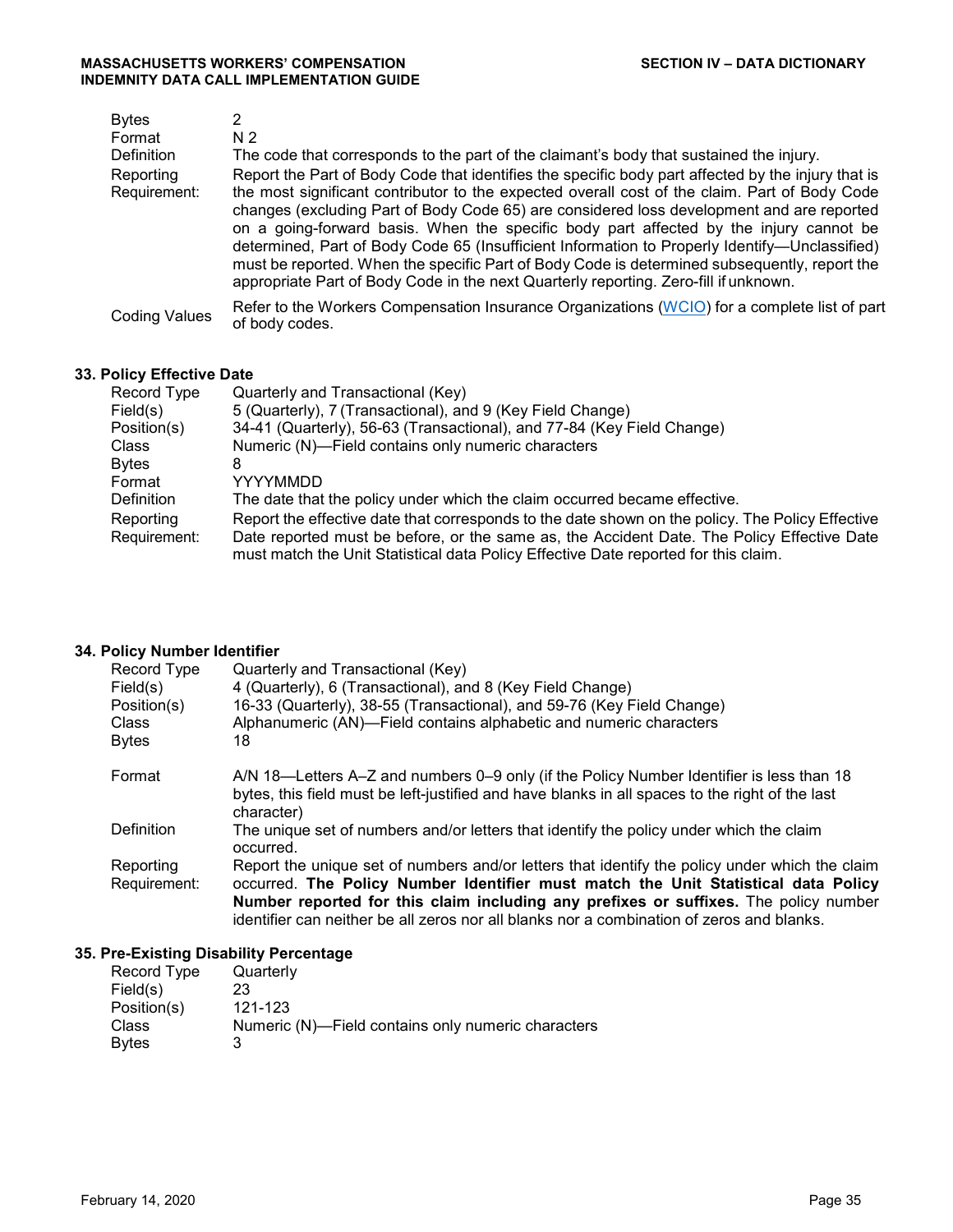| Format                    | N 3—Data field is to be right-justified and left zero-filled; enter the percentage as a whole<br>number with a leading zero or zeros (for example, 50% is reported as 050)                                                                                                   |
|---------------------------|------------------------------------------------------------------------------------------------------------------------------------------------------------------------------------------------------------------------------------------------------------------------------|
| Definition                | The pre-existing disability percentage that directly affects the amount of benefits payable and<br>is contemplated in the determination of a claimant's permanent disability benefits (i.e.,<br>compensation is reduced to reflect a pre-existing impairment or disability). |
| Reporting<br>Requirement: | This data element is a conditional field and is only required to be reported when applicable to<br>the Quarterly record. Report the percentage of the pre-existing disability when it directly impacts<br>the disability rating for the claim. Zero-fill if not applicable.  |

The Pre-Existing Disability Percentage field is to be reported on a whole-body basis.

#### **Example: Reporting a Pre-Existing Disability Percentage (Disability/LOEC Basis)**

An injured worker has a 12% permanent disability rating due to a compensable lower-back injury. However, the jurisdiction allows for the explicit reduction for pre-existing conditions in determining the compensation payable, and the claimant has a pre-existing lumbar degenerative joint disease which contributed to the compensable lower-back injury. If the physician determines that 4% of the permanent disability was due to the pre-existing condition, the permanent disability award would be based on the remaining disability rating of 8% (12% – 4% = 8%). The resulting quarterly fields would be reported as follows:

- Disability/LOEC Percentage = 008
- **Pre-Existing Disability Percentage = 004**

### **36. Pre-Injury/Average Weekly Wage Amount**

|                           | $19$ mpm yn worago woonty wago runoam.                                                                                                                                               |
|---------------------------|--------------------------------------------------------------------------------------------------------------------------------------------------------------------------------------|
| Record Type               | Quarterly                                                                                                                                                                            |
| Field(s)                  | 37                                                                                                                                                                                   |
| Position(s)               | 190-194                                                                                                                                                                              |
| Class                     | Numeric (N)—Field contains only numeric characters                                                                                                                                   |
| <b>Bytes</b>              | 5                                                                                                                                                                                    |
| Format                    | N 5—Amount is rounded to the nearest whole dollar; data field is to be right-justified and left<br>zero-filled; if greater than \$99,999, report 99999                               |
| Definition                | The average weekly wage of the claimant or deceased worker prior to injury, as defined by<br>state or federal law.                                                                   |
| Reporting<br>Requirement: | Report the pre-injury average weekly wage of the claimant or deceased worker computed in<br>accordance with statutes and rules of the applicable jurisdiction. Zero-fill if unknown. |
|                           | This field should be reported in conjunction with the Method of Determining Pre<br>Injury/Average Weekly Wage Code.                                                                  |

#### **37. Previous Accident Date**

| Record Type  | Key Field Change                                                                                                                                                                 |
|--------------|----------------------------------------------------------------------------------------------------------------------------------------------------------------------------------|
| Field(s)     | 6                                                                                                                                                                                |
| Position(s)  | 46-53                                                                                                                                                                            |
| <b>Class</b> | Numeric (N)-Field contains only numeric characters                                                                                                                               |
| <b>Bytes</b> | 8                                                                                                                                                                                |
| Format       | YYYYMMDD                                                                                                                                                                         |
| Definition   | The previously reported Accident Date of the record being changed by the Key Field Change<br>record. The Accident Date is the month, day, and year on which the injury occurred. |
| Reporting    | Report the previously reported Accident Date, whether it is being changed by the Key Field                                                                                       |
| Requirement: | Change or not.                                                                                                                                                                   |

#### **38. Previous Carrier Code**

| Record Type   | Key Field Change                                   |
|---------------|----------------------------------------------------|
| Field(s)      |                                                    |
| Position(s)   | $3 - 7$                                            |
| Class         | Numeric (N)—Field contains only numeric characters |
| <b>B</b> ytes | 5                                                  |
|               |                                                    |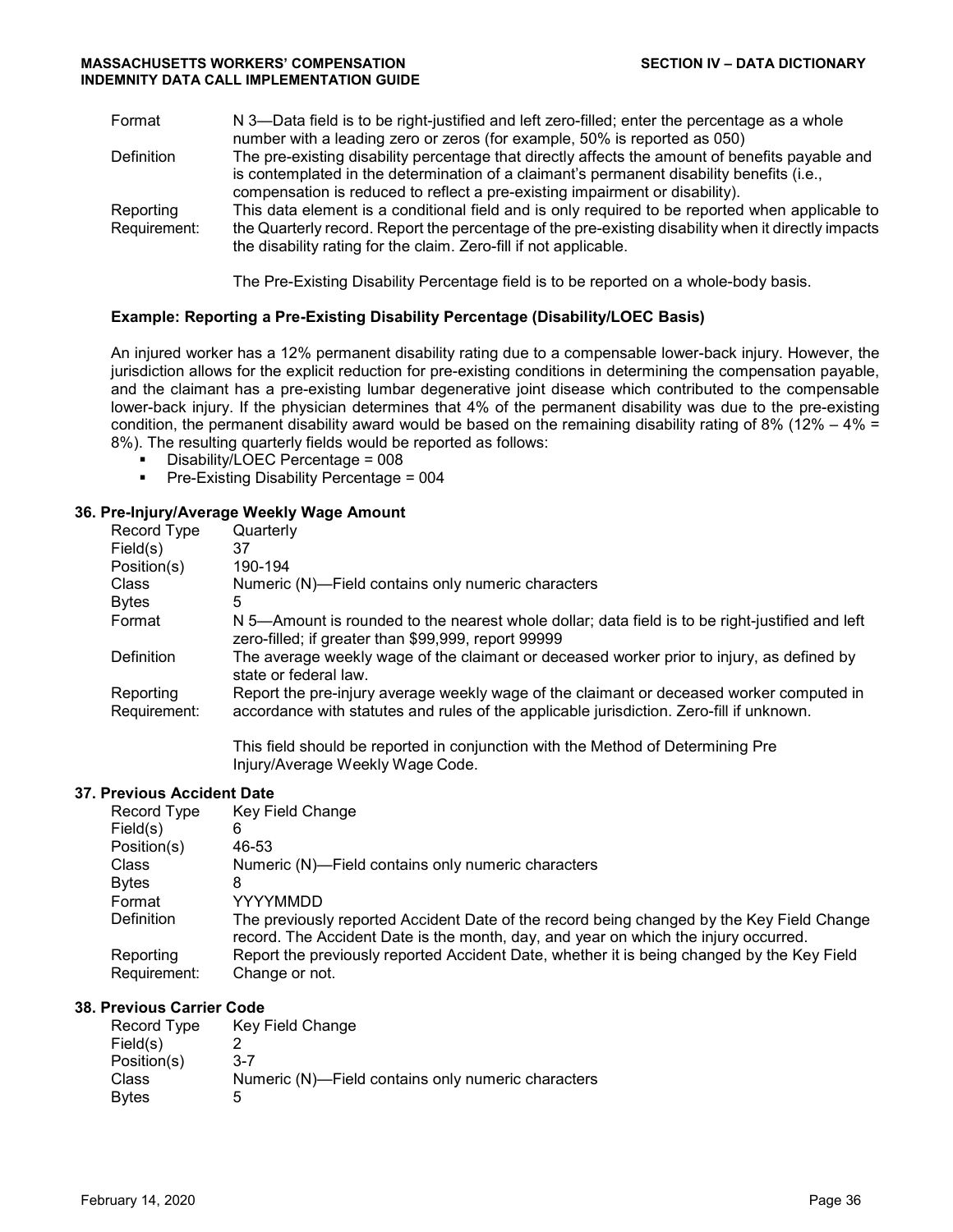| Format                    | N 5                                                                                                                                   |
|---------------------------|---------------------------------------------------------------------------------------------------------------------------------------|
| <b>Definition</b>         | The previously reported Carrier Code (assigned to the carrier by NCCI) of the record being<br>changed by the Key Field Change record. |
| Reporting<br>Requirement: | Report the previously reported Carrier Code, whether it is being changed by the Key Field<br>Change record or not.                    |

## **39. Previous Claim Number Identifier**

| Record Type               | Key Field Change                                                                                                                                                                                                                                                   |
|---------------------------|--------------------------------------------------------------------------------------------------------------------------------------------------------------------------------------------------------------------------------------------------------------------|
| Field(s)                  | 5                                                                                                                                                                                                                                                                  |
| Position(s)               | 34-45                                                                                                                                                                                                                                                              |
| <b>Class</b>              | Alphanumeric (AN)-Field contains alphabetic and numeric characters                                                                                                                                                                                                 |
| <b>Bytes</b>              | 12                                                                                                                                                                                                                                                                 |
| Format                    | AN 12—Letters A-Z and numbers 0-9 only (if the Claim Number Identifier is less than 12                                                                                                                                                                             |
|                           | bytes, this field must be left-justified and have blanks in all spaces to the right of the last<br>character)                                                                                                                                                      |
| Definition                | The previously reported Claim Number Identifier of the record being changed by the Key<br>Field Change record. The Claim Number identifier is the unique set of numbers and/or letters<br>that identify the specific claim that the report/transaction applies to. |
| Reporting<br>Requirement: | Report the previously reported Claim Number Identifier, whether it is being changed by the Key<br>Field Change record or not.                                                                                                                                      |

## **40. Previous Policy Effective Date**

| Record Type<br>Field(s) | Key Field Change<br>4                                                                                                                                                                                                  |
|-------------------------|------------------------------------------------------------------------------------------------------------------------------------------------------------------------------------------------------------------------|
| Position(s)             | 26-33                                                                                                                                                                                                                  |
| <b>Class</b>            | Numeric (N)—Field contains only numeric characters                                                                                                                                                                     |
| <b>Bytes</b>            | 8                                                                                                                                                                                                                      |
| Format                  | YYYYMMDD                                                                                                                                                                                                               |
| Definition              | The previously reported Policy Effective Date of the record being changed by the Key Field<br>Change record. The Policy Effective Date is the date that the policy under which the claim<br>occurred became effective. |
| Reporting               | Report the previously reported Policy Effective Date, whether it is being changed by the Key                                                                                                                           |
| Requirement:            | Field Change record or not.                                                                                                                                                                                            |

## **41. Previous Policy Number Identifier**

| Record Type<br>Field(s)   | Key Field Change                                                                                                                                                                           |
|---------------------------|--------------------------------------------------------------------------------------------------------------------------------------------------------------------------------------------|
| Position(s)               | $8 - 25$                                                                                                                                                                                   |
| Class                     | Alphanumeric (N)—Field contains alphabetic and numeric characters                                                                                                                          |
| <b>Bytes</b>              | 18                                                                                                                                                                                         |
| Format                    | A/N 18-Letters A-Z and numbers 0-9 only (if the Policy Number Identifier is less than 18                                                                                                   |
|                           | bytes, this field must be left-justified and have blanks in all spaces to the right of the last<br>character)                                                                              |
| Definition                | The previously reported Policy Number Identifier of the record being changed by the Key<br>Field Change record. The Policy Number Identifier is the unique set of numbers and/or letters   |
| Reporting<br>Requirement: | that identify the policy under which the claim occurred.<br>Report the previously reported Policy Number Identifier, whether it is being changed by the Key<br>Field Change record or not. |

## **42. Record Total**

|               | Record Type | <b>File Control</b>                                |
|---------------|-------------|----------------------------------------------------|
| Field(s)      |             |                                                    |
| Position(s)   |             | 58-68                                              |
| Class         |             | Numeric (N)-Field contains only numeric characters |
| <b>B</b> vtes |             | 11                                                 |
|               |             |                                                    |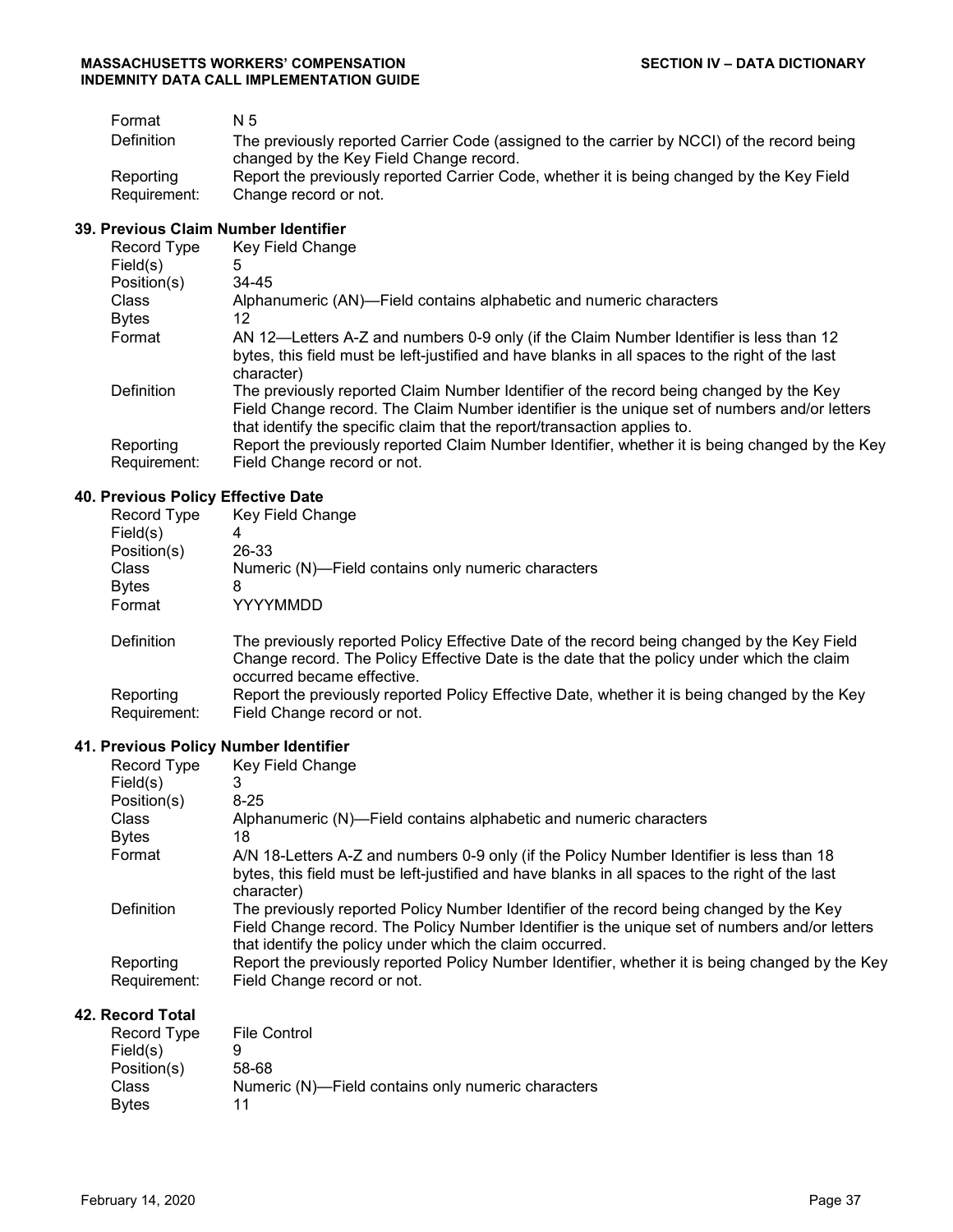| Format                    | N 11                                                                               |
|---------------------------|------------------------------------------------------------------------------------|
| Definition                | The total number of records (Transactional or Quarterly) in the file.              |
| Reporting<br>Requirement: | Report the total number of records in the file, excluding the File Control Record. |

**Note:** Blank rows will be removed during processing and not counted. If blank rows are included in the Record Total, the file will appear out of balance and reject.

#### **43. Record Type Code**

| Record Type               | Quarterly, Transactional (Processing), and File Control Record                                                       |
|---------------------------|----------------------------------------------------------------------------------------------------------------------|
| Field(s)                  | 1 (Quarterly), 1 (Transactional), and 1 (File Control Record)                                                        |
| Position(s)               | 1-2 (Quarterly), 1-2 (Transactional), and 1-2 (File Control Record)                                                  |
| Class                     | Numeric (N)-Field contains only numeric characters                                                                   |
| <b>Bytes</b>              |                                                                                                                      |
| Format                    | N 2                                                                                                                  |
| Definition                | The code that identifies the record being submitted is a Transactional, Quarterly, or File<br>Control record.        |
| Reporting<br>Requirement: | Report the code that identifies the record being submitted as a Quarterly, Transactional, or<br>File Control Record. |

#### Coding Values

| Code | <b>Description</b> |               |
|------|--------------------|---------------|
|      |                    | Transactional |
|      |                    | Quarterly     |
| 03   |                    | File Control  |

#### **44. Reopen Date**

| Record Type       | Quarterly                                                                                                                                                                                                                                                                                                                                                                                                                                      |
|-------------------|------------------------------------------------------------------------------------------------------------------------------------------------------------------------------------------------------------------------------------------------------------------------------------------------------------------------------------------------------------------------------------------------------------------------------------------------|
| Field(s)          | 14                                                                                                                                                                                                                                                                                                                                                                                                                                             |
| Position(s)       | 86-93                                                                                                                                                                                                                                                                                                                                                                                                                                          |
| <b>Class</b>      | Numeric (N)-Field contains only numeric characters                                                                                                                                                                                                                                                                                                                                                                                             |
| <b>Bytes</b>      | 8                                                                                                                                                                                                                                                                                                                                                                                                                                              |
| Format            | YYYYMMDD                                                                                                                                                                                                                                                                                                                                                                                                                                       |
| <b>Definition</b> | The date a claim is reopened as defined by the carrier.                                                                                                                                                                                                                                                                                                                                                                                        |
| Reporting         | This data element is a conditional field and is only required to be reported when applicable to                                                                                                                                                                                                                                                                                                                                                |
| Requirement:      | the Quarterly record. When applicable, report the date that a closed claim was last reopened<br>for additional benefits. Payments made after the closing date that purely reflect adjustments or<br>modifications to prior benefit paid amounts would not be considered a claim reopening. When<br>a claim closes again, leave the Reopen Date field filled with the most recent Reopen Date and<br>update the Closing Date field accordingly. |

Refer to the **Closing Date** section for an example of how the Closing Date and Reopen Date are used to derive claim status.

### **45. Reported To Insurer Date**

| Record Type  | Quarterly                                                     |
|--------------|---------------------------------------------------------------|
| Field(s)     | 16                                                            |
| Position(s)  | 102-109                                                       |
| Class        | Numeric (N)—Field contains only numeric characters            |
| <b>Bytes</b> | 8                                                             |
| Format       | YYYYMMDD                                                      |
| Definition   | The date that a claim was originally reported by the insured. |
|              |                                                               |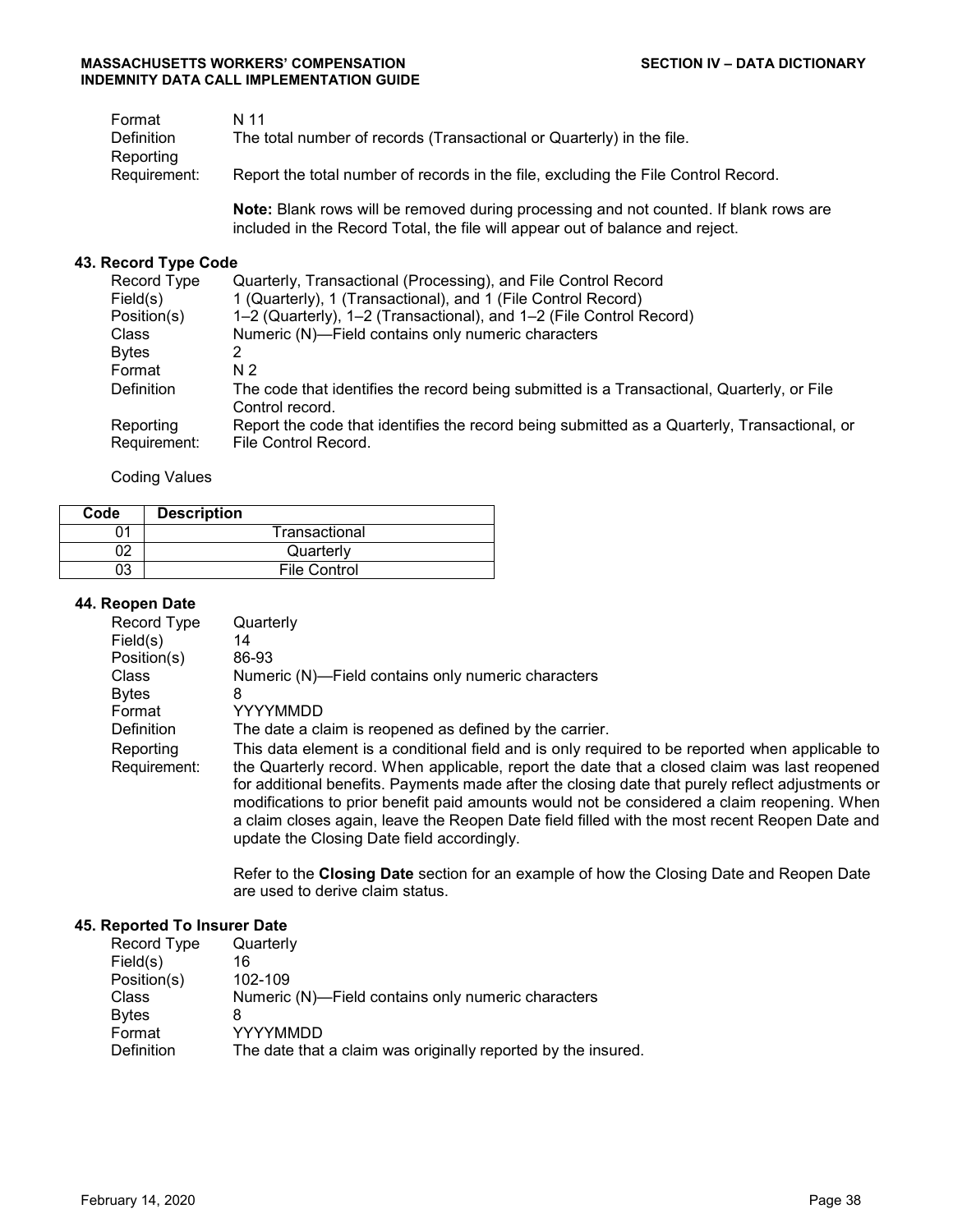Reporting Requirement: Report the date that the claim was originally reported to the insurer. If the claim is first reported to a third-party claim administrator, then this is the Reported To Insurer Date. The Reported To Insurer Date must be on or after the Accident Date. Zero-fill if unknown.

#### **46. Reporting Quarter Code**

| Record Type  | <b>File Control</b>                                                                       |
|--------------|-------------------------------------------------------------------------------------------|
| Field(s)     | 4                                                                                         |
| Position(s)  | 9                                                                                         |
| Class        | Numeric (N)—Field contains only numeric characters                                        |
| <b>Bytes</b> |                                                                                           |
| Format       | N 1                                                                                       |
| Definition   | The code that corresponds to the quarter when the claim activity being reported occurred. |
| Reporting    | Report the code that corresponds to the quarter using the code values below.              |
| Requirement: |                                                                                           |
|              | <b>Note:</b> Only one quarter's worth of records can be submitted per file.               |

#### Coding Values

| Code | <b>Description</b>    |
|------|-----------------------|
|      | <b>First Quarter</b>  |
|      | <b>Second Quarter</b> |
|      | <b>Third Quarter</b>  |
|      | <b>Fourth Quarter</b> |

#### **47. Reporting Year**

| Record Type  | <b>File Control</b>                                                                |
|--------------|------------------------------------------------------------------------------------|
| Field(s)     | 5                                                                                  |
| Position(s)  | $10 - 13$                                                                          |
| Class        | Numeric (N)—Field contains only numeric characters                                 |
| <b>Bytes</b> | 4                                                                                  |
| Format       | <b>YYYY</b>                                                                        |
| Definition   | The code that identifies the year in which the payments or claim changes occurred. |
| Reporting    |                                                                                    |
| Requirement: | Report the year in which the payments or claim changes occurred.                   |

#### **48. Submission Date**

| Record Type  | <b>File Control</b>                                                                          |
|--------------|----------------------------------------------------------------------------------------------|
| Field(s)     |                                                                                              |
| Position(s)  | 44-51                                                                                        |
| Class        | Numeric (N)—Field contains only numeric characters                                           |
| <b>Bytes</b> | 8                                                                                            |
| Format       | YYYYMMDD                                                                                     |
| Definition   | The date that the file was generated and/or submitted.                                       |
| Reporting    | Report the date that the file was generated and/or submitted. For files containing Quarterly |
| Requirement: | records, the submission date must be greater than the Quarterly records valuation date.      |

#### **49. Submission File Identifier**

| Record Type  | File Control                                                                                                                                                                                                |
|--------------|-------------------------------------------------------------------------------------------------------------------------------------------------------------------------------------------------------------|
| Field(s)     | 6                                                                                                                                                                                                           |
| Position(s)  | 14-43                                                                                                                                                                                                       |
| Class        | Alphanumeric (AN)—Field contains alphabetic and numeric characters                                                                                                                                          |
| <b>Bytes</b> | 8                                                                                                                                                                                                           |
| Format       | A/N 30—Letters A–Z and numbers 0–9 only (if the Submission File Identifier is less than 30<br>bytes, this field must be left-justified and have blanks in all spaces to the right of the last<br>character) |
| Definition   | A unique identifier created by the data provider that is used to distinguish the file being<br>submitted from previously submitted files.                                                                   |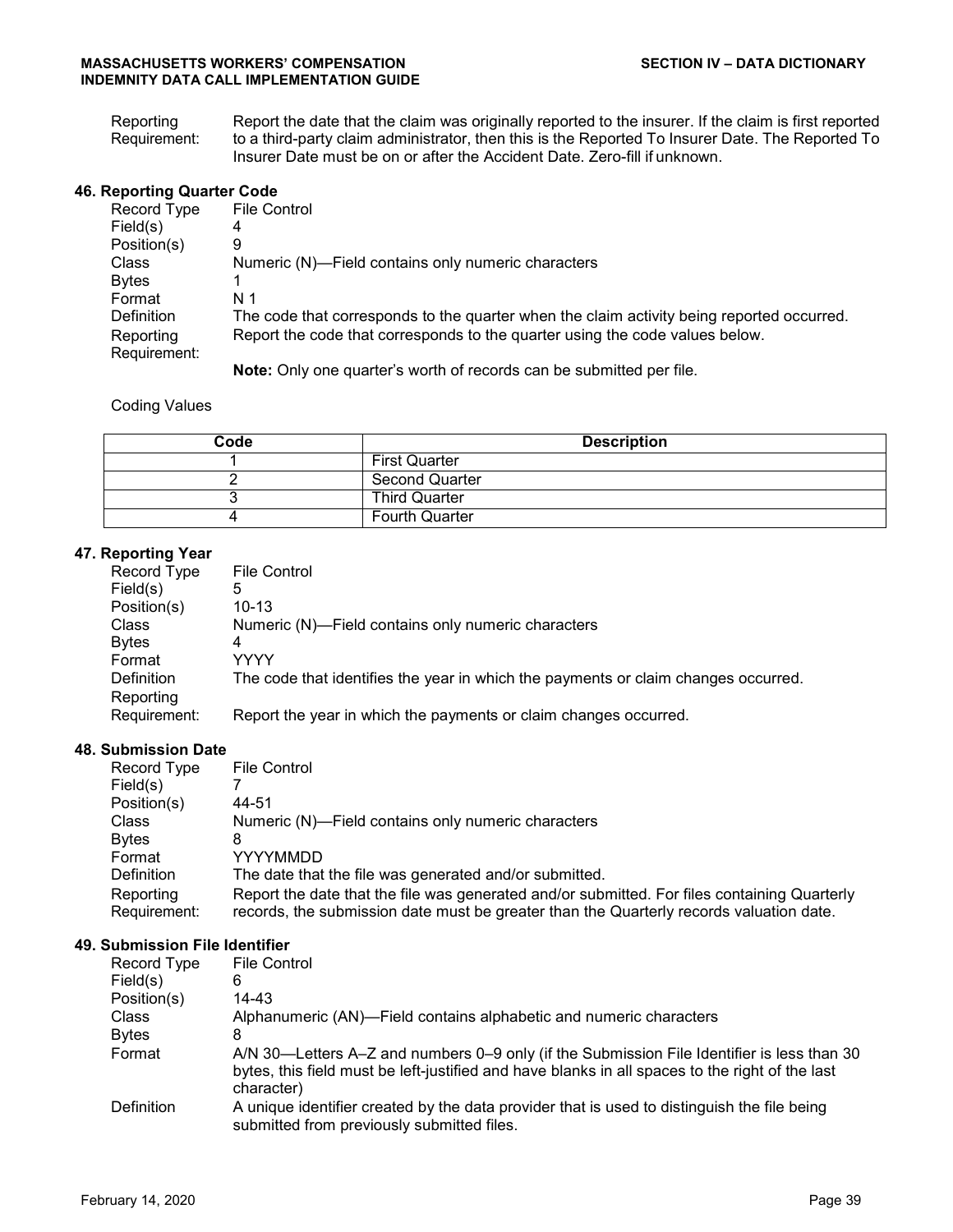**Reporting** Requirement: Report the unique identifier created by the data provider to distinguish the file being submitted from previously submitted files.

#### **50. Submission File Type Code**

| Record Type  | <b>File Control</b>                                               |
|--------------|-------------------------------------------------------------------|
| Field(s)     |                                                                   |
| Position(s)  | 3                                                                 |
| Class        | Alpha (A)-Field contains only alphabetic characters               |
| <b>Bytes</b> |                                                                   |
| Format       | A 1                                                               |
| Definition   | The code that identifies the type of file being submitted.        |
| Reporting    |                                                                   |
| Requirement: | Report the code that identifies the type of file being submitted. |
|              |                                                                   |

Coding Values

| Code<br>- - - | <b>Description</b><br>NUI.<br>ーー・ |
|---------------|-----------------------------------|
|               | Indina                            |
|               | volacemen.                        |

#### **51. Submission Time**

| <b>File Control</b>                                           |
|---------------------------------------------------------------|
| 6                                                             |
| 52-57                                                         |
| Numeric (N)—Field contains only numeric characters            |
| 6                                                             |
| HHMMSS (HH = Hours, MM = Minutes, SS = Seconds)               |
| The time that the file was generated noted in military time.  |
|                                                               |
| Report the time that the file was generated in military time. |
|                                                               |

#### **52. Temporary Disability Benefit Extinguishment Code**

| Record Type  | Quarterly                                                                                                                                                                                                                                                                                                                                                                                                                                                                                                                                                                                                                                                                                               |
|--------------|---------------------------------------------------------------------------------------------------------------------------------------------------------------------------------------------------------------------------------------------------------------------------------------------------------------------------------------------------------------------------------------------------------------------------------------------------------------------------------------------------------------------------------------------------------------------------------------------------------------------------------------------------------------------------------------------------------|
| Field(s)     | 30                                                                                                                                                                                                                                                                                                                                                                                                                                                                                                                                                                                                                                                                                                      |
| Position(s)  | 135                                                                                                                                                                                                                                                                                                                                                                                                                                                                                                                                                                                                                                                                                                     |
| <b>Class</b> | Numeric (N)-Field contains only numeric characters                                                                                                                                                                                                                                                                                                                                                                                                                                                                                                                                                                                                                                                      |
| <b>Bytes</b> |                                                                                                                                                                                                                                                                                                                                                                                                                                                                                                                                                                                                                                                                                                         |
| Format       | N <sub>1</sub>                                                                                                                                                                                                                                                                                                                                                                                                                                                                                                                                                                                                                                                                                          |
| Definition   | The code that corresponds to the reason why temporary disability benefits were terminated.                                                                                                                                                                                                                                                                                                                                                                                                                                                                                                                                                                                                              |
| Reporting    | This data element is a conditional field and is only required to be reported when applicable to                                                                                                                                                                                                                                                                                                                                                                                                                                                                                                                                                                                                         |
| Requirement: | the Quarterly record. When applicable, report the code that corresponds to the reason why<br>temporary disability benefits were terminated. If benefits are reinstated at a later date (i.e., a<br>future quarter), the value reported in this field should be reported as zero for the quarter in<br>which benefits are reinstated and in all subsequent quarterly reports until such benefits are<br>once again extinguished. Switching from Temporary Total Disability to Temporary Partial<br>Disability (or vice versa) would not result in the reporting of this data element. Only when both<br>temporary disability benefit types are extinguished would this field be required to be reported. |
|              |                                                                                                                                                                                                                                                                                                                                                                                                                                                                                                                                                                                                                                                                                                         |

When multiple codes apply, report the lowest in the hierarchy. Zero-fill if unknown.

Coding Values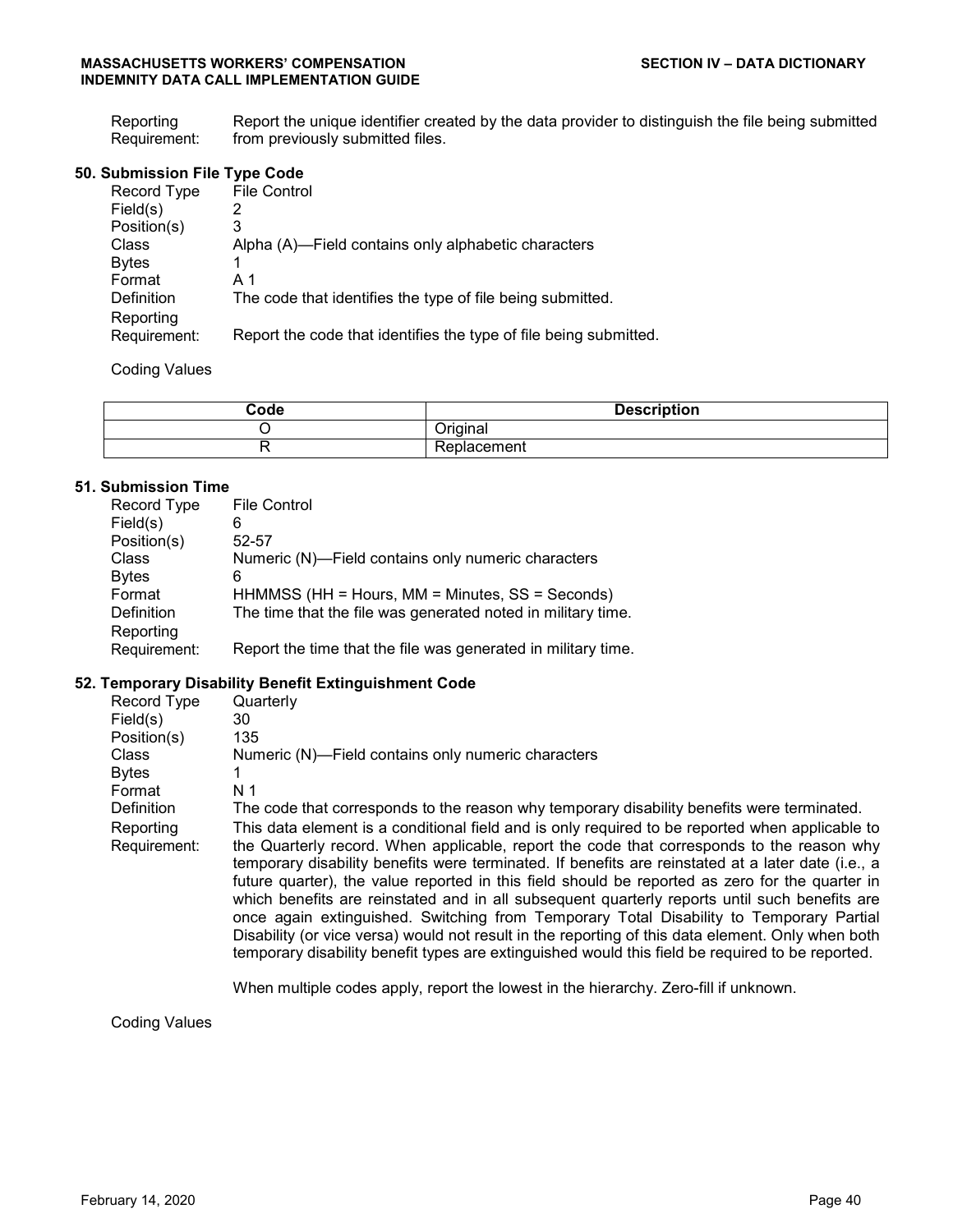| Code | <b>Description</b>                                                                     | Hierarchy |
|------|----------------------------------------------------------------------------------------|-----------|
|      | Return to Work (RTW)                                                                   |           |
| 2    | <b>Release RTW</b>                                                                     |           |
| 3    | Maximum Medical Improvement (MMI)                                                      |           |
| 4    | <b>Maximum Statutory Duration</b>                                                      |           |
| 5    | Medical Noncompliance (e.g., missed medical appointments<br>or refusal to be examined) | 5         |
| 6    | <b>Other</b>                                                                           | 6         |

**Example:** An injured worker reaches MMI and is released to return to work on 7/1/2018. On 7/14/2018, the injured worker returns to work.

- **If RTW is used to terminate temporary benefits on 7/14/2018, report Temporary Disability Benefit** Extinguishment Code 1 (RTW).
- **If release to return to work is used to terminate temporary benefits on 7/1/2018, report Temporary** Disability Benefit Extinguishment Code 2 (Release RTW).
- If MMI is used to terminate temporary benefits on 7/1/2018, report Temporary Disability Benefit Extinguishment Code 3 (MMI).
- If the earliest of RTW, Release to RTW and MMI are used, based on statutory requirements, to terminate temporary benefits on 7/1/2018, two benefit codes would apply. When two codes apply, use the lowest code value of the hierarchy. In this case, report Temporary Disability Benefit Extinguishment Code 2 (Release RTW) and not Code 3 (MMI).

#### **53. Transaction Amount**

| Record Type<br>Field(s)   | Transactional<br>13                                                                                                                                                                                                                                                                                                                                                                                                                                                                                                                                                   |
|---------------------------|-----------------------------------------------------------------------------------------------------------------------------------------------------------------------------------------------------------------------------------------------------------------------------------------------------------------------------------------------------------------------------------------------------------------------------------------------------------------------------------------------------------------------------------------------------------------------|
| Position(s)               | 102-113                                                                                                                                                                                                                                                                                                                                                                                                                                                                                                                                                               |
| <b>Class</b>              | Numeric (N)-Field contains only numeric characters                                                                                                                                                                                                                                                                                                                                                                                                                                                                                                                    |
| <b>Bytes</b>              | 12                                                                                                                                                                                                                                                                                                                                                                                                                                                                                                                                                                    |
| Format                    | N 12—Amount includes dollars and cents and may represent a positive or negative<br>transaction amount                                                                                                                                                                                                                                                                                                                                                                                                                                                                 |
| Definition                | The amount of the financial transaction being submitted; may be negative (e.g., to correct<br>overpayments).                                                                                                                                                                                                                                                                                                                                                                                                                                                          |
| Reporting<br>Requirement: | Report the amount of the financial transaction being submitted. The amount reported includes<br>dollars and cents and may represent a positive or negative transaction amount. If a negative<br>transaction amount is reported, the negative (-) sign must be reported in position 102 prior to<br>the transaction amount.<br>This field must be right-justified and left zero-filled. There is an implied decimal between<br>positions 111 and 112. If the reported amount does not include digits after the decimal, add 00<br>to the right of the reported amount. |
|                           | Reporting examples:<br>\$123.45 is reported as 000000012345<br>$\blacksquare$                                                                                                                                                                                                                                                                                                                                                                                                                                                                                         |

- Negative (-) \$123.45 is reported as -00000012345
- **\$123** is reported as 000000012300

#### **54. Transaction Code**

| Record Type  | Transaction (Processing)                           |
|--------------|----------------------------------------------------|
| Field(s)     |                                                    |
| Position(s)  | $3-4$                                              |
| <b>Class</b> | Numeric (N)—Field contains only numeric characters |
| <b>Bytes</b> |                                                    |
|              |                                                    |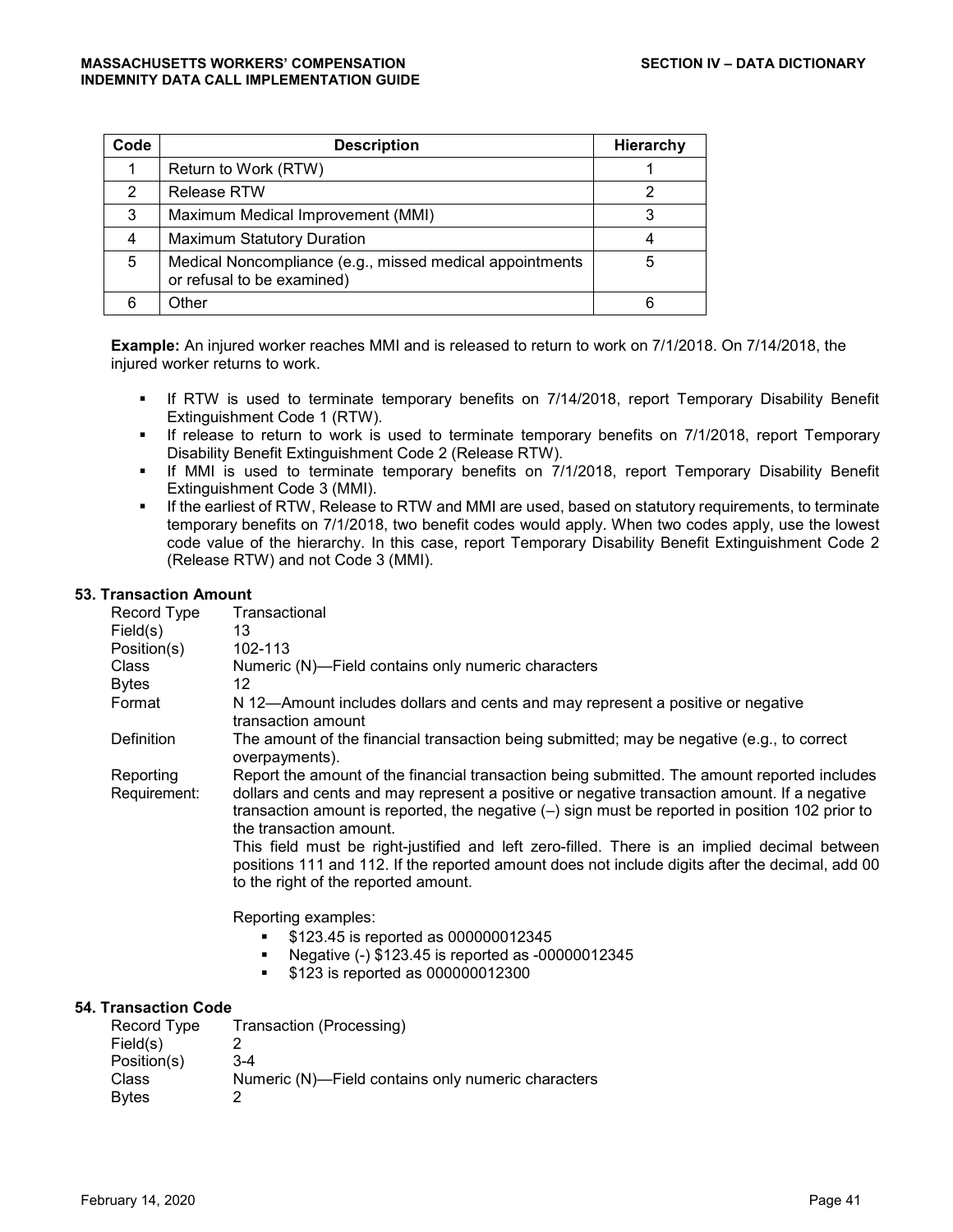Format N 2—Data field is to be right-justified and left zero-filled.<br>Definition The code that identifies the type of transaction being sub

The code that identifies the type of transaction being submitted (e.g., Original,

Cancellation/Void, or Replacement). Zero-fill if unknown.

Reporting Requirement: Report the code that identifies the type of transaction of the record being submitted. This code should always be reported as 01 (Original) if you are not reporting the Transaction Identifier.

Coding Values

| Code | <b>Description</b> |
|------|--------------------|
| 01   | Original           |
| 02   | Cancellation/Void  |
| 03   | Replacement        |

#### **55. Transaction Date**

|                            | Record Type                      | Quarterly and Transactional (Processing)                                                                                                                                                                                                     |
|----------------------------|----------------------------------|----------------------------------------------------------------------------------------------------------------------------------------------------------------------------------------------------------------------------------------------|
|                            | Field(s)                         | 2 (Quarterly) and 3 (Transactional)                                                                                                                                                                                                          |
|                            | Position(s)                      | 3-10 (Quarterly) and 5-12 (Transactional)                                                                                                                                                                                                    |
|                            | <b>Class</b>                     | Numeric (N)-Field contains only numeric characters                                                                                                                                                                                           |
|                            | <b>Bytes</b>                     | 8                                                                                                                                                                                                                                            |
|                            | Format                           | <b>YYYYMMDD</b>                                                                                                                                                                                                                              |
|                            | <b>Definition</b>                | The date that the transaction was established by the source system of the claim administrator or<br>the date that the Quarterly record was created.                                                                                          |
|                            | Reporting<br>Requirement:        | The Transaction Date must be reported as follows:                                                                                                                                                                                            |
|                            |                                  | Transactional record—Report the date that the payment (check) was made or the recovery<br>received. In the case of a cancellation or replacement, the Transaction Date would reflect the<br>date the changes were made to the source system. |
|                            |                                  | Quarterly record—The date the record was created. The Transaction Date cannot be prior to<br>the valuation date for the quarter.                                                                                                             |
|                            | <b>56. Transaction From Date</b> |                                                                                                                                                                                                                                              |
|                            | Record Type                      | Transactional                                                                                                                                                                                                                                |
|                            | Field(s)                         | 11                                                                                                                                                                                                                                           |
|                            | Position(s)                      | 86-93                                                                                                                                                                                                                                        |
|                            | Class                            | Numeric (N)-Field contains only numeric characters                                                                                                                                                                                           |
|                            | <b>Bytes</b>                     | 8                                                                                                                                                                                                                                            |
|                            | Format                           | <b>YYYYMMDD</b>                                                                                                                                                                                                                              |
|                            | Definition                       | The first date of the uninterrupted period corresponding to the paid indemnity amount for a<br>particular Benefit Type Code.                                                                                                                 |
|                            | Reporting                        | Report the first date of the uninterrupted period corresponding to the paid indemnity amount for                                                                                                                                             |
|                            | Requirement:                     | a particular Benefit Type Code. The Transaction From Date represents the first day of the<br>specific period of the transaction. For example, if a data provider is paying Temporary Total                                                   |
|                            |                                  | Disability (TTD) benefit payments every two weeks, the Transaction From Date for these                                                                                                                                                       |
|                            |                                  | periodic payments would be the first day of the specific two-week period.                                                                                                                                                                    |
|                            |                                  | Zero-fill if unknown.                                                                                                                                                                                                                        |
| 57. Transaction Identifier |                                  |                                                                                                                                                                                                                                              |

| Record Type   | Transaction (Processing)                                           |
|---------------|--------------------------------------------------------------------|
| Field(s)      |                                                                    |
| Position(s)   | $13 - 32$                                                          |
| Class         | Alphanumeric (AN)—Field contains alphabetic and numeric characters |
| <b>B</b> ytes | 20                                                                 |
|               |                                                                    |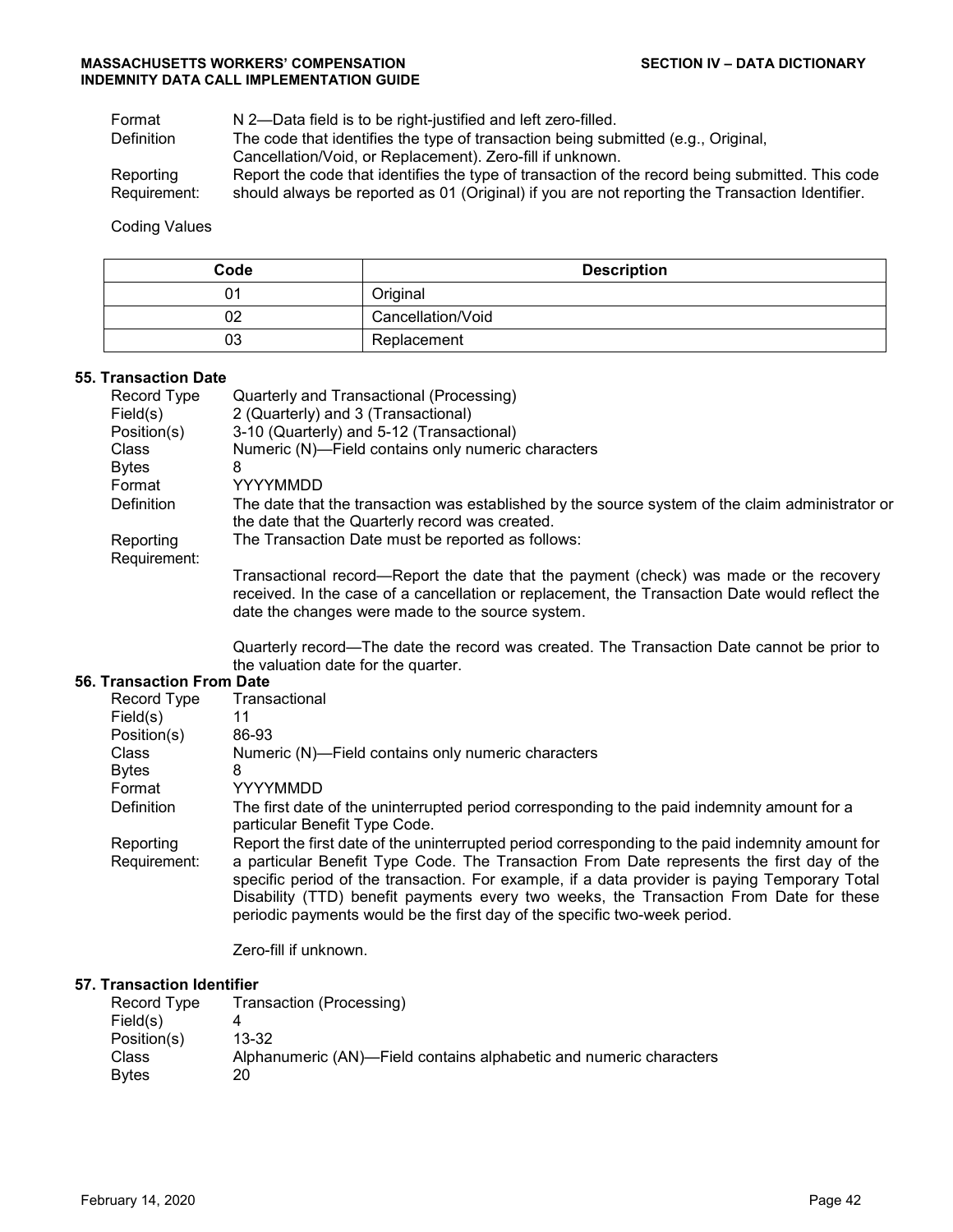| Format            | A/N 20—Letters A–Z and numbers 0–9 only (if the Transaction Identifier is less than 20 bytes,       |
|-------------------|-----------------------------------------------------------------------------------------------------|
|                   | this field must be left-justified and have blanks in all spaces to the right of the last character) |
| <b>Definition</b> | The Transaction Identifier is a unique identifier created by the data provider when using           |
|                   | Option 1. It is a unique alphanumeric identifier for each transaction within a claim.               |

Reporting

Requirement: The Transaction Identifier is reported as follows:

 Option 1—Data providers reporting a Transaction Identifier for all Original transactions are able to report corresponding Cancellation and Replacementrecords.

The Transaction Identifier must be unique for each transaction for a claim.

- Example 1: Because the field is 20 bytes and alphanumeric, the data provider can create unique Transaction Identifiers so that no two transactions for a claim will ever have the same identifier.
- Example 2: For each claimant, every Transaction Identifier is different but the identifiers are reusable; i.e., for every claim the identifier for the first transaction is 00000000000000000001, the second is 00000000000000000002, etc.
- Option 2—This option does not use the Transaction Identifier or the Cancellation and Replacement Transaction Codes; rather, it requires the data provider to report multiple Original records to allow WCRIBMA to correctly process the changes to previously reported transactions. The Transaction Identifier should be left blank for this option.

Refer to **Section V—Reporting Rules** of this guide for examples on how the Transactional Identifier is used to report a cancelled or replaced transaction.

#### **58. Transaction to Date**

| Record Type<br>Field(s) | Transactional<br>12                                                                                                                                                                                                                                                                                                                                                                                                   |
|-------------------------|-----------------------------------------------------------------------------------------------------------------------------------------------------------------------------------------------------------------------------------------------------------------------------------------------------------------------------------------------------------------------------------------------------------------------|
| Position(s)             | 94-101                                                                                                                                                                                                                                                                                                                                                                                                                |
| Class                   | Numeric (N)-Field contains only numeric characters                                                                                                                                                                                                                                                                                                                                                                    |
| <b>Bytes</b>            | 8                                                                                                                                                                                                                                                                                                                                                                                                                     |
| Format                  | YYYYMMDD                                                                                                                                                                                                                                                                                                                                                                                                              |
| Definition              | The last date of the uninterrupted period corresponding to the paid indemnity amount for a<br>particular Benefit Type Code.                                                                                                                                                                                                                                                                                           |
| Reporting               | Report the last date of the uninterrupted period corresponding to the paid indemnity amount for                                                                                                                                                                                                                                                                                                                       |
| Requirement:            | a particular Benefit Type Code. The Transaction To Date represents the last day of the specific<br>period of the transaction. For example, if a data provider is paying Temporary Total Disability<br>(TTD) benefit payments every two weeks, the Transaction To Date for these periodic payments<br>would be the last day of the specific two-week period. Zero-fill if the Transaction To Date is not<br>available. |

If the payment represents a single day, then the Transaction From and To Dates will be the same.

#### **59. Type of Settlement—Loss Condition Code**

| Record Type            | Quarterly                                                         |
|------------------------|-------------------------------------------------------------------|
| Field(s)               | 28                                                                |
| Position(s)            | 132-133                                                           |
| Class                  | Numeric (N)—Field contains only numeric characters                |
| <b>Bytes</b><br>Format | 2<br>N 2-Data field is to be right-justified and left zero-filled |
|                        |                                                                   |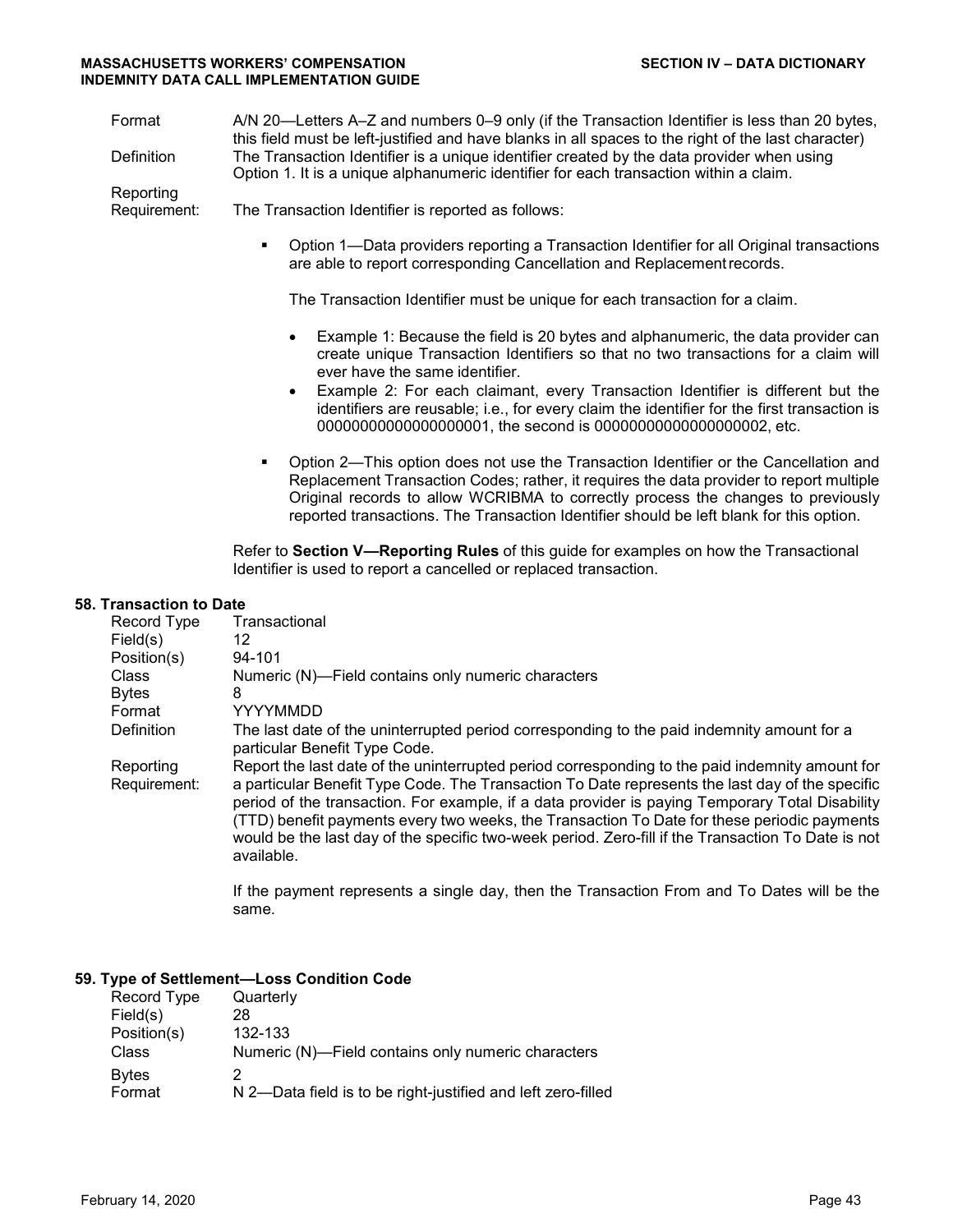Definition The code that identifies the type of claim settlement, if applicable. **Reporting** 

Requirement: Report the code that identifies the type of claim settlement, if applicable. Zero-fill if unknown.

## Coding Values

| Code | <b>Type of Settlement</b> | <b>Description</b>                                                                                                      |
|------|---------------------------|-------------------------------------------------------------------------------------------------------------------------|
| 00   | No Settlement             | No settlement applicable to the claim.                                                                                  |
| 05   | Non-Compensable           | A claim is determined to be non-compensable if:                                                                         |
|      |                           | There is an official ruling denying benefits<br>$\bullet$<br>under the Workers' Compensation Law.                       |
|      |                           | • A claimant fails to file for benefits during the<br>period of limitation allowed by the Workers'<br>Compensation Law. |
|      |                           | The claimant fails to prosecute his/her claim<br>$\bullet$<br>following carrier's denial of the claim                   |
| 09   | All Other Settlements     | Claims not classified as "00" or "05".                                                                                  |

## **60. Weekly Benefit Amount**

| Transactional                                                                                                                                                                                                                                                                                                                                                                                                                                                             |
|---------------------------------------------------------------------------------------------------------------------------------------------------------------------------------------------------------------------------------------------------------------------------------------------------------------------------------------------------------------------------------------------------------------------------------------------------------------------------|
| 18                                                                                                                                                                                                                                                                                                                                                                                                                                                                        |
| 129-137                                                                                                                                                                                                                                                                                                                                                                                                                                                                   |
| Numeric (N)-Field contains only numeric characters                                                                                                                                                                                                                                                                                                                                                                                                                        |
| 9                                                                                                                                                                                                                                                                                                                                                                                                                                                                         |
| N 9—Amount includes dollars and cents; data field is to be right-justified and left zero-filled                                                                                                                                                                                                                                                                                                                                                                           |
| The weekly benefit amount, per the applicable state's approved minimums and maximums,<br>underlying the periodic payment to the claimant for the corresponding Benefit Type Code.                                                                                                                                                                                                                                                                                         |
| Report the weekly benefit amount, per the applicable state's approved minimums and                                                                                                                                                                                                                                                                                                                                                                                        |
| maximums, underlying the periodic payment to the claimant for the corresponding Benefit Type<br>Code. The amount reported includes dollars and cents. This field must be right-justified and left<br>zero-filled. There is an implied decimal between positions 135 and 136. If the reported amount<br>does not include digits after the decimal, add 00 to the right of the reported amount.<br>\$123.45 is reported as 000012345<br>٠<br>\$123 is reported as 000012300 |
|                                                                                                                                                                                                                                                                                                                                                                                                                                                                           |

If a transaction includes multiple rates at which weekly benefits are paid, then report the transaction as a lumpsum payment (Lump Sum Indicator = Y) and report the most recent weekly benefit rate underlying the reported transaction amount as the weekly benefit amount.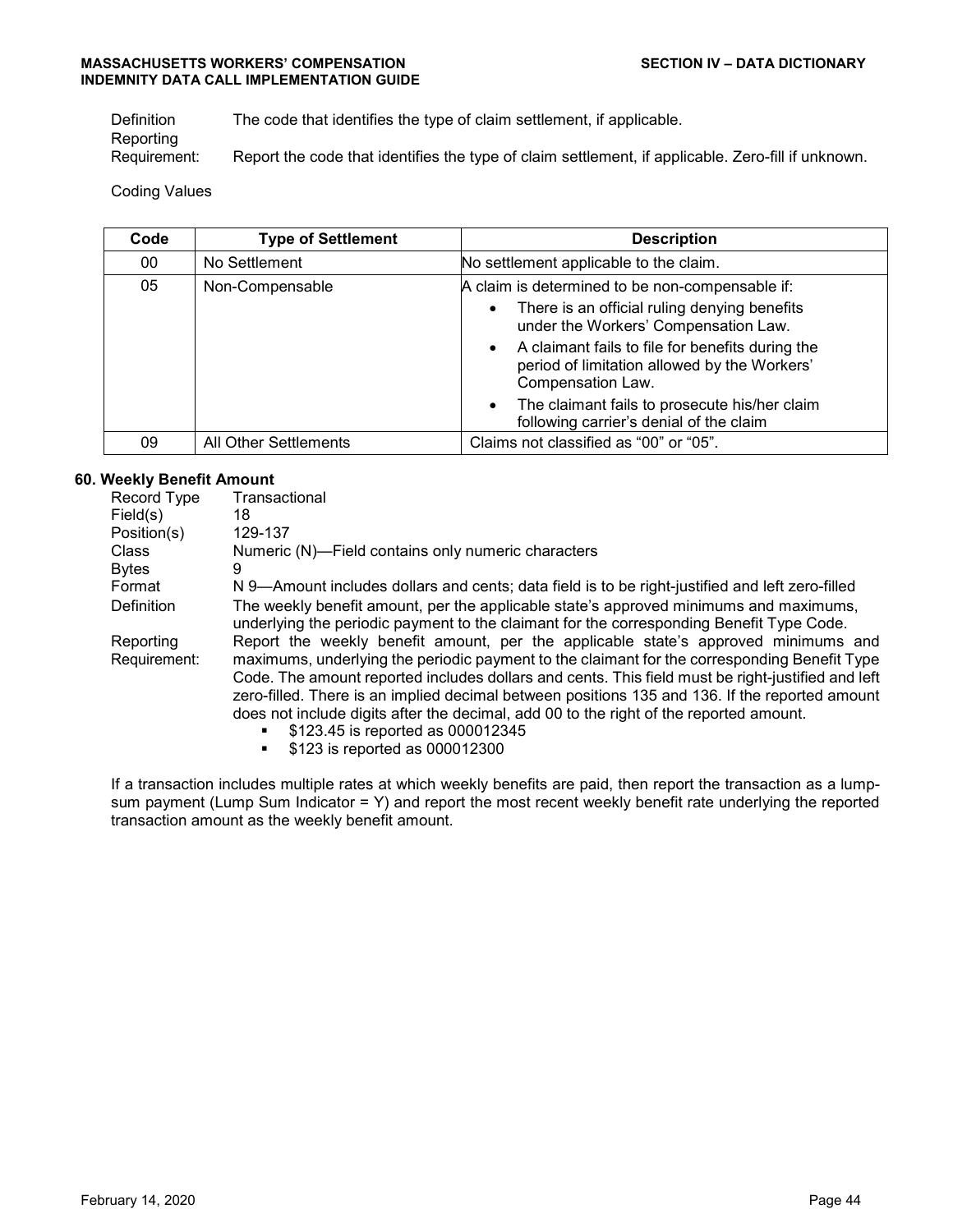## **SECTION V – REPORTING RULES**

#### **A. File Control Records**

The File Control Record identifies the carrier, the quarter that the data represents, and the number of Transactional and Quarterly records being submitted. A separate file and File Control Record are required for transactional records and a separate file and File Control Record are required for quarterly records.

#### **The File Control Record should be placed at the end of the file.**

#### **1. File Control Record for Original File**

The following illustrates how to submit a File Control Record for an original file. Submit using a Submission File Type Code "O" (Original) on the File Control Record (Record Type—03). For record layout and data element details, refer to Section III—Record Layouts—File Control Record Layout of this guide.

#### **Example: Original file submitted**

A carrier group (99990) submits an original file on September 21, 2020. The file contains 5,000 Transactional records for Second Quarter 2020. The File Control Record for the original file is completed as follows:

| Field No. | <b>Field Title/Description</b> | <b>Reported As</b> |
|-----------|--------------------------------|--------------------|
|           | Record Type                    | 03                 |
| 2         | Submission File Type Code      | O (Original)       |
| 3         | Carrier Group Code             | 99990              |
| 4         | <b>Reporting Quarter Code</b>  | 2                  |
| 5         | <b>Reporting Year</b>          | 2020               |
| 6         | Submission File Identifier     | 999902020TRANS     |
|           | <b>Submission Date</b>         | 20200921           |
| 8         | <b>Submission Time</b>         | 124233             |
| 9         | <b>Record Total</b>            | 00000005000        |
| 10        | <b>Reserved for Future Use</b> |                    |

#### **2. File Control Record for File Replacement**

Data providers may replace an entire file that was previously submitted by using Submission File Type Code "R" (Replacement) on the File Control Record (Record Type—03). For record layout and data element details, refer to the File Control Record Layout section in Part 5—Record Layouts of this guide.

#### **Example: Replacing a file submitted in error**

A carrier group (99990) submitted an original file on September 21, 2020. The file contained 5,000 Transactional records for Second Quarter 2020. On September 23, 2020, the data provider realizes that 3,500 of the Transactional records were submitted with an incorrect Carrier Code. The data provider chooses to submit a replacement instead of submitting 3,500 individual replacement records in a new file. The File Control Record for the replacement file is completed as follows: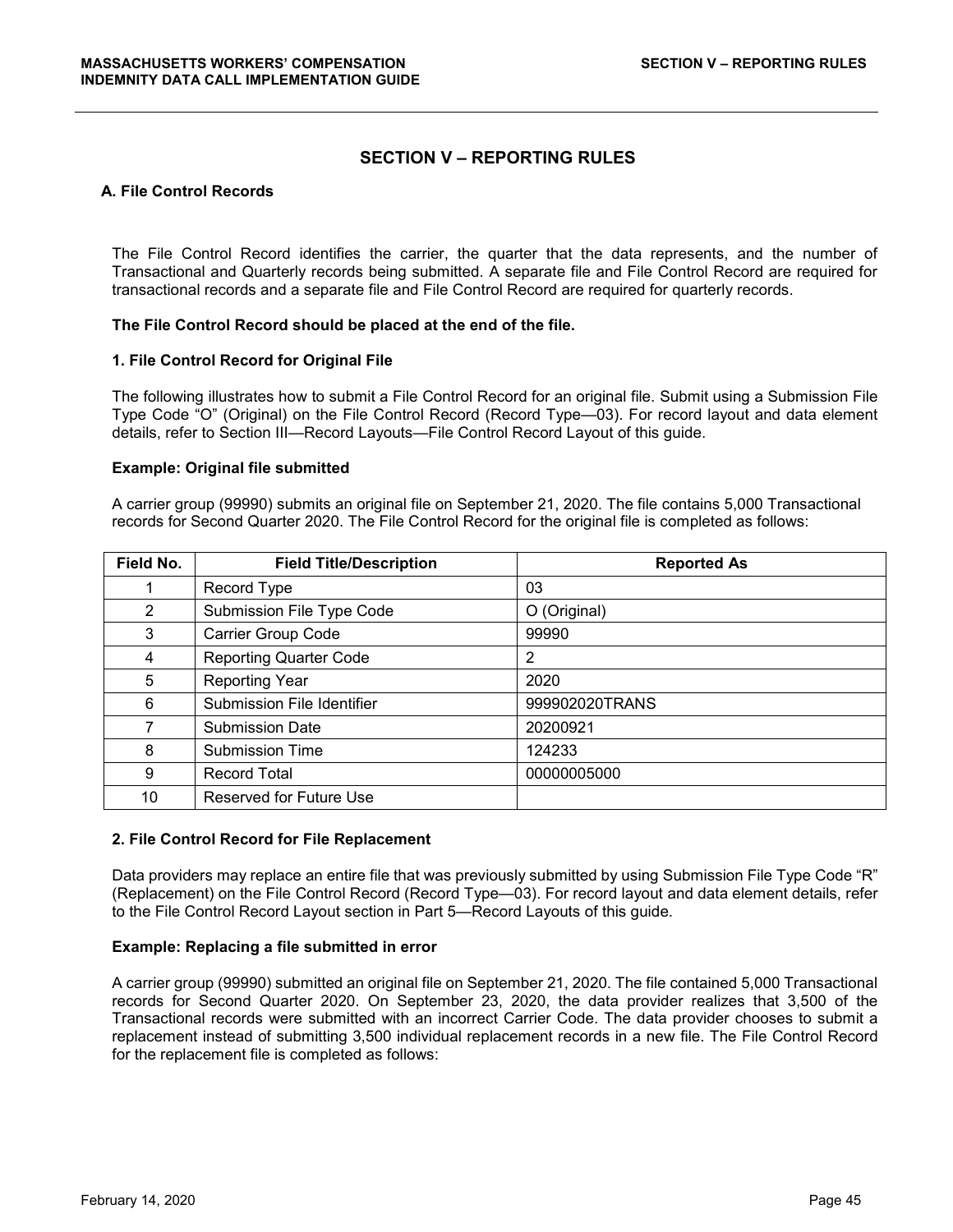| Field No.      | <b>Field Title/Description</b> | <b>Reported As</b>                                        |
|----------------|--------------------------------|-----------------------------------------------------------|
|                | Record Type                    | 03                                                        |
| $\overline{2}$ | Submission File Type Code      | R (Replacement)                                           |
| 3              | Carrier Group Code             | 99990 (Same as original file being replaced)              |
| 4              | <b>Reporting Quarter Code</b>  | 2                                                         |
| 5              | <b>Reporting Year</b>          | 2020                                                      |
| 6              | Submission File Identifier     | 9999022020TRANS (Same as original file being<br>replaced) |
| 7              | <b>Submission Date</b>         | 20200923                                                  |
| 8              | <b>Submission Time</b>         | 155702 (Time that this file was generated)                |
| 9              | <b>Record Total</b>            | 00000005000                                               |
| 10             | <b>Reserved for Future Use</b> |                                                           |

#### **File Control Record for File Deletion**

To delete an entire file and all of its records from WCRIBMA's database, submit a File Control Record using Submission File Type Code R with no other records in the file.

#### **Example: Deleting a file**

A carrier group (99990) submits an original file on January 3, 2022. This file contains 200 Quarterly records for Fourth Quarter 2021. On January 14, 2022, the data provider realizes that the Quarterly records were test records and were submitted in error. To delete all of the records in an individual file, submit a File Control Record as follows:

| Field No. | <b>Field Title/Description</b> | <b>Reported As</b>                           |
|-----------|--------------------------------|----------------------------------------------|
|           | Record Type                    | 03                                           |
| 2         | Submission File Type Code      | R (Replacement)                              |
| 3         | Carrier Group Code             | 99990 (Same as file being deleted)           |
| 4         | <b>Reporting Quarter Code</b>  | 4 (Same as file being deleted)               |
| 5         | <b>Reporting Year</b>          | 2022 (Same as file being deleted)            |
| 6         | Submission File Identifier     | 9999042021QTR (Same as file being deleted)   |
| 7         | <b>Submission Date</b>         | 20220114 (Date that this file was generated) |
| 8         | <b>Submission Time</b>         | 110000 (Time that this file was generated)   |
| 9         | Record Total                   | 00000000000 (Do not include the File Control |
|           |                                | Record in the count)                         |
| 10        | Reserved for Future Use        |                                              |

#### **B. Transactional Records**

The Transactional record contains indemnity benefit payments for a specific claim that occurred in a given quarter. These are identified by Record Type Code 01—Transactional Record. For record reporting details, refer to Section III—Record Layouts and Section IV—Data Dictionary of this guide.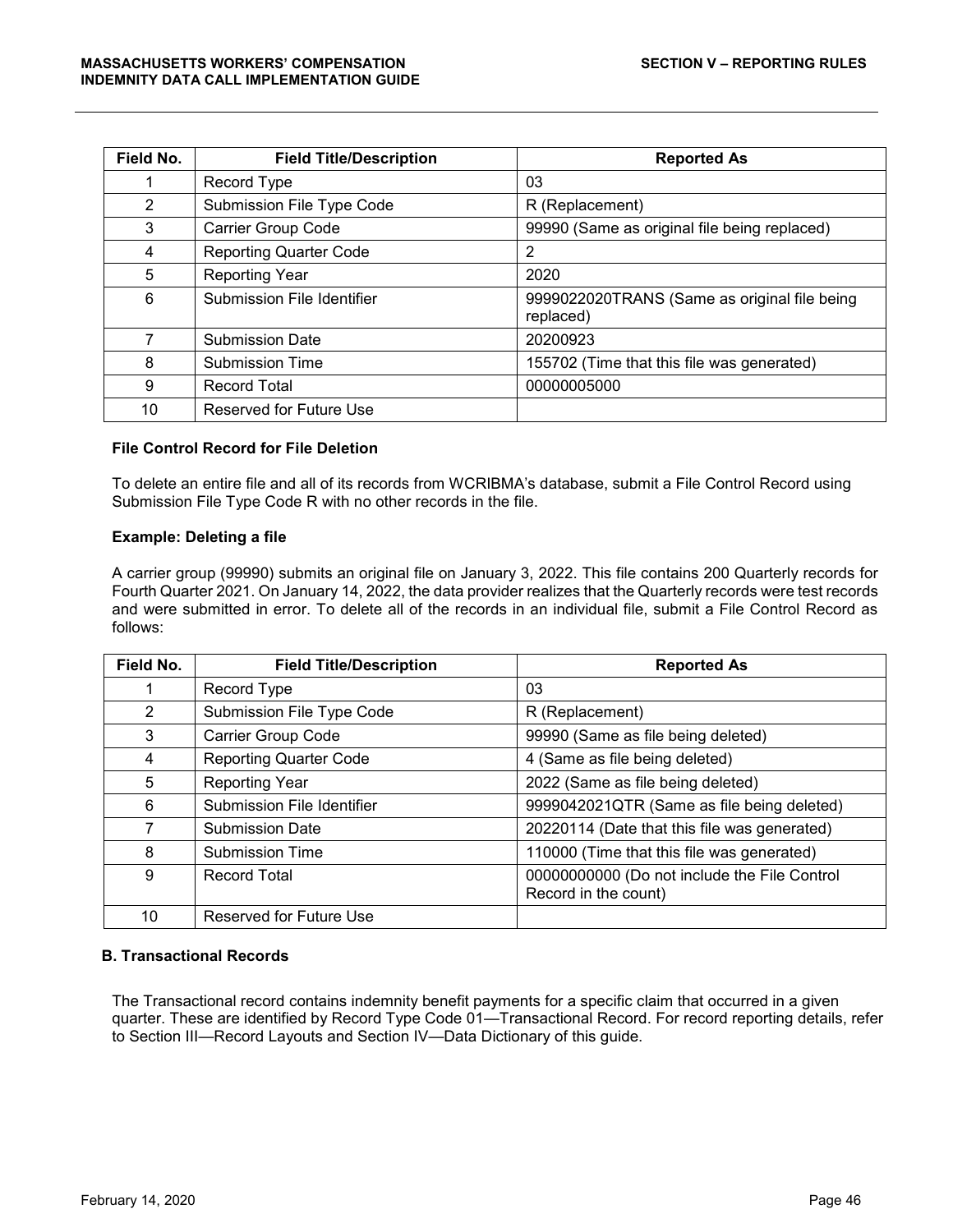#### **1. Reporting Frequency**

As stated in Section I—Indemnity Data Call General Rules, Transactional records are due to the WCRIBMA by the end of the quarter following the quarter in which the benefit was paid. However, since transactional records represent benefit payments that can occur at any time throughout the quarter, data providers can choose to report these records daily, weekly, monthly, or quarterly—whichever makes the most sense for the business processes of the data provider.

Example: An indemnity payment is paid on February 2. The Transactional record can be reported as early as February 3, but not later than June 30.

#### **2. Reporting Triggers**

All indemnity claim activities (new claims and existing claims) that occur within a specific quarter, based on the Transaction Date, must be reported by the end of the next quarter. For example, indemnity claim activities that occur in June are reported in the second quarter submission that is due to WCRIBMA by September 30 of the reporting year. For details, refer to the Reporting Frequency section in Section I—General Rules of this guide.

#### **3. Changes to Transactional Records**

Data providers may need to change previously reported transactions, regardless of whether the transactions were reported in an earlier submission or as a prior transaction in the current submission. A few reasons for changing previously reported transactions may include:

- Voids—A payment made to the claimant in error
- **Transactional records submitted to the WCRIBMA in error**
- **Transactional records with incorrect codes reported to the WCRIBMA**
- **Underpayments and overpayments**

A data provider has two options for making changes to Transactional records.

- Option 1—Reporting With the Transaction Identifier (Using the Cancellation and Replacement Transaction Codes
- Option 2—Reporting Without the Transaction Identifier (Accounting Method)

WCRIBMA recommends the use of Option 1—Reporting With the Transaction Identifier because this is the option that is common across most data types. Examples of how to report using both options are provided below.

#### **a. Option 1—Reporting With the Transaction Identifier (Using Cancellation and Replacement Codes)**

This option requires the use of the Transaction Identifier on every record and uses the Cancellation and Replacement Transaction Codes to process changes to previously reported transactions. The Transaction Identifier is a unique number that is assigned to each individual payment transaction. The Transaction Identifier is then used by WCRIBMA to correctly process the different transaction types.

The Transaction Code (Positions 3–4) is used to identify changes to a Transactional record as follows:

- Deleting a record—Transaction Code 02—Cancellation
- Changing a record—Transaction Code 03—Replacement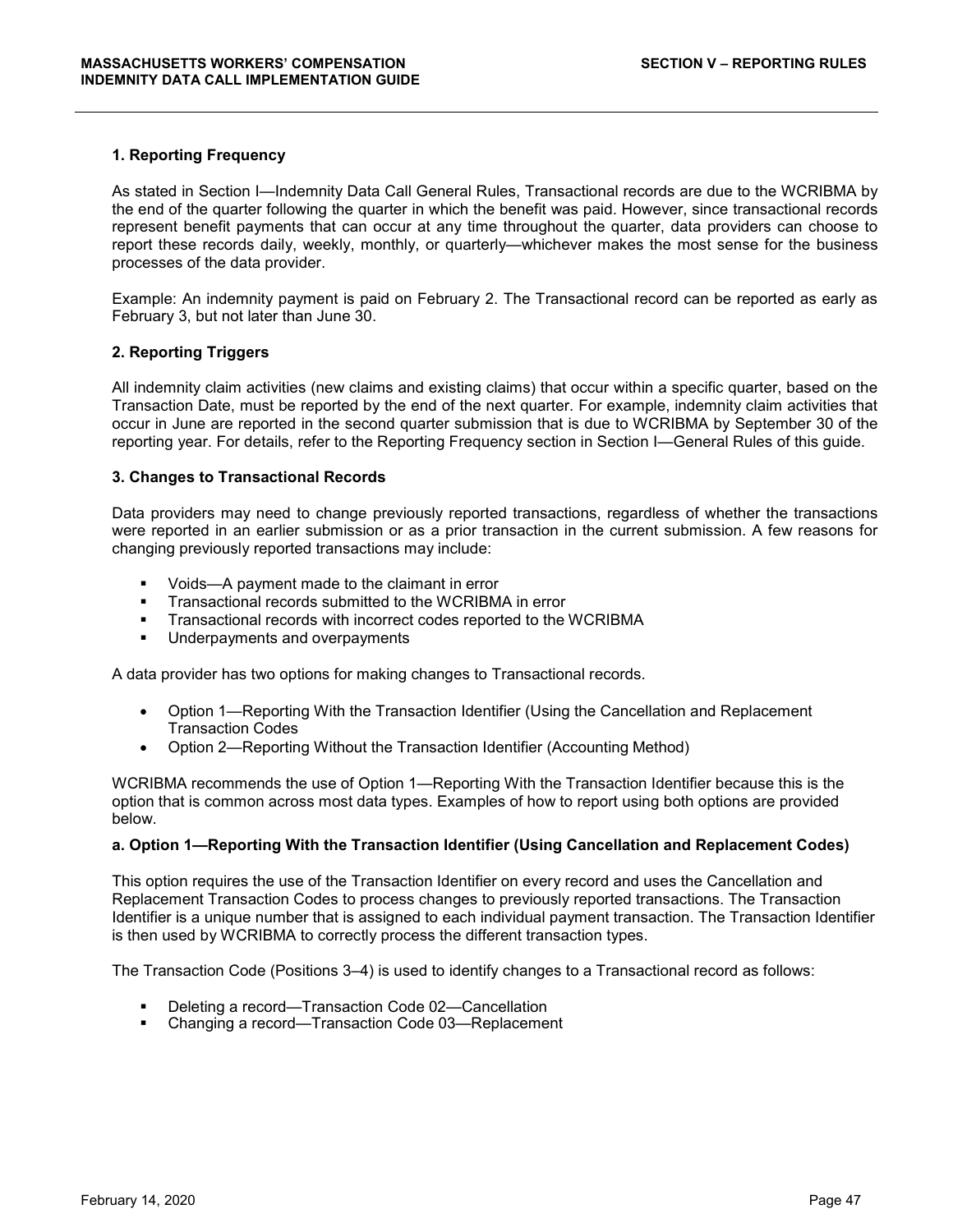#### **Cancelling a Transactional Record—Voids and Transactional Records Submitted in Error**

To cancel a previously submitted record, submit a Cancellation record with the following:

- Record Type Code 01—Transactional Record (Positions 1–2).
- Transaction Code 02—Cancellation (Positions 3–4).
- Transaction Date (Positions 5–12) reported as the date that the information was changed in the source system of the claim administrator.
- **Transaction Identifier (Positions 13–32) as reported on the previous record being cancelled.**
- All key fields (Carrier Code, Policy Number Identifier, Policy Effective Date, Claim Number Identifier, and Accident Date) must be populated. The key fields must match those reported on the previous record to which the cancellation applies.
- All other fields may be left blank or zero-filled.

#### **Example:**

Carrier 99990 made an erroneous payment to a claimant that was reported to WCRIBMA (A) and later voided in the data provider's payment system. To cancel the Original record from the database, the data provider submits a Cancellation record (B) with all key fields reported the same as the previous record, Transaction Code (02 in lieu of 01), Transaction Date (the date when the cancellation was performed), and Transaction Identifier reported the same as the previous record.

|   | (1)<br>Rec<br>Type<br>Code | (2)<br>⊺rans<br>Code | (3)<br>Trans<br>Date | (4)<br>Transaction<br>Identifier | (5)<br>Carrier<br>Code | (6)<br>Policy<br>Number<br>Identifier | (7)<br>Policy<br>Effective<br>Date | (8)<br>Claim<br>Number<br>Identifier | (9)<br>Accident<br>Date | (11)<br>Transaction<br>From Date                                                                                         | (12)<br>Transaction<br>To Date | (13)<br>Transaction<br>Amount | (14)<br>Benefit<br>Type<br>Code |
|---|----------------------------|----------------------|----------------------|----------------------------------|------------------------|---------------------------------------|------------------------------------|--------------------------------------|-------------------------|--------------------------------------------------------------------------------------------------------------------------|--------------------------------|-------------------------------|---------------------------------|
| A | 01                         | 01                   | 20201201             | AE1000001                        | 99990                  | WC1001                                | 20180925                           | 0006                                 | 20190101                | 20201201                                                                                                                 | 20201214                       | 000000100000                  | 03                              |
| B | 01                         | 02                   | 20201217             | AE1000001                        | 99990                  | WC1001                                | 20180925                           | 0006                                 | 20190101                |                                                                                                                          |                                |                               |                                 |
|   |                            |                      |                      |                                  |                        |                                       |                                    |                                      |                         | Not all data elements are shown. For each record of this example, the data in these elements can be blank or zero-filled |                                |                               |                                 |

#### Not all data elements are shown. For each record of this example, the data in these elements can be blank or zero-filled.

#### **Replacing an Incorrect Code (Non-Key Fields)**

Changes via a Replacement record can only be made to non-key fields. To change key fields, refer to **Key Field Changes** later in this section.

To change a non-key field for a previously reported record (Original or Replacement), submit a Replacement record with the following:

- Record Type Code 01—Transactional Record (Positions 1-2).
- Transaction Code 03—Replacement (Positions 3-4)
- Transaction Date (Positions 5-12) reported as the date that the information was changed in the source system of the claim administrator.
- Transaction Identifier (Positions 13-32) as reported on the previous record to which the replacement applies.
- All key fields (Policy Number Identifier, Policy Effective Date, Carrier Code, Claim Number Identifier, and Accident Date) populated. The key fields must match those reported on the previous record to which the change applies.
- The current transactional values for all non-key fields (not the change in values).

Note: The Replacement record must include all data elements even if they do not change.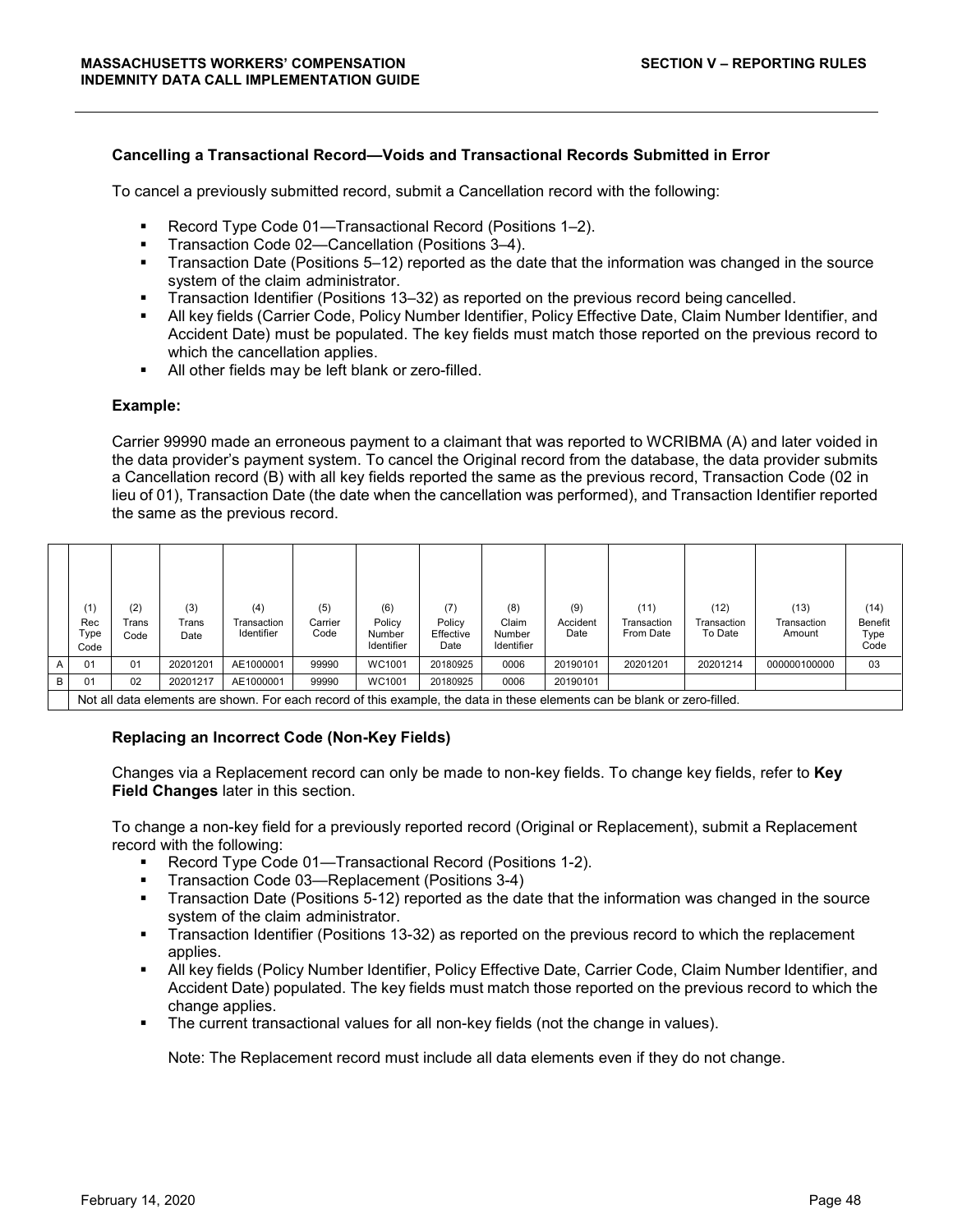#### **Example: Reporting a Benefit Code change**

Carrier 99990 submits an Original record (A) with Benefit Type Code 03 in error. To change the Benefit Type Code, the data provider submits a Replacement record (B) using Transaction Code 03, Transaction Date as the date that the change was performed, and the correct Benefit Type Code.

| S<br>с<br>е<br>n<br>a<br>o | (1)<br>Rec<br>Type<br>Code | (2)<br>Trans<br>Code | (3)<br>Trans<br>Date | (4)<br>Transaction<br>Identifier                                                 | (5)<br>Carrier<br>Code | (6)<br>Policy<br>Number<br>Identifier | (7)<br>Policy<br>Effective<br>Date | (8)<br>Claim<br>Number<br>Identifier | (9)<br>Accident<br>Date | (11)<br>Transaction<br>From Date | (12)<br>Transaction<br>To Date | (13)<br>Transaction<br>Amount | (14)<br>Benefit<br>Type<br>Code |
|----------------------------|----------------------------|----------------------|----------------------|----------------------------------------------------------------------------------|------------------------|---------------------------------------|------------------------------------|--------------------------------------|-------------------------|----------------------------------|--------------------------------|-------------------------------|---------------------------------|
| A                          | 01                         | 01                   | 20201201             | AE1000001                                                                        | 99990                  | WC1001                                | 20180925                           | 1006                                 | 20190101                | 20201201                         | 20201214                       | 000000001000                  | 03                              |
| B                          | 01                         | 03                   | 20201215             | AE1000001                                                                        | 99990                  | WC1001                                | 20180925                           | 1006                                 | 20190101                | 20201201                         | 20201214                       | 000000001000                  | 04                              |
|                            |                            |                      |                      | Not all data elements are shown. For record B, all key fields must be identical. |                        |                                       |                                    |                                      |                         |                                  |                                |                               |                                 |

Not all data elements are shown. For record B, all key fields must be identical.

#### **Example: Reporting a Transaction Amount change (Underpayment)**

Carrier 99990 submits an original record (A) with a Scheduled Benefit payment of \$1,000. The data provider realizes that they actually paid a Scheduled benefit payment of \$1,500. To change the Transaction Amount, the data provider submits a replacement record (B) using Transaction Code 03, Transaction Date as the date the change was performed, and the revised Transaction Amount of \$1,500. All fields other than the Transaction Amount as was reported on the original claim (especially the Transaction Identifier).

| S<br>C<br>e<br>n<br>a<br>$\circ$ | (1)<br>Rec<br>Type<br>Code | (2)<br>Trans<br>Code | (3)<br>Trans<br>Date                                                            | (4)<br>Transaction<br>Identifier | (5)<br>Carrier<br>Code | (6)<br>Policy<br>Number<br>Identifier | (7)<br>Policy<br>Effective<br>Date | (8)<br>Claim<br>Number<br>Identifier | (9)<br>Accident<br>Date | (11)<br>Transaction<br>From Date | (12)<br>Transacti<br>on To<br>Date | (13)<br>Transaction<br>Amount | (14)<br><b>Benefit</b><br>Type<br>Code |
|----------------------------------|----------------------------|----------------------|---------------------------------------------------------------------------------|----------------------------------|------------------------|---------------------------------------|------------------------------------|--------------------------------------|-------------------------|----------------------------------|------------------------------------|-------------------------------|----------------------------------------|
| $\mathsf{A}$                     | 01                         | 01                   | 20201201                                                                        | AE1000001                        | 99990                  | WC1001                                | 20180925                           | 1006                                 | 20190101                | 20201201                         | 20201214                           | 000000100000                  | 03                                     |
| B                                | 01                         | 03                   | 20201215                                                                        | AE1000001                        | 99990                  | WC1001                                | 20180925                           | 1006                                 | 20190101                | 20201201                         | 20201214                           | 000000150000                  | 03                                     |
|                                  |                            |                      | Not all data elements are shown. For record R, all key fields must be identical |                                  |                        |                                       |                                    |                                      |                         |                                  |                                    |                               |                                        |

all data elements are shown. For record B, all key fields must be identical.

#### **Example: Reporting a Transaction Amount change (Overpayment)**

Carrier 99990 submits an original record (A) with a Scheduled Benefit payment of \$1,000. The data provider realizes that they actually paid a Scheduled benefit payment of \$500. To change the Transaction Amount, the data provider submits a replacement record (B) using Transaction Code 03, Transaction Date as the date the change was performed, and the revised Transaction Amount of \$500. All fields other than the Transaction Amount as was reported on the original claim (especially the Transaction Identifier).

| S                             |                            |                      |                      |                                                                                  |                        |                                       |                                    |                                             |                         |                                  |                                |                               |                                 |
|-------------------------------|----------------------------|----------------------|----------------------|----------------------------------------------------------------------------------|------------------------|---------------------------------------|------------------------------------|---------------------------------------------|-------------------------|----------------------------------|--------------------------------|-------------------------------|---------------------------------|
| C<br>e<br>n I<br>a<br>$\circ$ | (1)<br>Rec<br>Type<br>Code | (2)<br>Trans<br>Code | (3)<br>Trans<br>Date | (4)<br>Transaction<br>Identifier                                                 | (5)<br>Carrier<br>Code | (6)<br>Policy<br>Number<br>Identifier | (7)<br>Policy<br>Effective<br>Date | (8)<br>Claim<br>Number<br><b>Identifier</b> | (9)<br>Accident<br>Date | (11)<br>Transaction<br>From Date | (12)<br>Transaction<br>To Date | (13)<br>Transaction<br>Amount | (14)<br>Benefit<br>Type<br>Code |
| $\mathsf{A}$                  | 01                         | 01                   | 20201201             | AE1000001                                                                        | 99990                  | WC1001                                | 20180925                           | 1006                                        | 20190101                | 20201201                         | 20201214                       | 000000100000                  | 03                              |
| B                             | 01                         | 03                   | 20201215             | AE1000001                                                                        | 99990                  | WC1001                                | 20180925                           | 1006                                        | 20190101                | 20201201                         | 20201214                       | 000000050000                  | 03                              |
|                               |                            |                      |                      | Not all data elements are shown. For record B, all key fields must be identical. |                        |                                       |                                    |                                             |                         |                                  |                                |                               |                                 |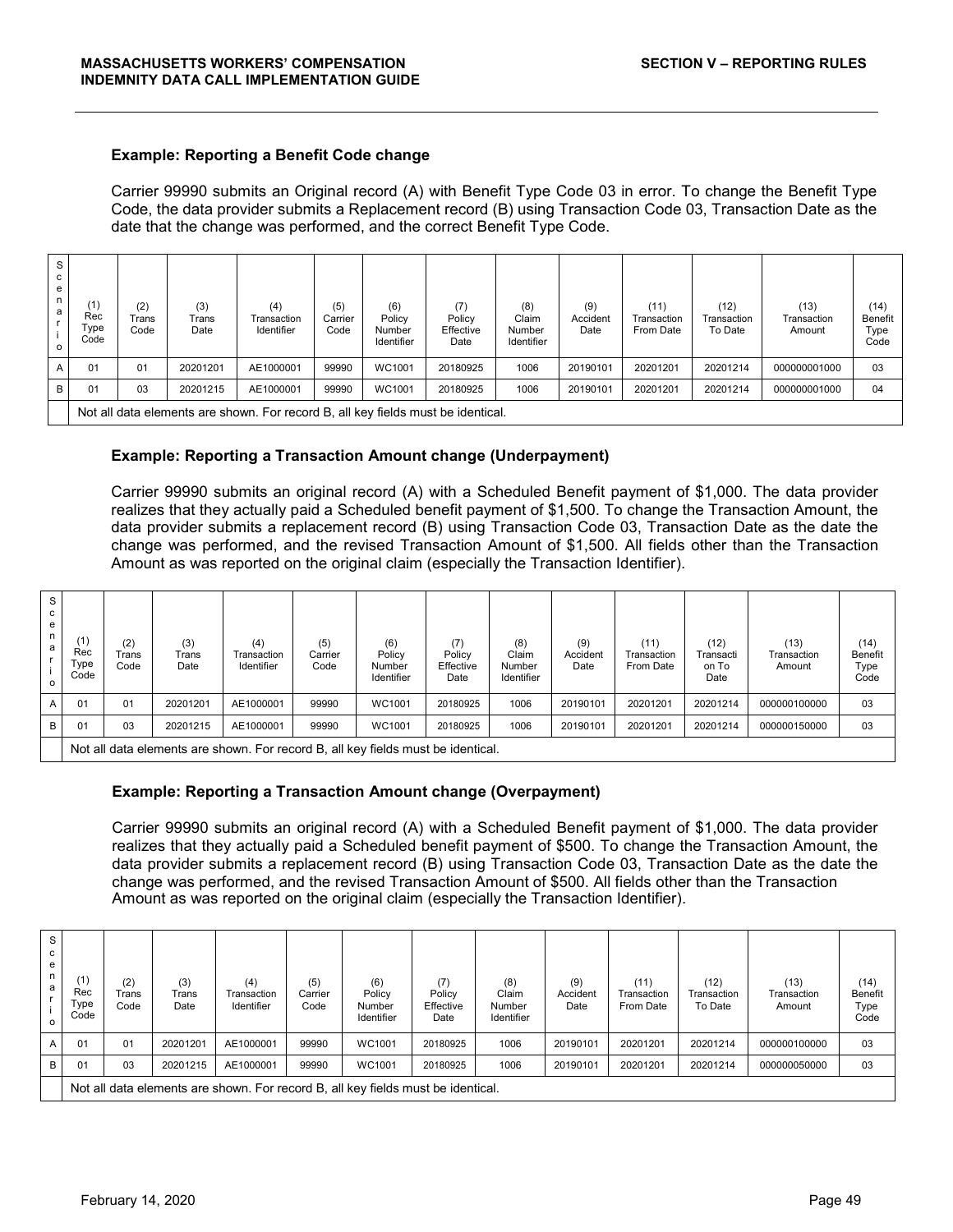#### **Key Field Changes via Cancellation**

There is not a Key Field Change transaction in the Indemnity Data Call. In order to change a key field on a previously submitted record, a Cancellation record must first be submitted to remove the record from the database. Refer to **Cancelling a Transactional Record** in this section of the guide for details.

After deleting the previously reported record, submit a new record with the following:

- Record Type Code 01—Transactional Record (Positions 1-2)
- Transaction Code 01—Original (Positions 3-4)
- Transaction Date (Positions 5-12) reported as the date the information was changed in the source system of the claim administrator
- Transaction Identifier (Positions 13-32) as reported on the previous record to which the replacement applies
- All key fields (Carrier Code, Policy Number Identifier, Policy Effective Date, Claim Number Identifier, and Accident Date) populated with the correct information and the previously reported information for any key fields that are not being changed
- All other fields may be blank or zero-filled

#### **Example: Changing a key field—via Cancellation (with Transaction Identifier)**

Carrier 99990 submits an Original record (A) with an erroneous Claim Number Identifier of 1006. To change the Claim Number Identifier, the data provider first submits a Cancellation record (B), using Option 1, with all the key fields and Transaction Identifier as previously reported (including Claim Number Identifier 1006), Transaction Code 02, and Transaction Date as the date that the cancellation was performed. After submitting the cancellation, the data provider submits a new record (C) with the corrected Claim Number Identifier and all the other key fields as previously reported, Transaction Code 01, and Transaction Date as the date that the change was performed.

| S<br>е<br>n<br>a<br>$\Omega$ | (1)<br>Rec<br>Type<br>Code | (2)<br>Trans<br>Code | (3)<br>Trans<br>Date | (4)<br>Transaction<br>Identifier                                                                                  | (5)<br>Carrier<br>Code | (6)<br>Policy<br>Number<br>Identifier | (7)<br>Policy<br>Effective<br>Date | (8)<br>Claim<br>Number<br>Identifier | (9)<br>Accident<br>Date | (11)<br>Transaction<br>From Date | (12)<br>Transaction<br>To Date | (13)<br>Transaction<br>Amount | (14)<br>Benefit<br>Type<br>Code |
|------------------------------|----------------------------|----------------------|----------------------|-------------------------------------------------------------------------------------------------------------------|------------------------|---------------------------------------|------------------------------------|--------------------------------------|-------------------------|----------------------------------|--------------------------------|-------------------------------|---------------------------------|
|                              | 01                         | 01                   | 20201201             | AE1000001                                                                                                         | 99990                  | WC1001                                | 20180925                           | 1006                                 | 20190101                | 20201201                         | 20201214                       | 000000100000                  | 03                              |
| B                            | 01                         | 02                   | 20201215             | AE1000001                                                                                                         | 99990                  | WC1001                                | 20180925                           | 1006                                 | 20190101                | 00000000                         | 00000000                       | 000000000000                  | 00                              |
| C.                           | 01                         | 01                   | 20201215             | AE1000001                                                                                                         | 99990                  | WC1001                                | 20180925                           | 0006                                 | 20190101                | 20201201                         | 20201214                       | 000000100000                  | 03                              |
|                              |                            |                      |                      | Not all data elements are shown. For record B, all non-processing and non-key fields can be blank or zero-filled. |                        |                                       |                                    |                                      |                         |                                  |                                |                               |                                 |

#### **Option 2—Reporting Without the Transaction Identifier (Accounting Method)**

This option does not use the Transaction Identifier or the Cancellation and Replacement Transaction Codes; rather, it requires the data provider to report multiple Original records to allow the WCRIBMA to correctly process the changes to previously reported transactions.

#### **Deleting a Transactional Record Without the Transaction Identifier—Voids and Transactional Records Submitted in Error**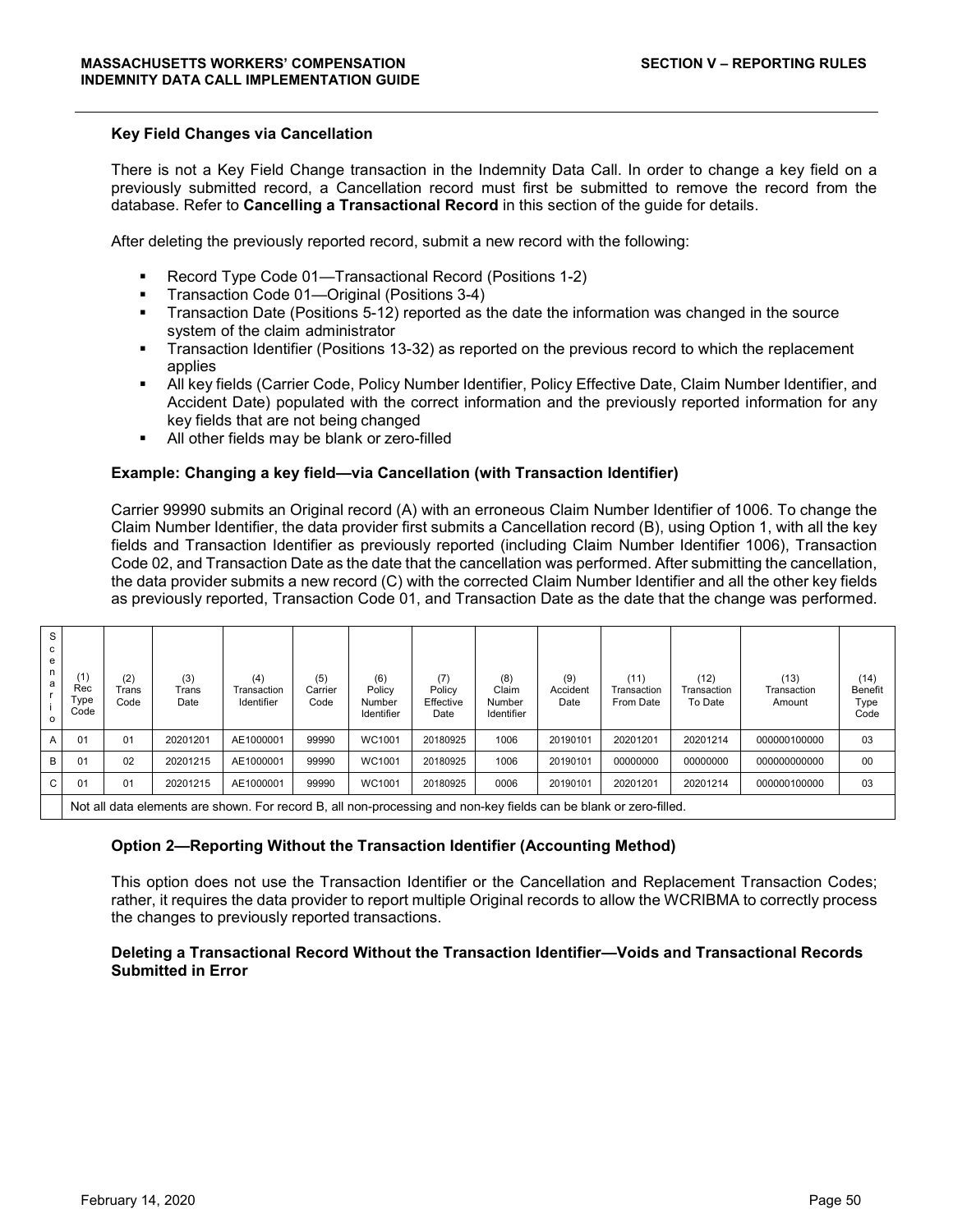For WCRIBMA to adjust a previously submitted record, the data provider must submit a new Original record with the following:

- Record Type Code 01—Transactional Record (Positions 1–2).
- Transaction Code 01—Original (Positions 3-4)
- Transaction Date (Positions 5-12) reported as the date that the information was changed in the source system of the claim administrator.
- **Transaction Identifier (Positions 13-32) would be left blank.**
- All key fields (Carrier Code, Policy Number Identifier, Policy Effective Date, Claim Number Identifier, and Accident Date) must be populated. The key fields must match those reported on the previous Original record being deleted.
- Transaction Amount (Positions 102–113) would be reported as the negative of the original reported amount.
- Because the Transaction Identifier is not being reported, all other data fields must be reported exactly as the previous Original record to which the adjustment applies; e.g., Jurisdiction State, Transaction From Date, Transaction To Date, Benefit Type Code, etc.

#### **Example: Voids and Transactional Records submitted in error**

Carrier 99990 made an erroneous payment to a claimant that was reported to WCRIBMA (A) and later voided in the data provider's payment system. For WCRIBMA to void the Original record, the data provider must submit a new Original record (B) with all the fields reported the same as the previous Original record except for the Transaction Date (the date when the cancellation was performed) and the Transaction Amount (which should be the negative of the original Transaction Amount reported).

| S<br>e<br>n<br>a<br>$\Omega$ | (1)<br>Rec<br>Type<br>Code | (2)<br>Trans<br>Code | (3)<br>Trans<br>Date | (4)<br>Transaction<br>Identifier<br>(N/A) | (5)<br>Carrier<br>Code | (6)<br>Policy<br>Number<br>Identifier | (7)<br>Policy<br>Effective<br>Date | (8)<br>Claim<br>Number<br>Identifier | (9)<br>Accident<br>Date | (11)<br>Transaction<br>From Date                                                                                | (12)<br>Transaction<br>To Date | (13)<br>Transaction<br>Amount | (14)<br>Benefit<br>Type<br>Code |
|------------------------------|----------------------------|----------------------|----------------------|-------------------------------------------|------------------------|---------------------------------------|------------------------------------|--------------------------------------|-------------------------|-----------------------------------------------------------------------------------------------------------------|--------------------------------|-------------------------------|---------------------------------|
| A                            | 01                         | 01                   | 20201201             |                                           | 99990                  | WC1001                                | 20180925                           | 0006                                 | 20190101                | 20201201                                                                                                        | 20201214                       | 000000100000                  | 03                              |
| B                            | 01                         | 03                   | 20201217             |                                           | 99990                  | WC1001                                | 20180925                           | 0006                                 | 20190101                | 20201201                                                                                                        | 20201214                       | $-00000100000$                | 03                              |
|                              |                            |                      |                      |                                           |                        |                                       |                                    |                                      |                         | Not all data elements are shown. For each record of this example, the data in the unseen elements is identical. |                                |                               |                                 |

#### **Replacing an Incorrect Code (Non-Key Fields)**

For the data provider to report changes to non-key fields without the Transaction Identifier, they must first submit an Original record to offset the original transaction amount (as above), which nullifies the prior record, followed by a new Original record with the following:

- Record Type Code 01—Transactional Record (Positions 1–2).
- Transaction Code 01—Original (Positions 3-4)
- Transaction Date (Positions 5-12) reported as the date that the information was changed in the source system of the claim administrator.
- Transaction Identifier (Positions 13-32) would be left blank.
- Transaction Amount (Positions 102–113) would be reported with a new dollar amount.
- All key fields (Policy Number Identifier, Policy Effective Date, Carrier Code, Claim Number Identifier, and Accident Date) populated. The key fields must match those reported on the previous record to which the change applies.
- **The current correct values for all non-key fields.**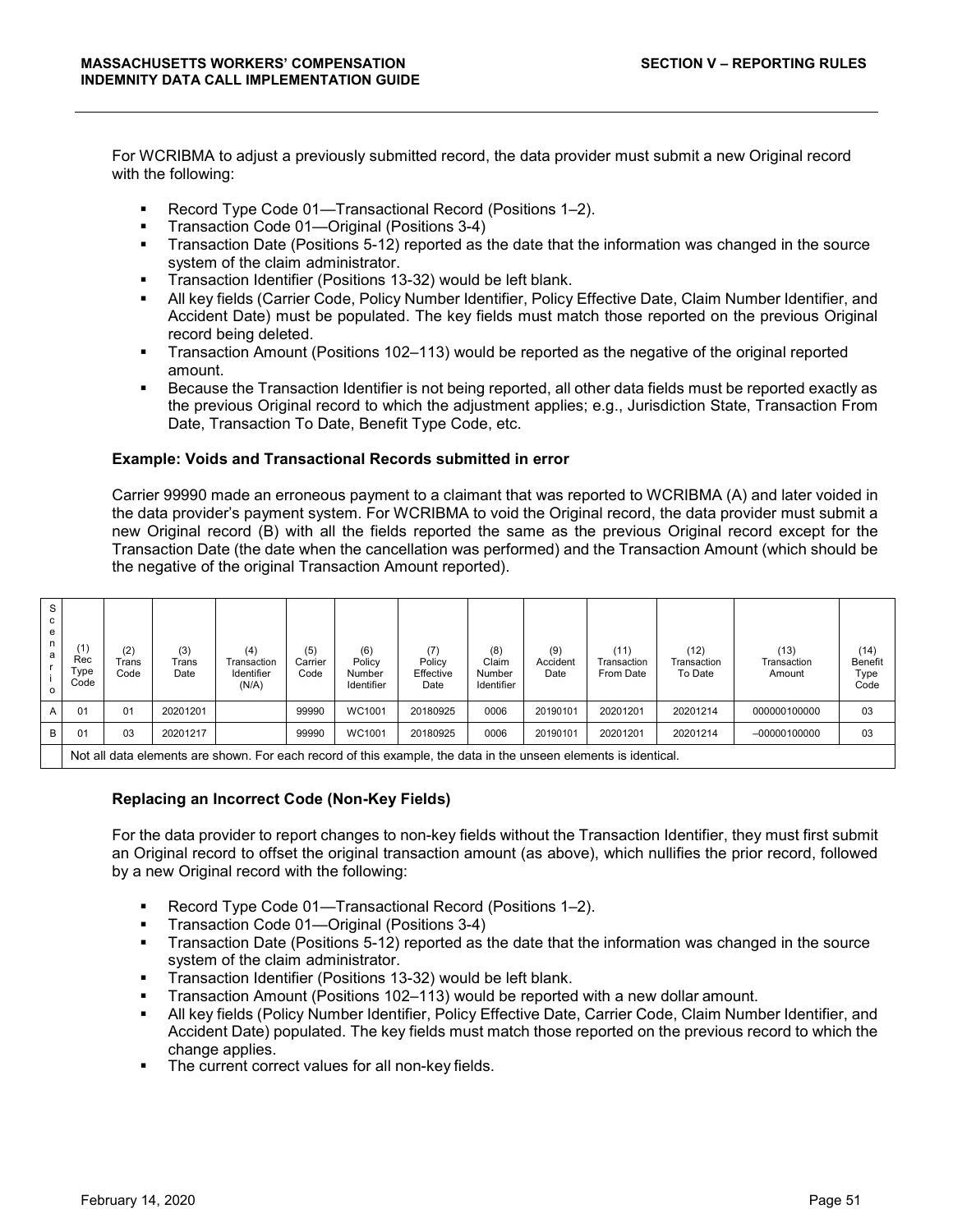#### **Example: Changing Benefit Type Code**

Carrier 99990 submits an Original record (A) with Benefit Type Code 03 in error. To change the Benefit Type Code, the data provider would first submit an Original record (B) to offset the previous transaction. After submitting the offsetting Original record, the data provider would submit a new Original record (C) with the corrected Benefit Type Code, all the other key fields as previously reported, Transaction Code 01, and Transaction Date as the date that the change was performed.

| s<br>c<br>е<br>n<br>а<br>$\Omega$ | (1)<br>Rec<br>Type<br>Code                                                                                            | (2)<br>Trans<br>Code | (3)<br>Trans<br>Date | (4)<br>Transaction<br>Identifier<br>(N/A) | (5)<br>Carrier<br>Code | (6)<br>Policy<br>Number<br>Identifier | (7)<br>Policy<br>Effective<br>Date | (8)<br>Claim<br>Number<br>Identifier | (9)<br>Accident<br>Date | (11)<br>Transaction<br>From Date | (12)<br>Transaction<br>To Date                                                                                                   | (13)<br>Transaction<br>Amount | (14)<br>Benefit<br>Type<br>Code |  |
|-----------------------------------|-----------------------------------------------------------------------------------------------------------------------|----------------------|----------------------|-------------------------------------------|------------------------|---------------------------------------|------------------------------------|--------------------------------------|-------------------------|----------------------------------|----------------------------------------------------------------------------------------------------------------------------------|-------------------------------|---------------------------------|--|
| A                                 | 99990<br>01<br>01<br>WC1001<br>20180925<br>1006<br>20201201<br>20190101<br>20201201<br>20201214<br>000000100000<br>03 |                      |                      |                                           |                        |                                       |                                    |                                      |                         |                                  |                                                                                                                                  |                               |                                 |  |
| B                                 | 01                                                                                                                    | 01                   | 20201215             |                                           | 99990                  | WC1001                                | 20180925                           | 1006                                 | 20190101                | 20201201                         | 20201214                                                                                                                         | $-00000100000$                | 03                              |  |
| C.                                | 01                                                                                                                    | 01                   | 20201215             |                                           | 99990                  | WC1001                                | 20180925                           | 1006                                 | 20190101                | 20201201                         | 20201214                                                                                                                         | 000000100000                  | 04                              |  |
|                                   |                                                                                                                       |                      |                      |                                           |                        |                                       |                                    |                                      |                         |                                  | Not all data elements are shown. For record B, all non-processing and non-key fields must be identical to the Original record A. |                               |                                 |  |

#### **Correcting an Underpayment or an Overpayment**

A data provider can report changes to the Transaction Amount only by reporting a new Original record with the Transaction Amount being either the additional amount paid or the offsetting amount. Submit the new original Transactional record as follows:

- Record Type Code 01—Transactional Record (Positions 1–2).
- Transaction Code 01—Original (Positions 3-4)
- **Transaction Date (Positions 5-12) reported as the date that the information was changed in the source** system of the claim administrator.
- Transaction Identifier (Positions 13-32) would be left blank.
- All key fields (Policy Number Identifier, Policy Effective Date, Carrier Code, Claim Number Identifier, and Accident Date) populated. The key fields must match those reported on the previous record to which the change applies.
- All other unaffected fields as originally reported.
- Transaction Amount (Positions 102–113)—report the additional amount as a positive number or the offset amount as a negative number.

#### **Example: Reporting an Underpayment**

Carrier 99990 submits an Original record (A) with a scheduled benefit payment of \$1,000. Two weeks later, the data provider makes an additional payment of \$500 for the same time period. To report this additional payment transaction, the data provider submits another Original record (B) with the same key fields as the record being changed, Transaction Code 01, and the additional payment value of \$500. The Transaction Date for this new Original record is the date that the additional payment was made in the source system of the claim administrator.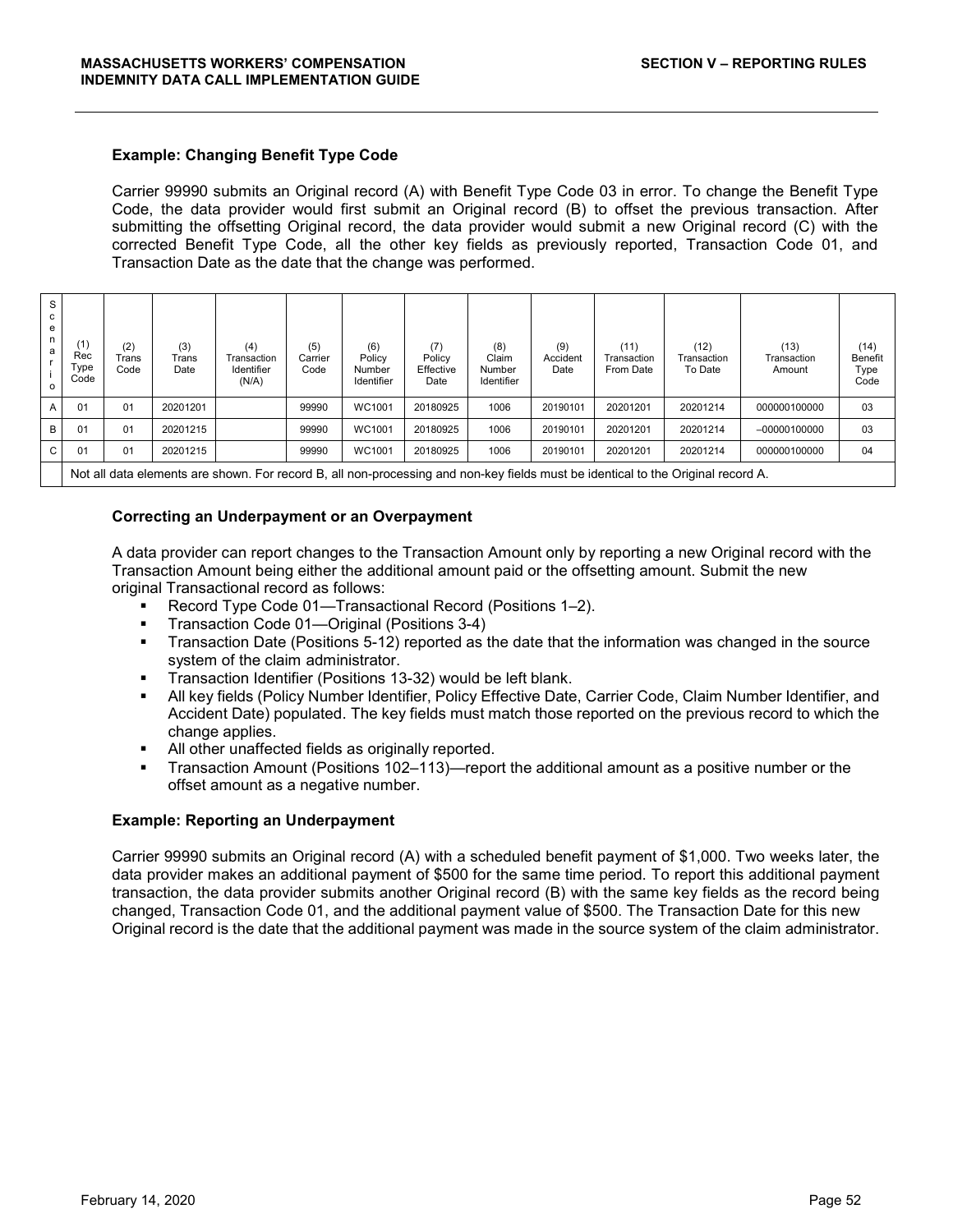| っ<br>n<br>a<br>$\Omega$ | (1)<br>Rec<br>Type<br>Cod<br>е | (2)<br>Trans<br>Code | (3)<br>Trans<br>Date | (4)<br>Transaction<br>Identifier<br>(N/A) | (5)<br>Carrie<br>r Code | (6)<br>Policy<br>Number<br>Identifier | (7)<br>Policy<br>Effectiv<br>e Date | (8)<br>Claim<br>Number<br>Identifier | (9)<br>Accident<br>Date | (11)<br>Transaction<br>From Date | (12)<br>Transaction<br>To Date | (13)<br><b>Transaction Amount</b>                                                                                                      | (14)<br>Benefit<br>Type<br>Code |
|-------------------------|--------------------------------|----------------------|----------------------|-------------------------------------------|-------------------------|---------------------------------------|-------------------------------------|--------------------------------------|-------------------------|----------------------------------|--------------------------------|----------------------------------------------------------------------------------------------------------------------------------------|---------------------------------|
|                         | 01                             | 01                   | 20201201             |                                           | 99990                   | WC1001                                | 20180925                            | 0006                                 | 20190101                | 20201201                         | 20201214                       | 000000100000                                                                                                                           | 03                              |
| В                       | 01                             | 01                   | 20201215             |                                           | 99990                   | WC1001                                | 20180925                            | 0006                                 | 20190101                | 20201201                         | 20201214                       | 000000050000                                                                                                                           | 03                              |
|                         |                                |                      |                      |                                           |                         |                                       |                                     |                                      |                         |                                  |                                | Not all data elements are shown. For each record of this example, the data in the unseen elements is identical to the previous record. |                                 |

#### **Example: Reporting an Overpayment**

Carrier 99990 submits an Original record (A) with a Scheduled Benefit payment of \$2,000. Two weeks later, the data provider realizes that they overpaid the claimant by \$500. To correct this overpayment, the data provider submits another Original record (B) with the same key fields as the record being changed, Transaction Code 01, and the offset amount of –\$500. The Transaction Date for this record is the date the overpayment was offset in the source system of the claim administrator.

|   | (1)<br>Rec<br>Type<br>Cod<br>е | (2)<br>rans:<br>Code | (3)<br>Trans<br>Date | (4)<br>Transaction<br>Identifier<br>(N/A)                                                                                              | (5)<br>Carrie<br>r Code | (6)<br>Policy<br>Number<br><b>Identifier</b> | (7)<br>Policy<br>Effectiv<br>e Date | (8)<br>Claim<br>Number<br>Identifier | (9)<br>Accident<br>Date | (11)<br>Transaction<br>From Date | (12)<br>Transaction<br>To Date | (13)<br>Transaction<br>Amount | (14)<br><b>Benefit</b><br>Type<br>Code |
|---|--------------------------------|----------------------|----------------------|----------------------------------------------------------------------------------------------------------------------------------------|-------------------------|----------------------------------------------|-------------------------------------|--------------------------------------|-------------------------|----------------------------------|--------------------------------|-------------------------------|----------------------------------------|
|   | 01                             | 01                   | 20181201             |                                                                                                                                        | 99990                   | WC1001                                       | 20180925                            | 0006                                 | 20190101                | 20181201                         | 20181214                       | 000000200000                  | 03                                     |
| В | 01                             | 01                   | 20181215             |                                                                                                                                        | 99990                   | WC1001                                       | 20180925                            | 0006                                 | 20190101                | 20181201                         | 20181214                       | $-00000050000$                | 03                                     |
|   |                                |                      |                      | Not all data elements are shown. For each record of this example, the data in the unseen elements is identical to the previous record. |                         |                                              |                                     |                                      |                         |                                  |                                |                               |                                        |

## **Key Field Changes**

For data providers that do not provide Transaction Identifiers to change a key field on a previously submitted record, an Original record must first be submitted to offset the previous record from the database. Refer to **Deleting a Transactional Record Without the Transaction Identifier** in this section of the guide for details.

After offsetting the previously reported record, submit a new Original record with the following:

- Record Type Code 01—Transactional Record (Positions 1–2)
- Transaction Code 01—Original (Positions 3–4)
- Transaction Date (Positions 5–12) reported as the date that the information was changed in the source system of the claim administrator
- Transaction Identifier (Positions 13–32) would be left blank.
- All key fields (Carrier Code, Policy Number Identifier, Policy Effective Date, Claim Number Identifier, and Accident Date) populated with the corrected information and the previously reported information for any key fields that are not being changed
- All other fields may be blank or zero-filled.

#### **Example: Changing a key field**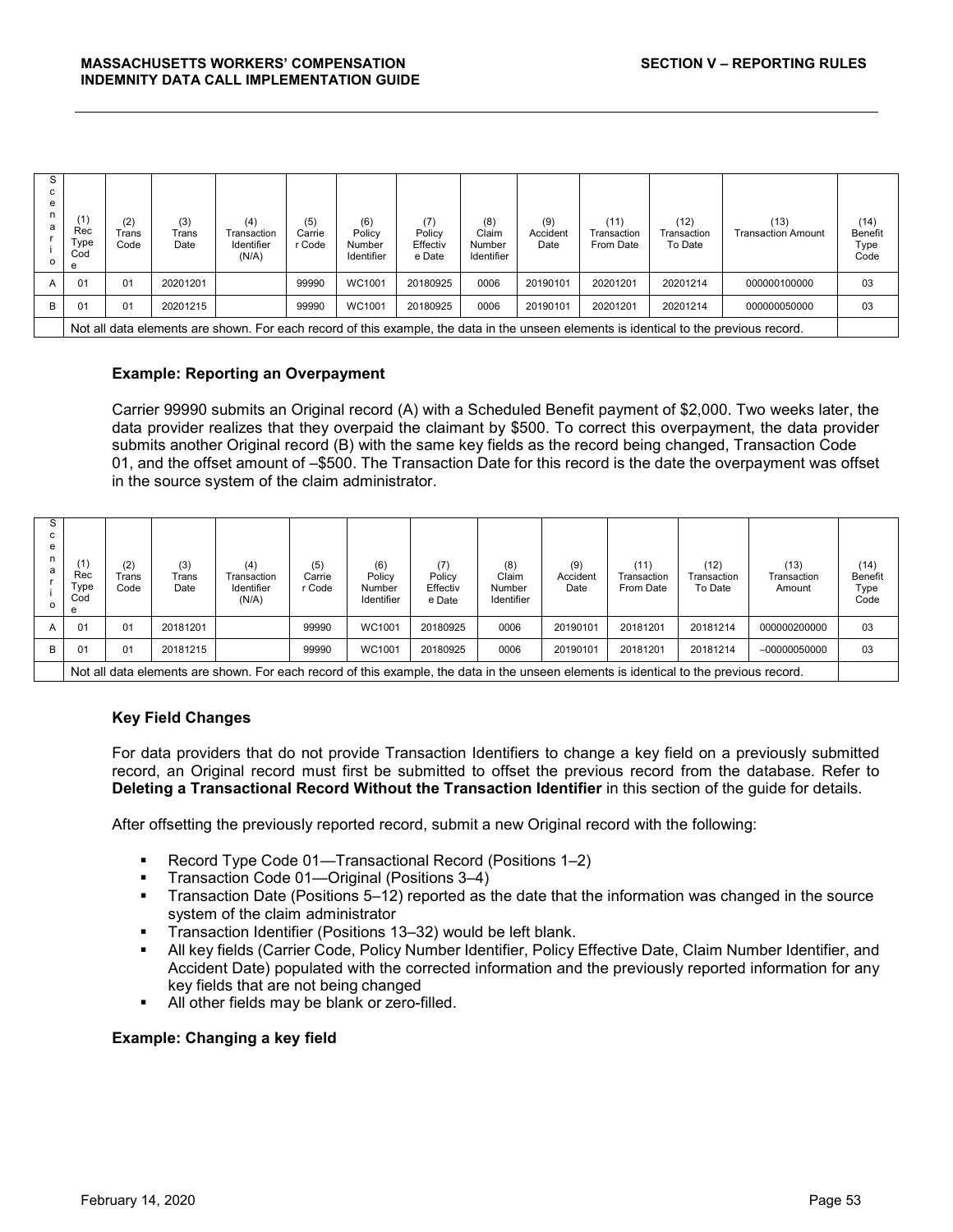Carrier 99990 submits an Original record (A) with an erroneous Claim Number Identifier 1006. To change the Claim Number Identifier, the carrier first submits an Original record (B) with Transaction Code 01, Transaction Date as the date that the information was changed in the source system of the claim administrator, and all the other elements as previously reported (including Claim Number Identifier 1006), except for Transaction Amount, which would be reported as the negative of the original amount. After submitting the offsetting record, the data provider submits a new record (C) with Transaction Code 01, Transaction Date as the date that the change was performed, the corrected Claim Number Identifier, and all the other key fields as previously reported.

| S<br>е<br>n<br>a<br>o | (1)<br>Rec<br>Type<br>Code | (2)<br>Trans<br>Code | (3)<br>Trans<br>Date | (4)<br>Transaction<br>Identifier<br>(N/A)                                                                           | (5)<br>Carrier<br>Code | (6)<br>Policy<br>Number<br>Identifier | (7)<br>Policy<br>Effective<br>Date | (8)<br>Claim<br>Number<br>Identifier | (9)<br>Accident<br>Date | (11)<br>Transaction<br>From Date | (12)<br>Transaction<br>To Date | (13)<br>Transaction<br>Amount | (14)<br>Benefit<br>Type<br>Code |
|-----------------------|----------------------------|----------------------|----------------------|---------------------------------------------------------------------------------------------------------------------|------------------------|---------------------------------------|------------------------------------|--------------------------------------|-------------------------|----------------------------------|--------------------------------|-------------------------------|---------------------------------|
| A                     | 01                         | 01                   | 20201201             |                                                                                                                     | 99990                  | WC1001                                | 20180925                           | 1006                                 | 20190101                | 20201201                         | 20201214                       | 000000100000                  | 03                              |
| В                     | 01                         | 01                   | 20201215             |                                                                                                                     | 99990                  | WC1001                                | 20180925                           | 1006                                 | 20190101                | 20201201                         | 20201214                       | $-00000100000$                | 03                              |
| $\mathbf{C}$          | 01                         | 01                   | 20201215             |                                                                                                                     | 99990                  | WC1001                                | 20180925                           | 0006                                 | 20190101                | 20201201                         | 20201214                       | 000000100000                  | 03                              |
|                       |                            |                      |                      | Not all data elements are shown. For record B, the data in the unseen elements is identical to the previous record. |                        |                                       |                                    |                                      |                         |                                  |                                |                               |                                 |

#### **C. Quarterly Records**

The Quarterly record is the inception-to-date reporting of an indemnity claim, identified by Record Type Code 02—Quarterly record in the record layout. For record reporting details, refer to Section II—Indemnity Data Call Structure and Section IV—Data Dictionary of this guide.

## **1. Reporting Frequency**

As stated in Section I—Indemnity Data Call General Rules, Quarterly records are due to WCRIBMA by the end of the quarter following the valuation date. After the valuation date has passed, the Quarterly records can be submitted all together in a single file or in multiple files—whatever suits your business process, as long as they are all submitted on or before the due date.

## **2. Reporting Rule**

For the following data elements, the Quarterly record reporting rules are based on the unit statistical reporting rules pursuant to WCRIBMA's *Statistical Plan*:

- **Carrier Code**
- Policy Number Identifier
- **Policy Effective Date**
- **Claim Number Identifier**
- Accident Date
- Jurisdiction State Code
- Injury Description Codes—Part of Body, Nature of Injury, and Cause of Injury
- **Incurred Indemnity Amount**
- **Incurred Amount Paid-To-Date**
- Incurred Medical Amount
- **Nedical Amount Paid-To-Date**
- **Employer Legal Amount Paid**
- Allocated Loss Adjustment Expense (ALAE) Amount Paid
- Act—Loss Condition Code
- Type of Settlement—Loss Condition Code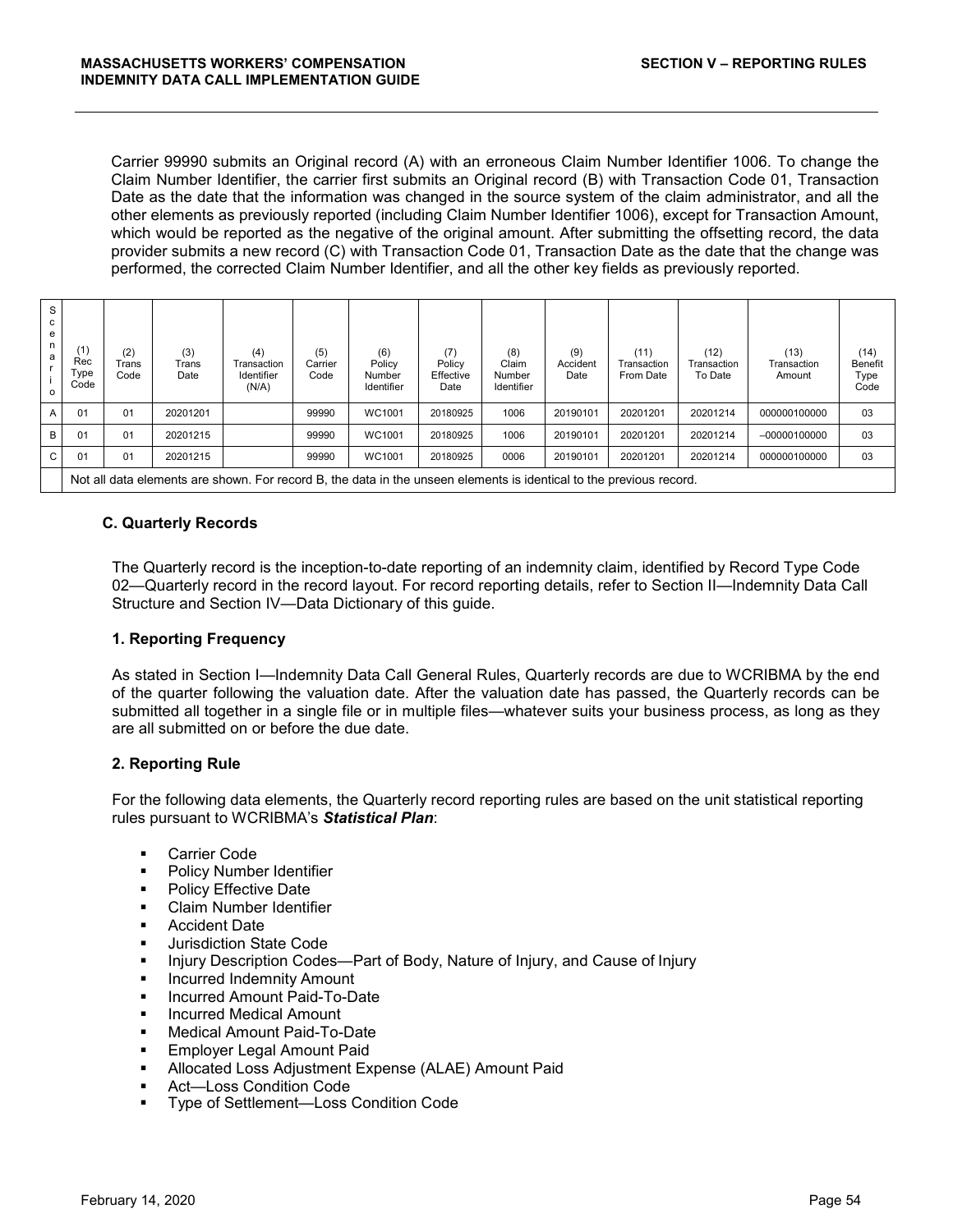#### **3. Reporting Triggers**

A Quarterly record would be reported to WCRIBMA whenever any of the following circumstances occur during a reporting quarter:

- A new claim has been reported to the insurer and the incurred indemnity amount > 0
- A Transactional (Original, Replacement, or Cancellation) record is reported within a quarter
- Amounts for the following data elements change from the prior quarter:
	- o Indemnity Amount Paid-To-Date
	- o Incurred Indemnity Amount
	- o Medical Amount Paid-To-Date
	- o Incurred Medical Amount
	- o Allocated Loss Adjustment Expense (ALAE) Amount Paid
- Changes in the Jurisdiction State for a previously reported claim, when the new jurisdiction state is not an applicable Indemnity Data Call state

If a claim becomes medical-only (i.e., the Incurred Indemnity Amount is reduced to zero), then report the Quarterly record corresponding to the quarter in which this change occurred. No additional quarterly records are required to be reported while the claim is medical-only.

For claims that were open prior to the implementation of the Indemnity Data Call, only report the Quarterly records if a new transaction occurs or the amounts for the fields noted above change from the prior quarter. Quarterly reporting is required for newly opened claims (i.e., no payment made or incurred amount established in the prior quarter[s]). Typically, if a Transactional (Original, Replacement, or Cancellation) record is reported within a quarter, a corresponding Quarterly record would be expected as well.

#### 4. **Deleting or Changing Quarterly Records**

Data providers may delete or change previously reported Quarterly records.

#### **a. Deleting a Quarterly Record**

Reasons for deleting Quarterly records that were previously submitted may include that the claim is not a workers compensation claim.

To delete a previously submitted Quarterly record, submit a new Quarterly record with the following:

- All key fields (Policy Number Identifier, Policy Effective Date, Carrier Code, Claim Number Identifier, and Accident Date) populated. The key fields must match those reported on the Quarterly record to be deleted.
- Record Type Code 02—Quarterly record (Positions 1–2).
- Transaction Date (Positions 3–10) reported as the date that the information was deleted in the source system of the claim administrator.
- **EXEC** Zeros or blanks for all non-key fields.

#### **Example: Deleting a Quarterly Record**

Carrier 99990 submits a Quarterly submission which includes record (A). Two weeks after this submission, the data provider realizes that the claim was not a workers compensation claim. The data provider reports an updated version of the Quarterly record (B) to delete the original Quarterly record.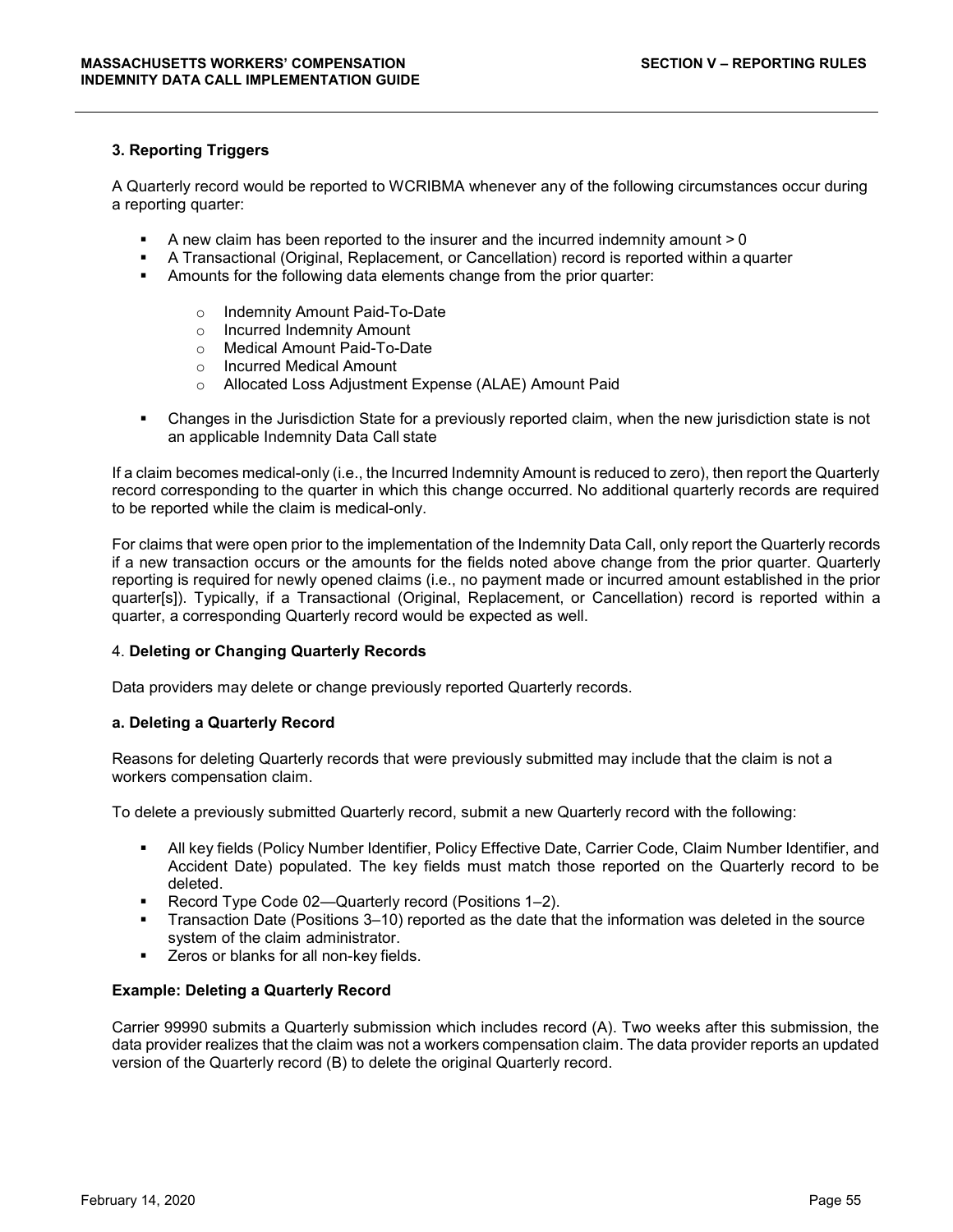| c<br>C.<br>e<br>n<br>a<br>$\Omega$ | (1)<br>Rec<br>Type<br>Cod<br>e | (2)<br>Trans<br>Date | (3)<br>Carrie<br>r Code | (4)<br>Policy<br>Number<br>Identifier | (5)<br>Policy<br>Effectiv<br>e Date | (6)<br>Claim<br>Number<br>Identifier | (7)<br>Accident<br>Date | (32)<br>Medical<br>Paid-To-<br>Date | (33)<br>Incurred<br>Indemnity<br>Amount | (34)<br>Incurred<br><b>Medical Amount</b> | (35)<br>Employer<br>Legal Amount<br>Paid |
|------------------------------------|--------------------------------|----------------------|-------------------------|---------------------------------------|-------------------------------------|--------------------------------------|-------------------------|-------------------------------------|-----------------------------------------|-------------------------------------------|------------------------------------------|
| А                                  | 02                             | 20210101             | 99990                   | WC1001                                | 20180925                            | 0006                                 | 20190701                | 000001000                           | 000001000                               | 000025000                                 | 000001000                                |
| B                                  | 02                             | 20210117             | 99990                   | WC1001                                | 20180925                            | 0006                                 | 20190701                | 000000000                           | 000000000                               | 000000000                                 | 000000000                                |

#### **b. Changing a Quarterly Record**

To change a previously submitted Quarterly record, not including a future quarter's update, submit a single Quarterly record with the following:

- All key fields (Policy Number Identifier, Policy Effective Date, Carrier Code, Claim Number Identifier, and Accident Date) populated. The key fields must match those reported on the previous record to which the change applies.
- Record Type Code 02—Quarterly record (Positions 1–2).
- Transaction Date (Positions 3–10) reported as the date that the information was changed in the system of the claim administrator. The Transaction Date must be greater than any previously submitted record for that quarter.
- **The current values for all non-key fields (not the change in value).**

#### **Example: Changing Indemnity Paid-To-Date**

Carrier 99990 submits a Quarterly record (A) for a claimant that reflects the claimant's results as of the end of Fourth Quarter 2020. Two weeks later, the data provider realizes that an additional payment was made in Fourth Quarter 2020. The data provider reports an updated version of the Quarterly record (B) to reflect the additional amounts paid.

| S<br>c.<br>e<br>n<br>a<br>$\Omega$ | (1)<br>Rec<br>Type<br>Cod<br>е | (2)<br>Trans<br>Date | (3)<br>Carrie<br>r Code | (4)<br>Policy<br>Number<br>Identifier | (5)<br>Policy<br>Effectiv<br>e Date | (6)<br>Claim<br>Number<br>Identifier | (7)<br>Accident<br>Date | (32)<br>Medical<br>Paid-To-<br>Date | (33)<br>Incurred<br>Indemnity<br>Amount | (34)<br>Incurred<br><b>Medical Amount</b> | (35)<br>Employer<br>Legal Amount<br>Paid |
|------------------------------------|--------------------------------|----------------------|-------------------------|---------------------------------------|-------------------------------------|--------------------------------------|-------------------------|-------------------------------------|-----------------------------------------|-------------------------------------------|------------------------------------------|
| A                                  | 02                             | 20210101             | 99990                   | WC1001                                | 20180925                            | 0006                                 | 20190701                | 000005000                           | 000001000                               | 000025000                                 | 000001000                                |
| B                                  | 02                             | 20210117             | 99990                   | WC1001                                | 20180925                            | 0006                                 | 20190701                | 000007000                           | 000001000                               | 000025000                                 | 000002000                                |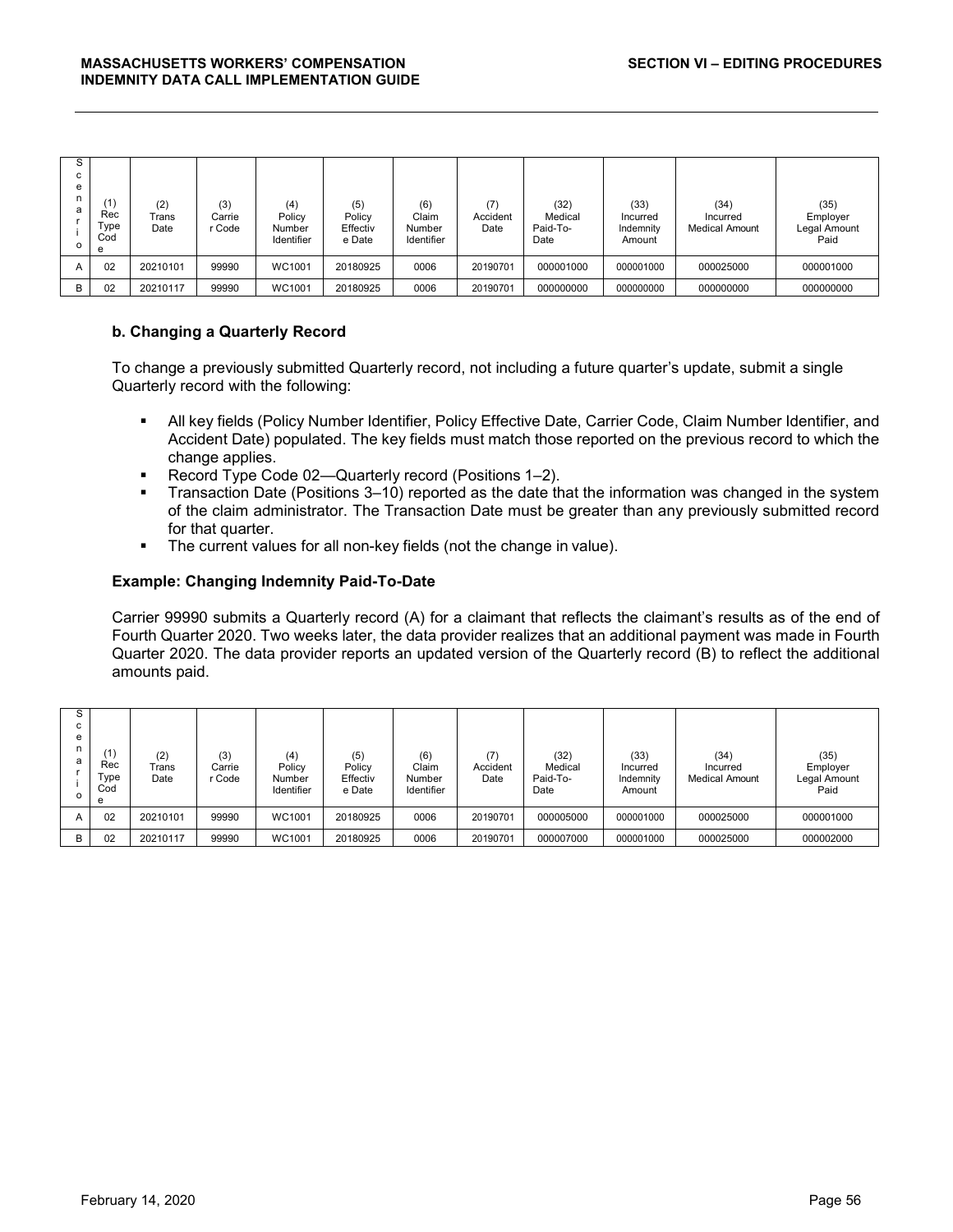## **SECTION VI – EDITING PROCEDURES**

#### **A. Editing Process**

a

 $\mathbf{I}$ 

 $\mathbf{C}$ )

The WCRIBMA's editing process is performed to ensure that the data provider's data is consistent with reporting requirements and meets quality standards. The edit process for the Indemnity Data Call is based on file acceptance and three quality components:

( Population test (e.g., are the data elements appropriately reported?)

) ( Validation test (e.g., are the data elements populated with valid values?)

) ( Reasonableness test (e.g., is the distribution of data elements reasonable?)

These tests will be performed within each data element and across Call elements where needed. Editing processes and procedures will be detailed in subsequent updates to this publication.

#### **B. Validating a Submission**

Call submissions are evaluated at the data element level based on File Submission level edits and authentication. File Submission level edits and authentication will either accept or reject the entire file.

File Acceptance submission level edits determine whether:

- The file name is valid per file naming conventions<br>The data provider is authorized to report the Inder
- The data provider is authorized to report the Indemnity Data Call and to submit for the Carrier Group Code
- The record length is correct and contains only valid characters
- The file contains a File Control Record, there is only one File Control Record per file, and the File Control Record is not a duplicate
- A separate file and File Control Record are required for transactional records and a separate file and File Control Record are required for quarterly records
- The Submission File Type is valid
- The Reporting Quarter is valid
- The Submission Date is valid
- The Reporting Year is valid
- The Record Totals are valid and match the number of records in the file
- The replacement file matches a previously submitted file
- The Submission Date and Submission Time on a replacement file are later than those on the file it is intended to replace

To ensure the completeness and validity of the required fields, field and relational level edits will be performed during this stage on any field that is identified as "Required for Record Acceptance."

- Field edits ensure the population and validity of each data element. For example, the Carrier Code cannot be missing and must be a valid NCCI Carrier Code.
- Relational edits check for acceptable relationships between elements on different records, either within the submission or on WCRIBMA's database. For example, a Cancellation record (Transaction Code 02) must have an associated Original record (Transaction Code 01) or Replacement record (Transaction Code 03) in the submission or on WCRIBMA's database.

After a file passes the Record Acceptance stage, all records, except those returned, will be processed.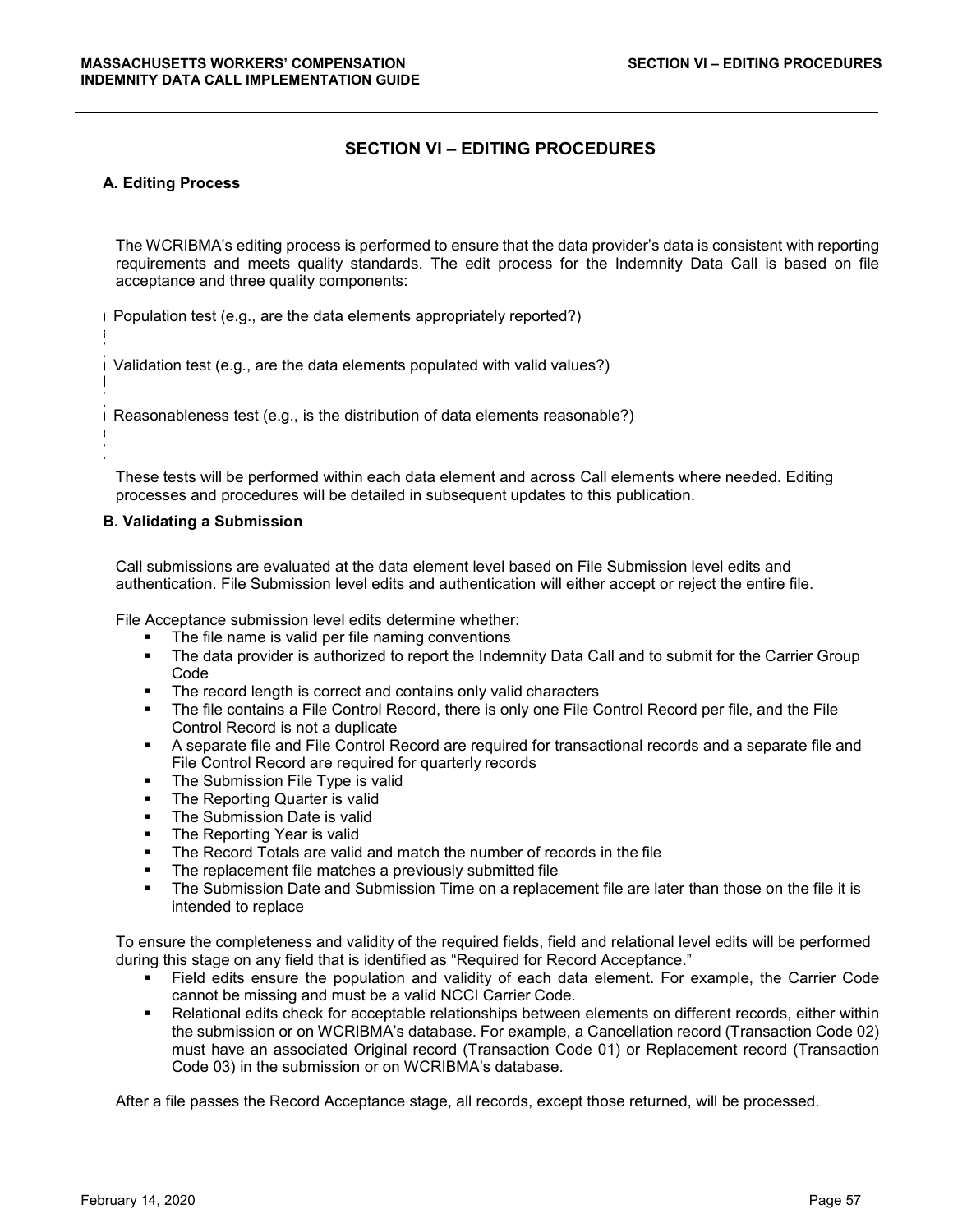#### **C. Aggregate Record Level Editing Per File**

Record-level editing will be performed and results will be captured at the data element level in the aggregate. Using data elements categories, the editing process will determine the overall quality of the Indemnity Data Call. Each data element is evaluated against one or more edits and either passes or fails each edit. For each data element, if any edit fails, the transaction is counted. Varying thresholds will be created based on the specific data element within each of the element categories.

Data element categories are defined as follows:

- Record Acceptance (R)—Indicates that the data element is necessary for record acceptance.
- Critical (C)—Indicates that the data element is of critical importance
- Priority (P)—Indicates that the data element is very important
- Supplemental (S)—Indicates that the data element is important

| <b>Record</b> | <b>Field Type</b>                                         | Category       | Conditional** |
|---------------|-----------------------------------------------------------|----------------|---------------|
| <b>Both</b>   | Accident Date*                                            | $\mathsf{R}$   |               |
| <b>Both</b>   | Carrier Code*                                             | $\mathsf{R}$   |               |
| <b>Both</b>   | Claim Number Identifier*                                  | $\mathsf{R}$   |               |
| <b>Both</b>   | Policy Effective Date*                                    | R              |               |
| <b>Both</b>   | Policy Number Identifier*                                 | $\mathsf{R}$   |               |
| <b>Both</b>   | Record Type Code                                          | R              |               |
| <b>Both</b>   | <b>Transaction Date</b>                                   | $\mathsf{R}$   |               |
| Transactional | <b>Transaction Code</b>                                   | $\mathsf{R}$   |               |
| Transactional | <b>Transaction Identifier</b>                             | $\mathsf{R}$   | Yes           |
| <b>Both</b>   | <b>Jurisdiction State Code</b>                            | $\overline{C}$ |               |
| Quarterly     | <b>Act-Loss Condition Code</b>                            | $\mathsf C$    |               |
| Quarterly     | Attorney or Authorized Representative<br>Indicator        | $\mathsf{C}$   |               |
| Quarterly     | Cause of Injury Code-Injury Description                   | $\mathsf C$    |               |
| Quarterly     | <b>Incurred Indemnity Amount</b>                          | $\mathsf{C}$   |               |
| Quarterly     | <b>Incurred Medical Amount</b>                            | $\mathbf C$    |               |
| Quarterly     | Indemnity Paid-to-Date                                    | $\mathsf{C}$   |               |
| Quarterly     | <b>Medical Paid-to-Date</b>                               | $\mathsf{C}$   |               |
| Quarterly     | Nature of Injury Code-Injury Description                  | $\mathsf{C}$   |               |
| Quarterly     | Part of Body Code-Injury Description                      | C              |               |
| Quarterly     | Pre-Injury/Average Weekly Wage Amount                     | $\mathbf C$    |               |
| Transactional | <b>Benefit Type Code</b>                                  | $\mathsf C$    |               |
| Transactional | Lump-Sum Indicator                                        | $\overline{C}$ |               |
| Transactional | <b>Transaction Amount</b>                                 | $\mathsf C$    |               |
| Quarterly     | Disability/Loss of Earnings Capacity (LOEC)<br>Percentage | $\mathsf{C}$   | Yes           |
| Quarterly     | Impairment Percentage                                     | $\mathsf{C}$   | Yes           |
| Quarterly     | Impairment Percentage Basis Code                          | $\overline{C}$ | Yes           |
| Quarterly     | Maximum Medical Improvement (MMI) Date                    | C              | Yes           |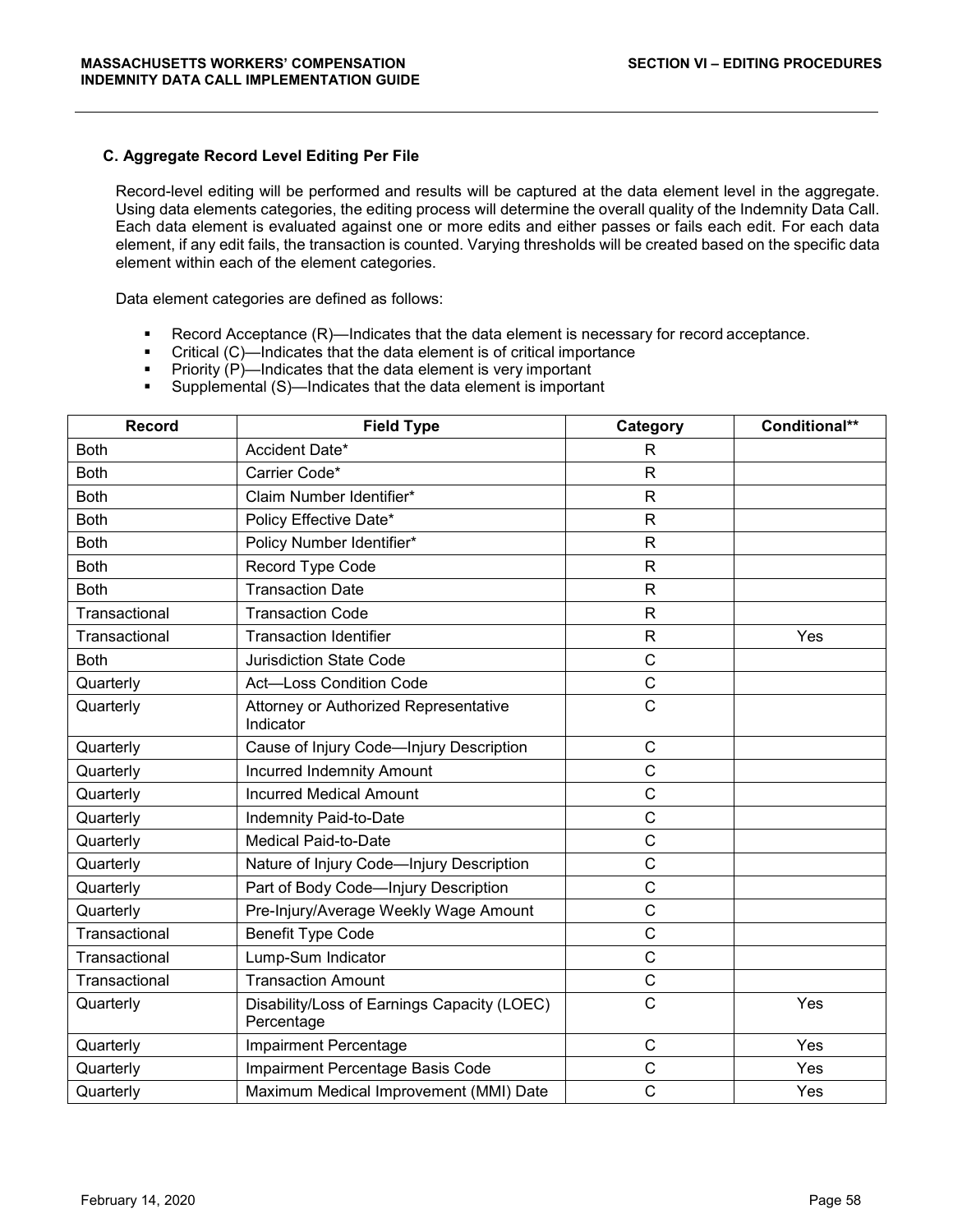| Quarterly     | Temporary Disability Benefit Extinguishment<br>Code            | $\mathsf{C}$ | Yes |
|---------------|----------------------------------------------------------------|--------------|-----|
| Quarterly     | Type of Settlement-Loss Condition Code                         | $\mathsf{C}$ | Yes |
| Transactional | <b>Transaction From Date</b>                                   | C            | Yes |
| Transactional | <b>Transaction To Date</b>                                     | $\mathsf{C}$ | Yes |
| Quarterly     | <b>Accident State Code</b>                                     | P            |     |
| Quarterly     | <b>Birth Year</b>                                              | P            |     |
| Quarterly     | Method of Determining Pre-Injury/Average<br>Weekly Wage Amount | P            |     |
| Transactional | <b>Weekly Benefit Amount</b>                                   | P            |     |
| Quarterly     | Allocated Loss Adjustment Expense (ALAE)<br>Paid               | P            | Yes |
| Quarterly     | Employer Legal Amount Paid                                     | P            | Yes |
| Quarterly     | Medical Extinguishment Indicator                               | P            | Yes |
| Quarterly     | Pre-existing Disability Percentage                             | P            | Yes |
| Transactional | <b>Benefit Offset Amount</b>                                   | P            | Yes |
| Transactional | <b>Benefit Offset Code</b>                                     | P            | Yes |
| Quarterly     | <b>Claimant Gender Code</b>                                    | S            |     |
| Quarterly     | <b>Employment Status Code</b>                                  | S            |     |
| Quarterly     | <b>Hire Date</b>                                               | S            |     |
| Quarterly     | Reported to Insurer Date                                       | S            |     |
| Quarterly     | <b>Closing Date</b>                                            | S            | Yes |
| Quarterly     | Reopen Date                                                    | S            | Yes |

\*\*Conditional—Indicates that the data element must be provided but is conditional on state-mandated criteria or dependent on a specific condition or set of conditions. This element must be valid if populated.

\*This data element is considered a key field and is required to be reported the same as on the original record for all records related to a claim. Refer to key fields in Section II—Indemnity Data Call Structure of this guide.

## **D. Quarter-End Validation**

During the Quarter-End Validation stage, edits for all of the data providers reporting for a carrier group are summarized for the entire quarter's data, developing quality statistics across all submissions. Editing processes and procedures will be provided in a future update to this guide.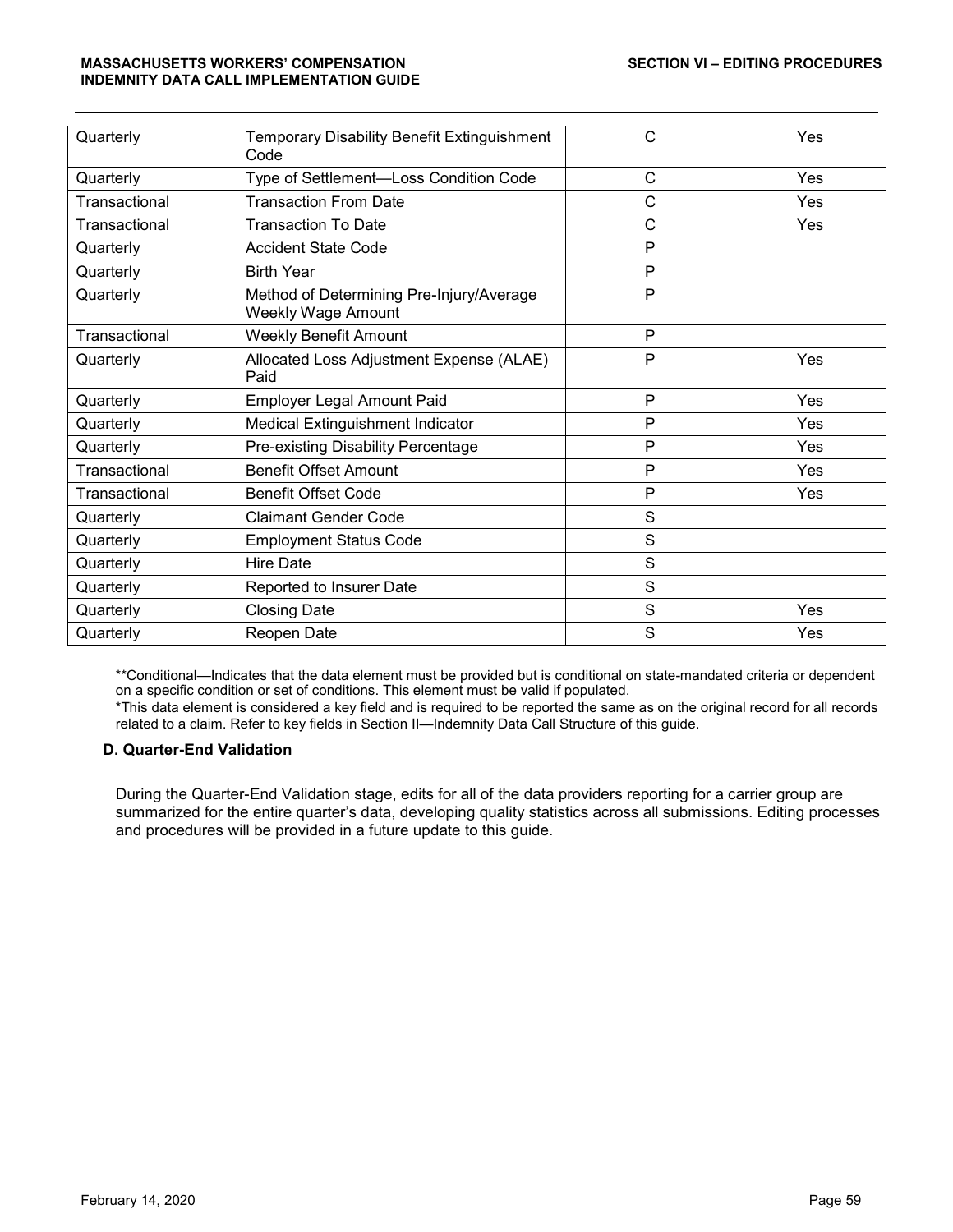## **SECTION VII – APPENDIX**

#### **A. Overview**

The following examples are included in the Appendix:

- **Business Exclusion Request Form Example**
- **Premium Verification Worksheets** and Instructions For use with Premium Determination Methods 1 -3
- **Compensation Data Exchange (CDX) Information**
- **CDX Insurer User Management Group (UMG) Primary Administrator Application**

#### **B. Business Exclusion Request Form Example**

Participants in the Call are required to submit their basis for exclusion to the WCRIBMA for review. All requests for review must include the output used to demonstrate that the excluded segment(s) will be less than 15% of gross premium. For details on the methods for premium determination and examples, refer to Business Exclusion Option in the **General Rules** section of this manual.

Date Prepared: Carrier Group Name: Carrier Group Number: Preparer's Contact Information Name: Address: Phone: Email:

Exclusions – Complete the following steps:

1. Document the nature and reason for all proposed exclusions. If more space is needed, please attach a separate page with the explanation(s) to this form.

**Note:** The exclusion option must be based on business segment, not on claim type or characteristics.

The 15% exclusion does not apply to selection by:

- Policy types (e.g., large deductible policies)
- Claim characteristics such as claim status (e.g., open, closed)
- Claim types such as specific injury types (death, permanent total disability, etc.)
- 2. Document the carriers (by carrier code) and states that are handled by each excluded business segment.
- 3. For each applicable carrier, provide an estimate of the percentage of paid losses handled by each excluded business segment.
- 4. If the method described is not appropriate for determining the exclusion percentage, contact the WCRIBMA for guidance. The method is not appropriate if it would not closely approximate prospective premium distribution in the current calendar year (e.g., a significant shift has occurred in a participant's book(s) of business since the last NAIC reporting or the participant writes a significant number of large deductible policies).
- 5. Completed requests should be sent to the Workers' Compensation Rating and Inspection Bureau of Massachusetts, 101 Arch St. 5<sup>th</sup> floor, Boston, MA 02110 or emailed to [dataoperations@wcribma.org.](mailto:dataoperations@wcribma.org.)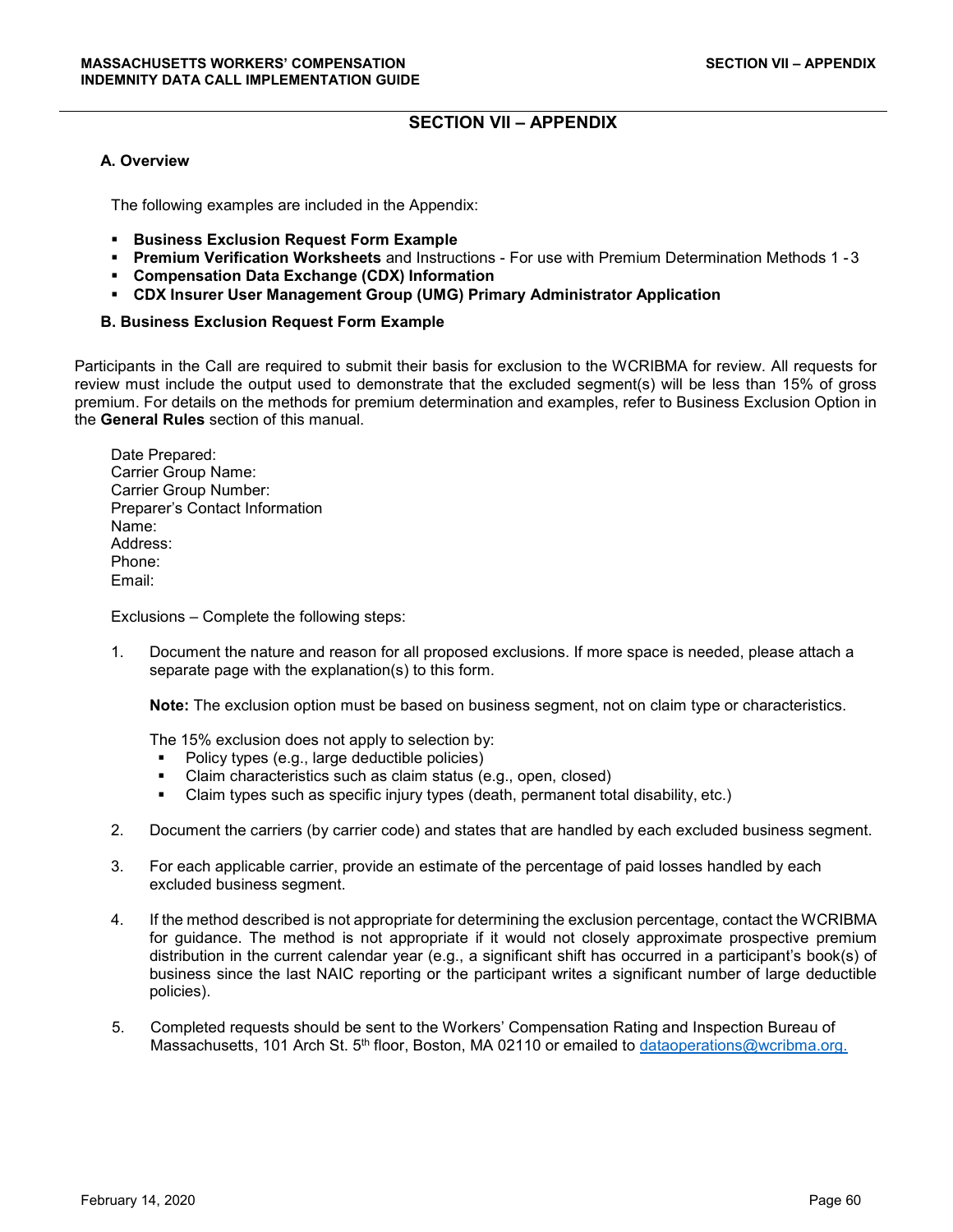#### **C. Premium Verification Worksheet and Instructions**

#### **1. Worksheet – Method 1**

Use this worksheet to determine if proposed exclusions are less than or equal to 15% of the group's total written premium when using Premium Determination Method 1. Only include premium from Massachusetts or Federal Act.

For details on Premium Determination Method 1 and all other premium determination methods, refer to Business Exclusion Option in the **General Rules** section of this manual.

| <b>Column A</b>                                  | <b>Column B</b>                                          | Column C                                                               | <b>Column D</b>                                                                |
|--------------------------------------------------|----------------------------------------------------------|------------------------------------------------------------------------|--------------------------------------------------------------------------------|
| <b>Entities for</b><br><b>Proposed Exclusion</b> | <b>Entities' Calendar Year</b><br><b>Written Premium</b> | <b>Carrier Group</b><br><b>Calendar Year</b><br><b>Written Premium</b> | <b>Entities' Written Premium</b><br>as % of Carrier Group<br>(Col. B / Col. C) |
|                                                  |                                                          |                                                                        |                                                                                |
|                                                  |                                                          |                                                                        |                                                                                |
| <b>TOTAL</b>                                     |                                                          |                                                                        |                                                                                |

#### **2. Worksheet Instructions – Method 1**

- 1. In Column A, list the entities excluded from Massachusetts or Federal Act.
- 2. In Column B, enter the Calendar Year Written Premium for Massachusetts or Federal Act for each excluded entity.
- 3. In Column B of the Total row, enter the sum of the premium for the excluded entities.
- 4. In Column C of the Total row, enter the Carrier Group's Calendar Year Written Premium for Massachusetts or Federal Act (as reported in the NAIC Annual Statement—Statutory Page 14).
- 5. In Column D of the Total row, divide Column B by Column C, and enter the result as a percentage. Round to one decimal. This value must be equal to or less than 15%.

#### **3. Worksheet – Method 2**

Use this worksheet to determine whether proposed exclusions are less than or equal to 15% of the group's total written premium when using Premium Determination Method 2. This method is an option for affiliate groups with Large Deductible Direct Premium greater than 0.3% of their total premium (NAIC Direct Premiums.) Only include premium from Massachusetts or Federal Act.

For details on Premium Determination Method 2 and all other premium determination methods, refer to Business Exclusion Option in the **General Rules** section of this manual.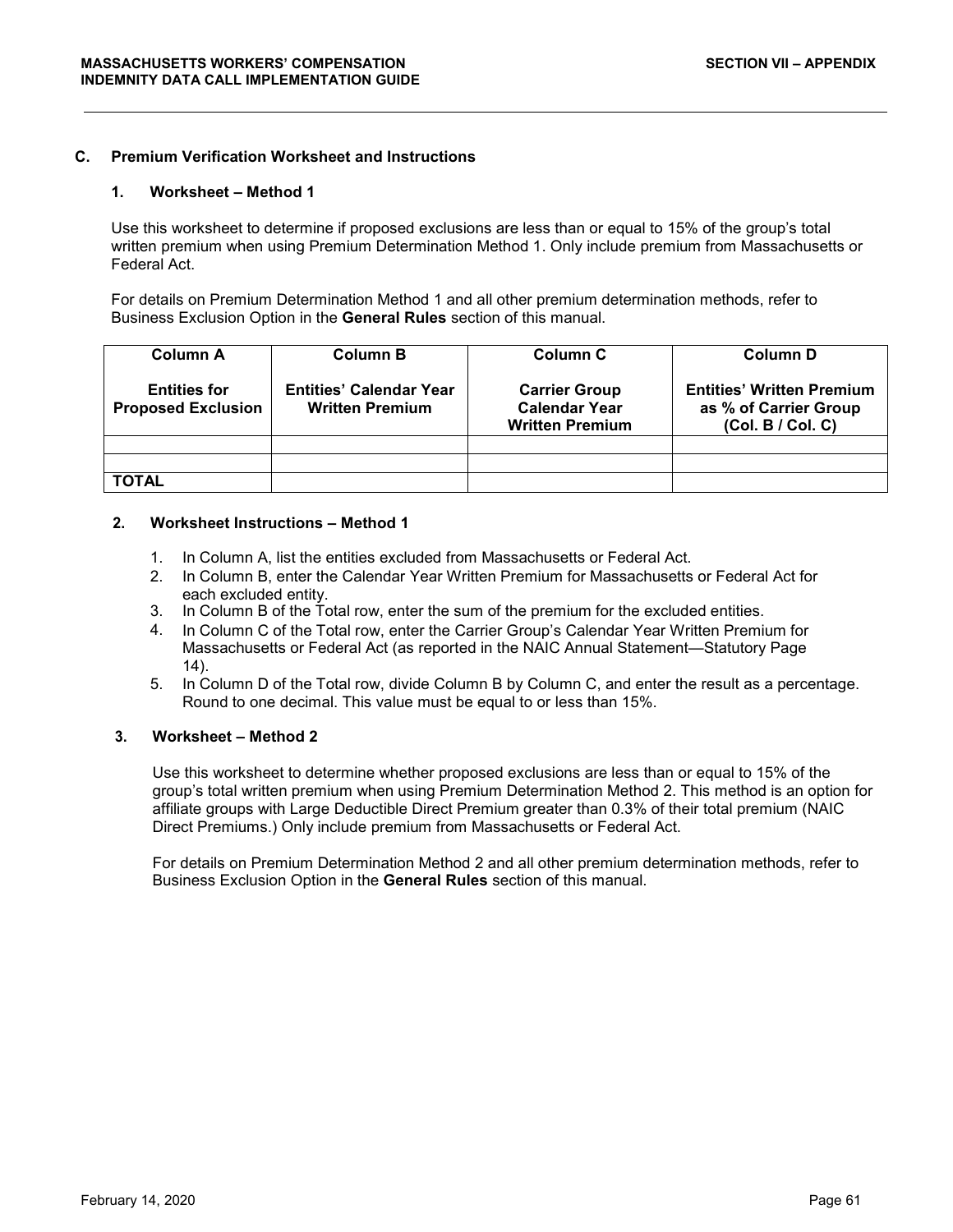| <b>Premium Verification Worksheet - Method 2</b> |                                     |                                                                                                            |        |  |
|--------------------------------------------------|-------------------------------------|------------------------------------------------------------------------------------------------------------|--------|--|
| <b>Item</b>                                      | <b>Description</b>                  | Formula                                                                                                    | Amount |  |
|                                                  | <b>NAIC Direct Written Premium:</b> |                                                                                                            |        |  |
| A                                                | Total                               |                                                                                                            |        |  |
| B                                                | Large Deductible to be excluded     |                                                                                                            |        |  |
| C                                                | Non-Large Deductible to be excluded |                                                                                                            |        |  |
|                                                  | <b>Estimated Gross Premium:</b>     |                                                                                                            |        |  |
| D                                                | <b>Net Ratio</b>                    | B divided by A (B / A)                                                                                     |        |  |
| F                                                | Gross Ratio                         | From table (Refer to<br><b>Business Exclusion Option</b><br>in the General Rules<br>section of this manual |        |  |
|                                                  | Non-Large Deductible Ratio          | C divided by $A(C/A)$                                                                                      |        |  |
| G                                                | Ratio                               | Sum of $E$ and $F(E+F)$                                                                                    |        |  |

#### **4. Worksheet Instructions – Method 2**

- 1. Fill in Items A, B and C.
- 2. Determine the Net Ratio (D).
- 3. Use the Net Ratio to determine the Gross Ratio (E) from the table. Refer to Business Exclusion Option in the **General Rules** section of this manual.
- 4. Use the formulas to complete the worksheet.
- 5. If the ratio (G) is 15% or less, the exclusion is acceptable.

#### **5. Worksheet – Method 3**

Use this worksheet to determine if proposed exclusions are less than or equal to 15% of the group's total written premium when using Premium Determination Method 3. This method is an option for affiliate groups with Large Deductible Direct Premium greater than 0.3% of their total premium (NAIC Direct Premiums.) Only include premium from Massachusetts or Federal Act.

For details on Premium Determination Method 3 and all other premium determination methods, refer to Business Exclusion Option in the **General Rules** section of this manual.

| <b>Premium Verification Worksheet - Method 3</b> |                                         |                         |        |  |
|--------------------------------------------------|-----------------------------------------|-------------------------|--------|--|
| <b>Item</b>                                      | <b>Description</b>                      | <b>Formula</b>          | Amount |  |
|                                                  | <b>NAIC Direct Written Premium:</b>     |                         |        |  |
| A                                                | <b>Total including Large Deductible</b> |                         |        |  |
| B                                                | Large Deductible                        |                         |        |  |
| C                                                | Large Deductible to be excluded         |                         |        |  |
| D                                                | Non-Large Deductible to be excluded     |                         |        |  |
|                                                  | <b>Estimated Gross Premium:</b>         |                         |        |  |
| E.                                               | Large Deductible to be excluded         | 5 times C (5 x C)       |        |  |
| F                                                | <b>Total Excluded</b>                   | Sum of D and E          |        |  |
|                                                  |                                         | $(D + E)$               |        |  |
| G                                                | Add-on for Large Deductible business    | 4 times $B(4 \times B)$ |        |  |
| н                                                | <b>Estimated Total</b>                  | Sum of A and G          |        |  |
|                                                  |                                         | $(A+G)$                 |        |  |
|                                                  | Ratio                                   | F divided by H          |        |  |
|                                                  |                                         | (F/H)                   |        |  |